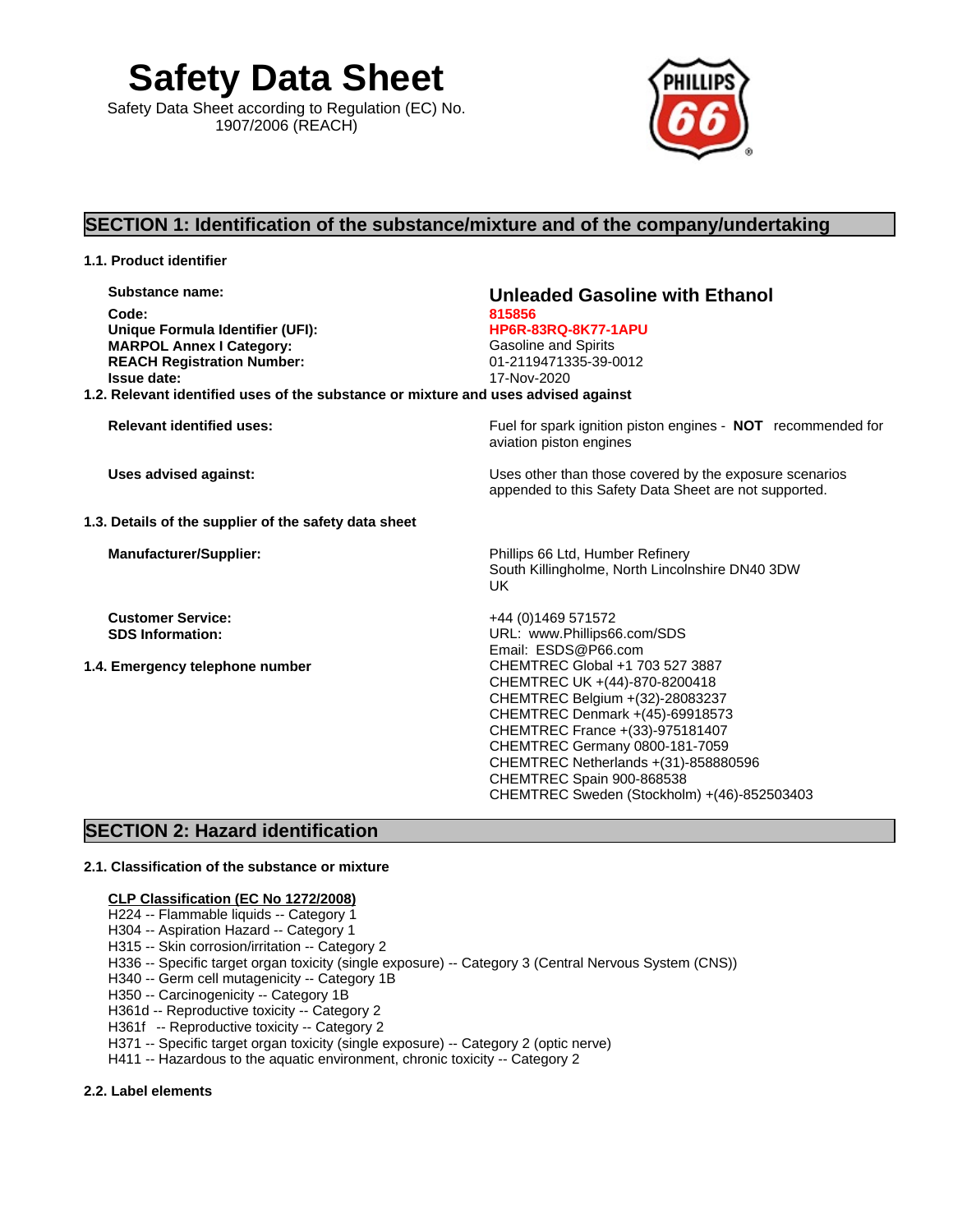

### **DANGER**

- **H224 - Extremely flammable liquid and vapour**
- **H302 - Harmful if swallowed**
- **H304 - May be fatal if swallowed and enters airways**
- **H315 - Causes skin irritation**
- **H336 - May cause drowsiness or dizziness**
- **H340 - May cause genetic defects**
- **H350 - May cause cancer**

#### **H361d - Suspected of damaging the unborn child**

- **H361f - Suspected of damaging fertility**
- **H371 - May cause damage to organs**
- **H411 - Toxic to aquatic life with long lasting effects**
- P201 Obtain special instructions before use
- P210 Keep away from heat, hot surfaces, sparks, open flames and other ignition sources. No smoking
- P273 Avoid release to the environment
- P280 Wear protective gloves/protective clothing/eye protection/face protection
- P301 + P310 IF SWALLOWED: Immediately call a POISON CENTER or doctor/physician
- P331 Do NOT induce vomiting
- P403 + P233 Store in a well-ventilated place. Keep container tightly closed

#### **2.3. Other hazards**

Electrostatic charge may be generated during pumping and other operations Does not meet the criteria for persistent, bioaccumulative and toxic (PBT) or very persistent, very bioaccumulative (vPvB) substances.

\_ \_ \_ \_ \_ \_ \_ \_ \_ \_ \_ \_ \_ \_ \_ \_ \_ \_ \_ \_ \_ \_ \_ \_ \_ \_ \_ \_ \_ \_ \_ \_ \_ \_ \_ \_ \_ \_ \_ \_ \_ \_ \_ \_ \_ \_ \_ \_ \_ \_ \_ \_ \_ \_ \_ \_ \_ \_ \_ \_ \_ \_ \_ \_ \_ \_ \_ \_ \_

# **SECTION 3: Composition/information on ingredients**

#### **3.1. Substances**

| <b>Chemical Name</b>                                                                                                                   | <b>CASRN</b> | <b>EINECS</b> | <b>REACH</b><br><b>Registration No</b> | Concentration <sup>1</sup> | Classification <sup>2</sup>                                                                                                                                                     |
|----------------------------------------------------------------------------------------------------------------------------------------|--------------|---------------|----------------------------------------|----------------------------|---------------------------------------------------------------------------------------------------------------------------------------------------------------------------------|
| Gasoline                                                                                                                               | 86290-81-5   | 289-220-8     | 01-2119471335-39                       | >60                        | Flam. Liq. 1, H224<br>Asp. Tox. 1, H304<br>Skin Irrit. 2, H315<br>STOT SE 3, H336<br>Muta. 1B, H340<br>Carc. 1B, H350<br>Repr. 2, H361d,<br>H361f<br>Aquatic Chronic 2,<br>H411 |
| Petroleum naphtha<br>fraction, co-processed<br>(catalytic cracking) with<br>renewable hydrocarbons<br>of plant and/or animal<br>origin | <b>NONE</b>  | 701-149-0     | 01-2120737196-51                       | $0 - 30$                   | Flam. Liq. 1, H224<br>Asp. Tox. 1, H304<br>Skin Irrit. 2, H315<br>STOT SE 3, H336<br>Muta. 1B, H340<br>Carc. 1B, H350<br>Repr. 2, H361d,<br>H361f<br>Aquatic Chronic 2,<br>H411 |
| Toluene                                                                                                                                | 108-88-3     | 203-625-9     | Not applicable                         | $4 - 23$                   | Flam. Liq. 2, H225<br>Skin Irrit. 2, H315<br>Asp. Tox. 1, H304<br>STOT SE 3, H336<br>STOT RE 2, H373                                                                            |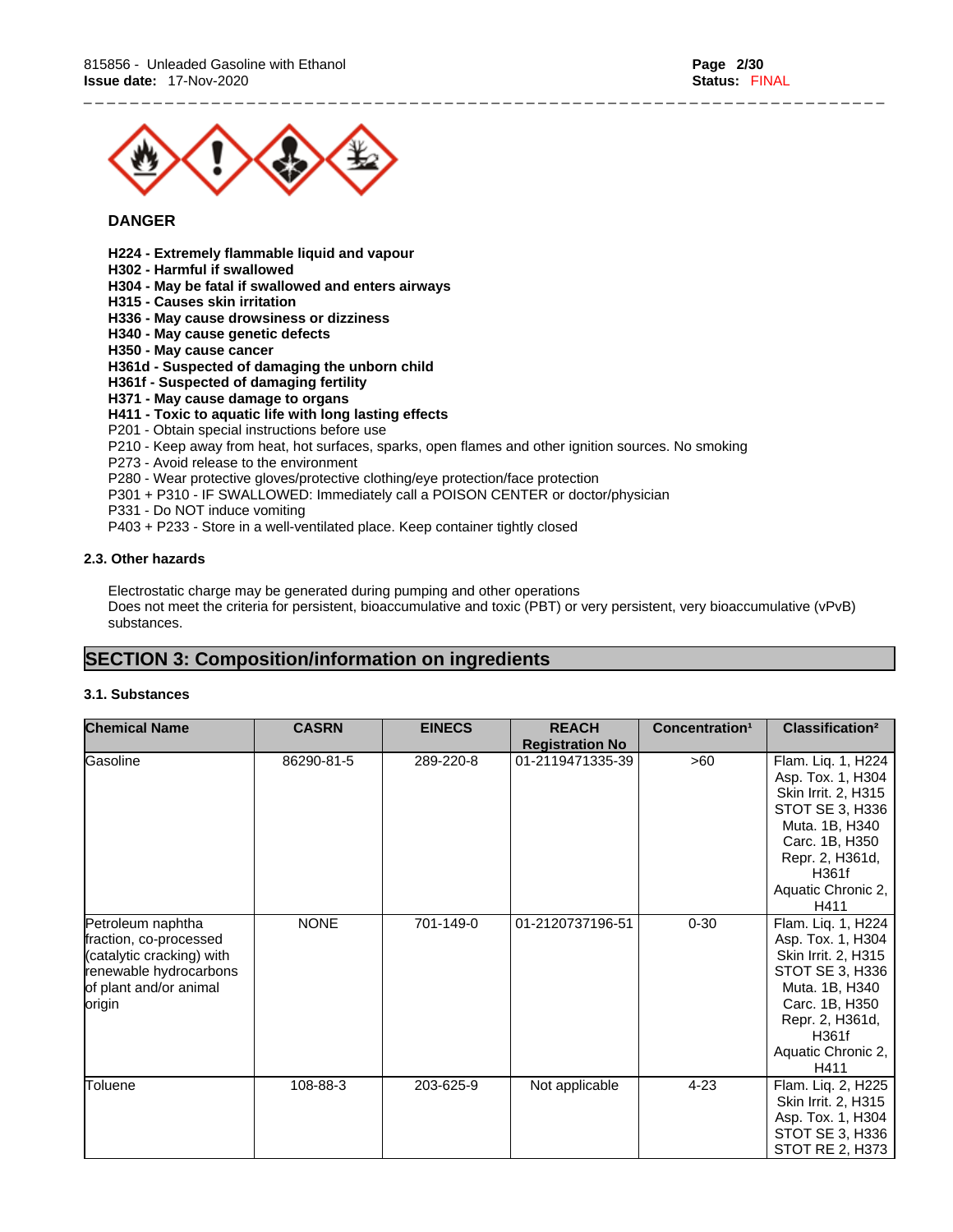|                |               |           |                  |       | Repr. 2, H361d                                                                                                                                       |
|----------------|---------------|-----------|------------------|-------|------------------------------------------------------------------------------------------------------------------------------------------------------|
| Ethyl alcohol  | 64-17-5       | 200-578-6 | 01-2119457610-43 | $<$ 5 | Flam. Liq. 2, H225                                                                                                                                   |
| Methyl alcohol | 67-56-1       | 200-659-6 | 01-2119433307-44 | $3$   | Flam. Liq. 2, H225<br>Acute Tox. 3, H301                                                                                                             |
|                |               |           |                  |       | Acute Tox. 3, H311                                                                                                                                   |
|                |               |           |                  |       | Acute Tox. 3, H331                                                                                                                                   |
|                |               |           |                  |       | STOT SE 1, H370                                                                                                                                      |
| Hexane         | 110-54-3      | 203-777-6 | Not applicable   | $2$   | Flam. Liq. 2, H225<br>Skin Irrit. 2, H315<br>Asp. Tox. 1, H304<br>STOT SE 3, H336<br>STOT RE 2, H373<br>Repr. 2, H361f<br>Aquatic Chronic 2,<br>H411 |
| Benzene        | $71 - 43 - 2$ | 200-753-7 | Not applicable   | $<$ 1 | Flam. Liq. 2, H225<br>Eye Irrit. 2, H319<br>Skin Irrit. 2, H315<br>Asp. Tox. 1, H304<br>STOT RE 1, H372<br>Carc. 1A, H350<br>Muta. 1B, H340          |

<sup>1</sup> All concentrations are percent by weight unless ingredient is a gas. Gas concentrations are in percent by volume.

² Regulation EC 1272/2008..

## **SECTION 4: First aid measures**

#### **4.1. Description of first aid measures**

**Eye Contact:** If irritation or redness develops from exposure, flush eyes with clean water. If symptoms persist, seek medical attention.

**Skin Contact:** Remove contaminated shoes and clothing, and flush affected area(s) with large amounts of water. If skin surface is damaged, apply a clean dressing and seek medical attention. If skin surface is not damaged, cleanse affected area(s) thoroughly by washing with mild soap and water or a waterless hand cleaner. If irritation or redness develops, seek medical attention. Wash contaminated clothing before reuse. If product is injected into or under the skin, or into any part of the body, regardless of the appearance of the wound or its size, the individual should be evaluated immediately by a physician. (see Note to Physician)

**Inhalation:** If respiratory symptoms develop, move victim away from source of exposure and into fresh air in a position comfortable for breathing. If breathing is difficult, oxygen or artificial respiration should be administered by qualified personnel. If symptoms persist, seek medical attention.

**Ingestion:** Aspiration hazard: Do not induce vomiting or give anything by mouth because this material can enter the lungs and cause severe lung damage. If victim is drowsy or unconscious and vomiting, place on the left side with the head down. If possible, do not leave victim unattended and observe closely for adequacy of breathing. Seek medical attention.

#### **4.2. Most important symptoms and effects, both acute and delayed**

Effects of overexposure may include irritation of the digestive tract, irritation of the respiratory tract, ringing in the ears, nausea, vomiting, stupor, irregular heartbeats (arrhythmias), tremor, visual disturbances (including blindness), signs of nervous system depression (e.g., headache, drowsiness, dizziness, loss of coordination, disorientation and fatigue), unconsciousness, convulsions, coma and death. Prolonged or repeated contact may dry skin and cause irritation

#### **4.3. Indication of any immediate medical attention and special treatment needed**

**Notes to Physician:** When using high-pressure equipment, injection of product under the skin can occur. In this case, the casualty should be sent immediately to the hospital. Do not wait for symptoms to develop. High-pressure hydrocarbon injection injuries may produce substantial necrosis of underlying tissue despite an innocuous appearing external wound. These injuries often require extensive emergency surgical debridement and all injuries should be evaluated by a specialist in order to assess the extent of injury. Early surgical treatment within the first few hours may significantly reduce the ultimate extent of injury.

Epinephrine and other sympathomimetic drugs may initiate cardiac arrhythmias in persons exposed to high concentrations of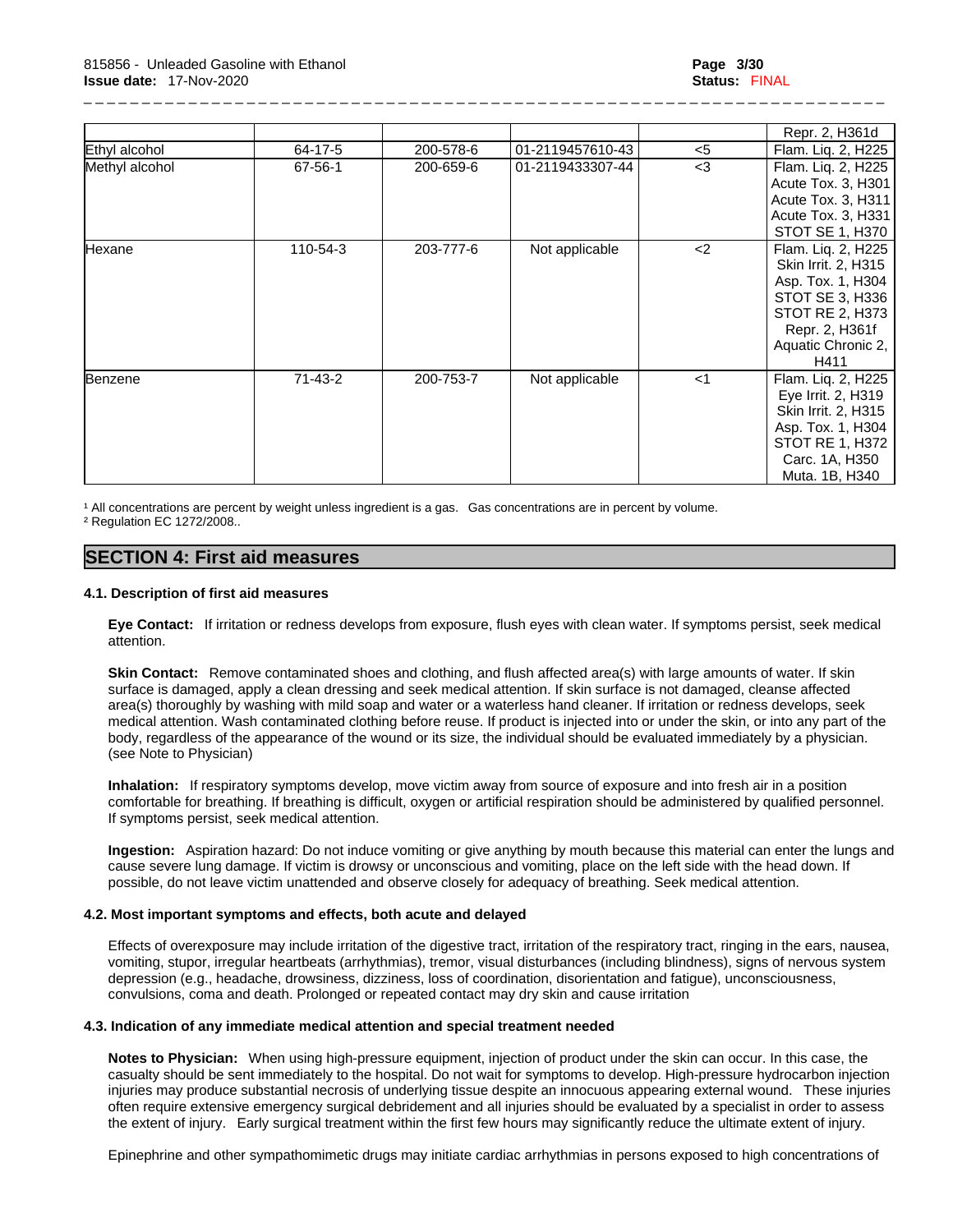hydrocarbon solvents (e.g., in enclosed spaces or with deliberate abuse). The use of other drugs with less arrhythmogenic potential should be considered. If sympathomimetic drugs are administered, observe for the development of cardiac arrhythmias.

\_ \_ \_ \_ \_ \_ \_ \_ \_ \_ \_ \_ \_ \_ \_ \_ \_ \_ \_ \_ \_ \_ \_ \_ \_ \_ \_ \_ \_ \_ \_ \_ \_ \_ \_ \_ \_ \_ \_ \_ \_ \_ \_ \_ \_ \_ \_ \_ \_ \_ \_ \_ \_ \_ \_ \_ \_ \_ \_ \_ \_ \_ \_ \_ \_ \_ \_ \_ \_

# **SECTION 5: Firefighting measures**

#### **5.1. Extinguishing media**

Dry chemical, carbon dioxide, or foam is recommended. Water spray is recommended to cool or protect exposed materials or structures. Carbon dioxide can displace oxygen. Use caution when applying carbon dioxide in confined spaces. Simultaneous use of foam and water on the same surface isto be avoided as water destroys the foam. Water may be ineffective for extinguishment, unless used under favorable conditions by experienced fire fighters.

#### **5.2. Special hazards arising from the substance or mixture**

**Unusual Fire & Explosion Hazards:** Extremely flammable This material can be ignited by heat, sparks, flames, or other sources of ignition (e.g., static electricity, pilot lights, mechanical/electrical equipment, and electronic devices such as cell phones, computers, calculators, and pagers which have not been certified as intrinsically safe) Vapours may travel considerable distances to a source of ignition where they can ignite, flash back, or explode. May create vapour/air explosion hazard indoors, in confined spaces, outdoors, or in sewers. This product willfloat and can be reignited on surface water. Vapours are heavier than air and can accumulate in low areas. If container is not properly cooled, it can rupture in the heat of a fire.

**Hazardous Combustion Products:** Combustion may yield smoke, carbon monoxide, and other products of incomplete combustion. Oxides of nitrogen and sulphur may also be formed.

#### **5.3. Special protective actions for fire-fighters**

For fires beyond the initial stage, emergency responders in the immediate hazard area should wear protective clothing. When the potential chemical hazard is unknown, in enclosed or confined spaces, a self contained breathing apparatus should be worn. In addition, wear other appropriate protective equipment as conditions warrant (see Section 8). Isolate the hazard area and deny entry to unnecessary and unprotected personnel. Stop spill/release if it can be done safely. Move undamaged containers from immediate hazard area if it can be done safely. Water spray may be useful in minimizing or dispersing vapours and to protect personnel. Avoid spreading burning liquid with water used for cooling purposes. Cool equipment exposed to fire with water, if it can be done safely.

#### **See Section 9 for Flammable Properties including Flash Point and Flammable (Explosive) Limits**

### **SECTION 6: Accidental release measures**

#### **6.1. Personal precautions, protective equipment and emergency procedures**

Extremely flammable Spillages of liquid product will create a fire hazard and may form an explosive atmosphere. Keep all sources of ignition and hot metal surfaces away from spill/release if safe to do so. The use of explosion-proof electrical equipment is recommended. Stay upwind and away from spill/release. Avoid direct contact with material. For large spillages, notify persons down wind of the spill/release, isolate immediate hazard area and keep unauthorised personnel out. Wear appropriate protective equipment, including respiratory protection, as conditions warrant (see Section 8). See Sections 2 and 7 for additional information on hazards and precautionary measures.

#### **6.2. Environmental precautions**

Stop and contain spill/release if it can be done safely. Prevent spilled material from entering sewers, storm drains, other unauthorised drainage systems, and natural waterways. Use foam on spills to minimise vapours Use water sparingly to minimize environmental contamination and reduce disposal requirements. If spill occurs on water notify appropriate authorities and advise shipping of any hazard.

#### **6.3. Methods and material for containment and cleaning up**

Notify relevant authorities in accordance with all applicable regulations. Immediate cleanup of any spill is recommended. Dike far ahead of spill for later recovery or disposal. Absorb spill with inert material such as sand or vermiculite, and place in suitable container for disposal. If spilled on water remove with appropriate methods (e.g. skimming, booms or absorbents). In case of soil contamination, remove contaminated soil for remediation or disposal, in accordance with local regulations.

Recommended measures are based on the most likely spillage scenarios for this material; however local conditions and regulations may influence or limit the choice of appropriate actions to be taken.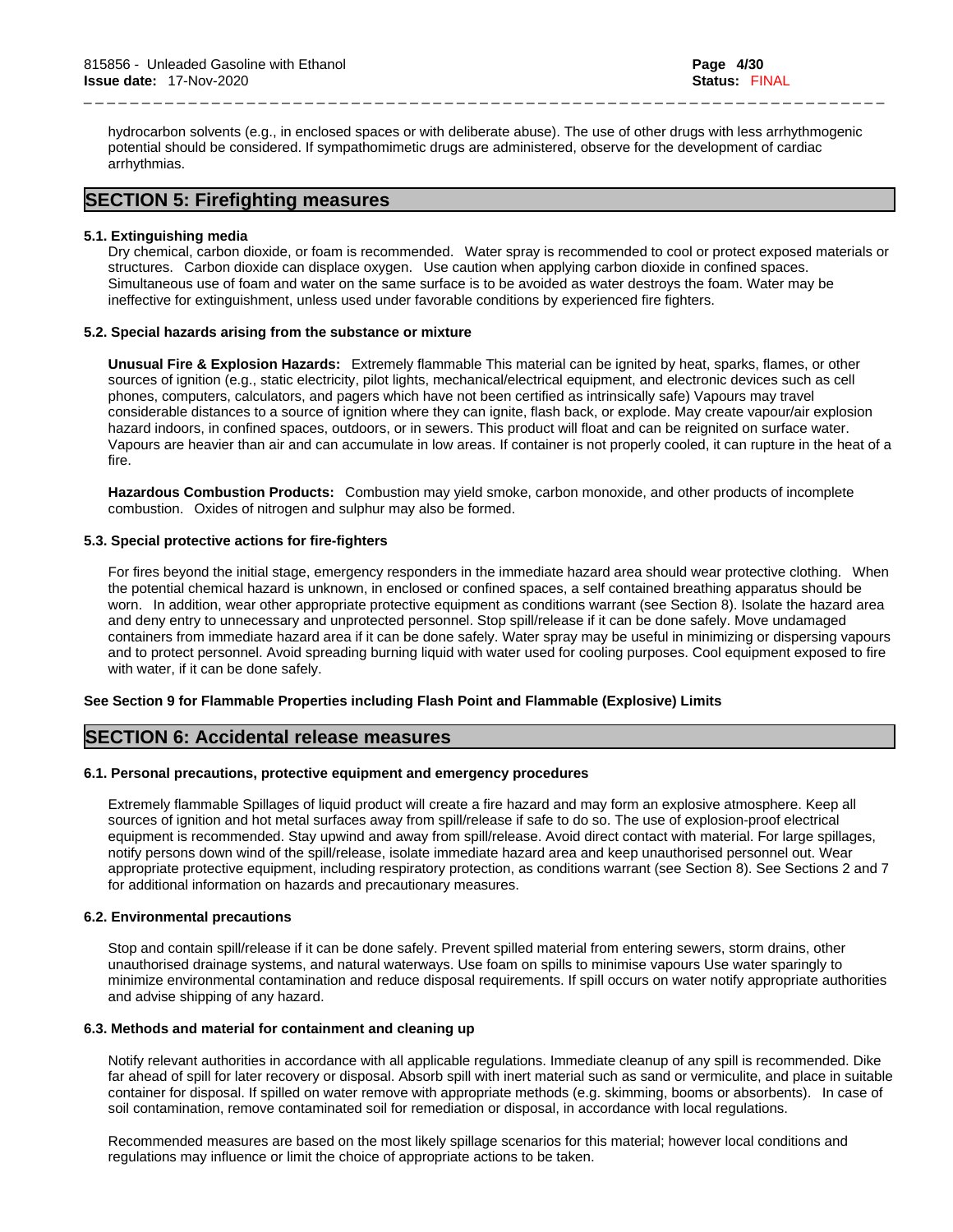# **SECTION 7: Handling and storage**

## **7.1. Precautions for safe handling**

Obtain special instructions before use. Do not handle until all safety precautions have been read and understood. Keep away from heat, hot surfaces, sparks, open flames and other ignition sources. No smoking. Take precautionary measures against static discharge. Use non-sparking tools. Wear protective gloves/protective clothing/eye protection/face protection. Do not eat, drink or smoke when using this product. Do not breathe vapour or mist. Wash thoroughly after handling. Use good personal hygiene practices and wear appropriate personal protective equipment (see section 8).

\_ \_ \_ \_ \_ \_ \_ \_ \_ \_ \_ \_ \_ \_ \_ \_ \_ \_ \_ \_ \_ \_ \_ \_ \_ \_ \_ \_ \_ \_ \_ \_ \_ \_ \_ \_ \_ \_ \_ \_ \_ \_ \_ \_ \_ \_ \_ \_ \_ \_ \_ \_ \_ \_ \_ \_ \_ \_ \_ \_ \_ \_ \_ \_ \_ \_ \_ \_ \_

Extremely flammable Open container slowly to relieve any pressure. Electrostatic charge may accumulate and create a hazardous condition when handling or processing this material. To avoid fire or explosion, dissipate static electricity during transfer by grounding and bonding containers and equipment before transferring material. The use of explosion-proof electrical equipment is recommended and may be required (see appropriate fire codes for specific bonding/grounding requirements). Do not enter confined spaces such as tanks or pits without following proper entry procedures. Do not wear contaminated clothing or shoes. Keep contaminated clothing away from sources of ignition such as sparks or open flames. May vaporize easily at ambient temperatures. The vapour is heavier than air and may create an explosive mixture of vapor and air. Beware of accumulation in confined spaces and low lying areas.

High pressure injection of hydrocarbon fuels, hydraulic oils or greases under the skin may have serious consequences even though no symptoms or injury may be apparent. This can happen accidentally when using high pressure equipment such as high pressure grease guns, fuel injection apparatus or from pinhole leaks in tubing of high pressure hydraulic oil equipment.

For use as a motor fuel only. Do not use as a solvent due to its flammable and potentially toxic properties. Siphoning by mouth can result in lung aspiration which can be harmful or fatal.

The use of hydrocarbon fuel in an area without adequate ventilation may result in hazardous levels of incomplete combustion products (e.g. carbon monoxide, oxides of sulphur and nitrogen, benzene and other hydrocarbons) and/or dangerously low oxygen levels.

# **7.2. Conditions for safe storage, including any incompatibilities**

Portable Containers: Static electricity may ignite gasoline vapours when filling portable containers. To avoid static buildup do not use a nozzle lock open device. Use only approved containers for the storage of gasoline. Place the container on the ground before filling. Keep the nozzle in contact with the container during filling. Do not fill any portable container in or on a vehicle or marine craft. Keep container(s) tightly closed and properly labeled. Use and store this material in cool, dry, well-ventilated areas away from heat, direct sunlight, hot metal surfaces, and all sources of ignition. Store only in approved containers. Post area "No Smoking or Open Flame." Keep away from any incompatible material (see Section 10). Protect container(s) against physical damage.

"Empty" containers retain residue and may be dangerous. Do not pressurize, cut, weld, braze, solder, drill, grind, or expose such containers to heat, flame, sparks, or other sources of ignition. They may explode and cause injury or death. "Empty" drums should be completely drained, properly bunged, and promptly shipped to the supplier or a drum reconditioner. All containers should be disposed of in an environmentally safe manner and in accordance with governmental regulations. Before working on or in tanks which contain or have contained this material, refer to appropriate guidance pertaining to cleaning, repairing, welding, or other contemplated operations. Outdoor or detached storage is preferred. Indoor storage should meet Country or Committee standards and appropriate fire codes.

# **7.3. Specific end use(s)**

Refer to supplemental exposure scenarios if attached.

# **SECTION 8: Exposure controls/personal protection**

# **8.1. Control parameters**

# **Occupational Exposure Limits:**

| <b>Chemical Name</b> | <b>ACGIH</b>                      | <b>Ireland</b>                    | <b>United Kingdom</b> | <b>Phillips 66</b>                                 |
|----------------------|-----------------------------------|-----------------------------------|-----------------------|----------------------------------------------------|
| <b>Gasoline</b>      | TWA-8hr: 300 ppm<br>STEL: 500 ppm | TWA-8hr: 300 ppm<br>STEL: 500 ppm | $---$                 | TWA-8hr: 0.5 ppm<br>$STEL: 2.5$ ppm<br><b>Skin</b> |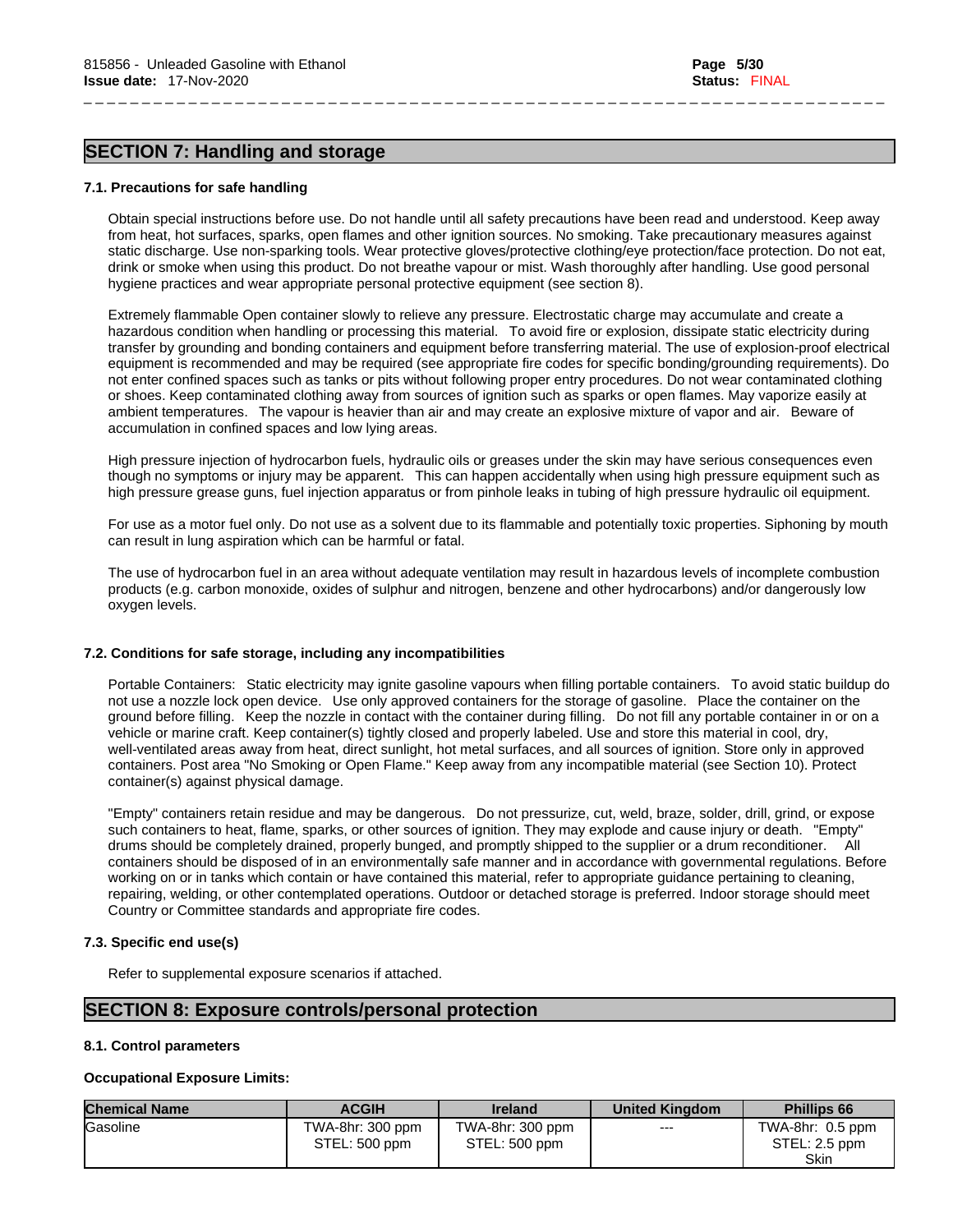| <b>Chemical Name</b>                                                               | <b>ACGIH</b>                                     | <b>Ireland</b>                                                                                                                | <b>United Kingdom</b>                                                                                            | <b>Phillips 66</b>                                                            |
|------------------------------------------------------------------------------------|--------------------------------------------------|-------------------------------------------------------------------------------------------------------------------------------|------------------------------------------------------------------------------------------------------------------|-------------------------------------------------------------------------------|
|                                                                                    |                                                  |                                                                                                                               |                                                                                                                  | (with $> 0.1\%$ Benzene)                                                      |
| Petroleum naphtha fraction,<br>co-processed (catalytic<br>cracking) with renewable | $---$                                            | $---$                                                                                                                         | ---                                                                                                              | TWA-8hr: 450 mg/m <sup>3</sup><br>STEL: 1100 mg/m <sup>3</sup><br><b>Skin</b> |
| hydrocarbons of plant and/or<br>animal origin                                      |                                                  |                                                                                                                               |                                                                                                                  |                                                                               |
| <b>Toluene</b>                                                                     | TWA-8hr: 20 ppm                                  | TWA-8hr: 192 mg/m <sup>3</sup><br>TWA-8hr: 50 ppm<br>STEL: 384 mg/m <sup>3</sup><br>STEL: 100 ppm<br><b>Skin</b>              | TWA-8hr: 50 ppm<br>TWA-8hr: 191 mg/m <sup>3</sup><br>STEL: 100 ppm<br>STEL: 384 mg/m <sup>3</sup><br><b>Skin</b> | TWA-8hr: 20 ppm                                                               |
| Ethyl alcohol                                                                      | STEL: 1000 ppm                                   | STEL: 1000 ppm                                                                                                                | TWA-8hr: 1000 ppm<br>TWA-8hr: 1920 mg/m <sup>3</sup>                                                             | ---                                                                           |
| Methyl alcohol                                                                     | TWA-8hr: 200 ppm<br>STEL: 250 ppm<br><b>Skin</b> | TWA-8hr: 200 ppm<br>TWA-8hr: 260 mg/m <sup>3</sup><br>STEL: 600 ppm<br>STEL: 780 mg/m <sup>3</sup><br>Skin                    | TWA-8hr: 200 ppm<br>TWA-8hr: 266 mg/m $3$<br>STEL: 250 ppm<br>STEL: 333 mg/m <sup>3</sup><br><b>Skin</b>         | TWA-8hr: 200 ppm<br>STEL: 250 ppm<br><b>Skin</b>                              |
| lHexane                                                                            | TWA-8hr: 50 ppm<br><b>Skin</b>                   | TWA-8hr: 20 ppm<br>TWA-8hr: $72 \text{ mg/m}^3$<br>STEL: 60 ppm<br>STEL: 216 mg/m <sup>3</sup><br><b>Skin</b>                 | TWA-8hr: 20 ppm<br>TWA-8hr: $72 \text{ ma/m}^3$                                                                  | TWA-8hr: 50 ppm<br><b>Skin</b>                                                |
| Benzene                                                                            | TWA-8hr: 0.5 ppm<br>STEL: 2.5 ppm<br><b>Skin</b> | TWA-8hr: 1 ppm<br>TWA-8hr: 3.25 mg/m <sup>3</sup><br>STEL: 3 ppm<br>STEL: 9.75 mg/m <sup>3</sup><br>Carcinogen<br><b>Skin</b> | TWA-8hr: 1 ppm<br>TWA-8hr: 3.25 mg/m <sup>3</sup><br>Carcinogen<br><b>Skin</b>                                   | TWA-8hr: 0.5 ppm<br>STEL: 2.5 ppm<br><b>Skin</b><br>Carcinogen                |

STEL = Short Term Exposure Limit (15 minutes); TWA = Time Weighted Average (8 hours); --- = No Occupational Exposure Limit. Local regulations may be more stringent than regional or national requirements.

### **Biological Limit Values:**

| <b>Chemical Name</b> | <b>ACGIH</b>                                                                                                                                                                                                                            | <b>European Union</b> | <b>United Kingdom</b> |
|----------------------|-----------------------------------------------------------------------------------------------------------------------------------------------------------------------------------------------------------------------------------------|-----------------------|-----------------------|
| Toluene              | Toluene in blood: 0.02 mg/L,<br>prior to last shift of workweek<br>(background)<br>Toluene in urine: 0.03 mg/L,<br>end of shift (background)<br>o-Cresol with hydrolysis in<br>urine: 0.3 mg/g creatinine,<br>end of shift (background) | ---                   | ---                   |
| Methyl alcohol       | Methanol in urine: 15 mg/L,<br>end of shift (background,<br>nonspecific)                                                                                                                                                                | ---                   | ---                   |
| Hexane               | 2,5-Hexanedione without<br>hydrolysis in urine: 0.4 mg/L,<br>end of shift at end of<br>workweek (background)                                                                                                                            | ---                   | ---                   |
| Benzene              | S-Phenylmercapturic acid in<br>urine: 25 µg/g creatinine, end<br>of shift (background)<br>t,t-Muconic acid in urine: 500<br>µg/g creatinine, end of shift<br>(background)                                                               | ---                   | ---                   |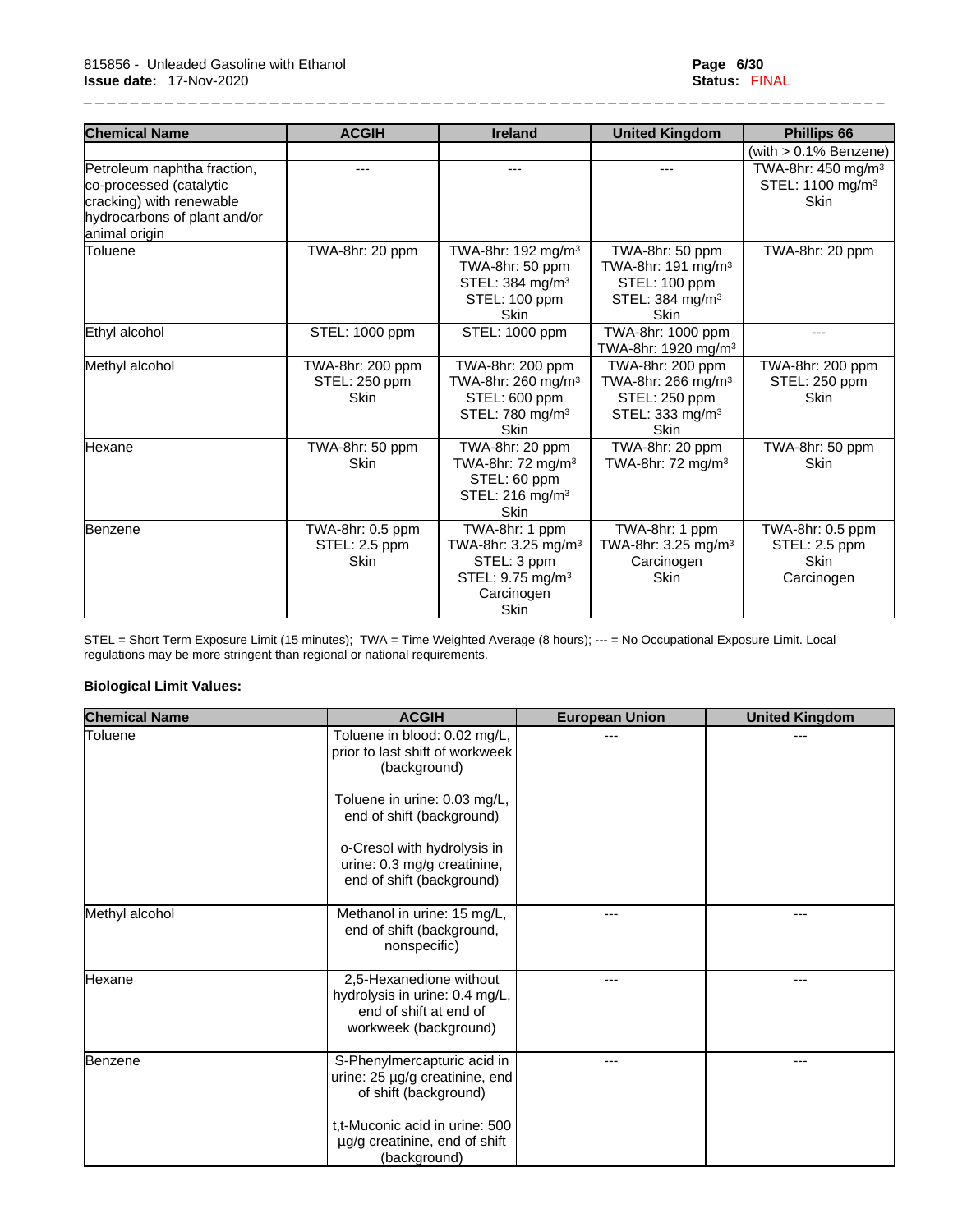| <b>Chemical</b><br><b>Name</b> | $\sim$<br>אופ∽ | <b>Union</b><br>ean<br>-- | ---<br>--<br>Kinggon.<br>JNK |
|--------------------------------|----------------|---------------------------|------------------------------|
|                                |                |                           |                              |

--- = No Biological Limit Value. Local regulations may be more stringent than regional or national requirements.

#### **Relevant DNEL and PNEC:**

**Inhalation:** 3.25 mg/m³ TWA-8hr (DNEL, as benzene) **Inhalation:** Not applicable **Dermal:** 23.4 mg/kgbw/day (DNEL, as benzene) **Dermal:** Not applicable

**Worker Derived No-Effect Level (DNEL) Consumer Derived No-Effect Level (DNEL) Ingestion:** Not applicable

**Environmental Predicted No-Effect Concentration (PNEC):** No information available

#### **8.2. Exposure controls**

**Engineering controls:** If current ventilation practices are not adequate to maintain airborne concentrations below the established exposure limits, additional engineering controls may be required.

**Eye/Face Protection:** The use of eye protection that meets or exceeds EN 166 isrecommended to protect against potential eye contact, irritation, or injury. Depending on conditions of use, close fitting eye protection and a face shield may be necessary.

**Skin/Hand Protection:** The use of gloves impervious to the specific material handled that comply with EN 374 is advised to prevent skin contact. Users should check with manufacturers to confirm the breakthrough performance of their products. Depending on exposure and use conditions, additional protection may be necessary to prevent skin contact including use of items such as chemical resistant boots, aprons, arm covers, hoods, coveralls, or encapsulated suits. Suggested protective materials: Nitrile rubber

**Respiratory Protection:** Where there is potential for airborne exposure above the exposure limit an approved air purifying respirator equipped with Type A, organic gases and vapour filters (as specified by the manufacturer) may be used.

A respiratory protection programme that follows recommendations for the selection, use, care and maintenance of respiratory protective devices in EN 529:2005 should be followed whenever workplace conditions warrant a respirator's use. Air purifying respirators provide limited protection and cannot be used in atmospheres that exceed the maximum use concentration (as directed by regulation or the manufacturer's instructions), in oxygen deficient (less than 19.5 percent oxygen) situations, or under conditions that are immediately dangerous to life and health.

**Other Protective Equipment:** Eye wash and quick-drench shower facilities should be available in the work area. Thoroughly clean shoes and wash contaminated clothing before reuse.

**Environmental Exposure Controls:** Refer to Sections 6, 7, 12 and 13.

Suggestions provided in this section for exposure control and specific types of protective equipment are based on readily available information. Users should consult with the specific manufacturer to confirm the performance of their protective **equipment. Specific situations may require consultation with industrial hygiene, safety, or engineering professionals.**

### **SECTION 9: Physical and chemical properties**

#### **9.1. Information on basic physical and chemical properties**

Data represent typical values and are not intended to be specifications. N/A = Not Applicable: N/D = Not Determined

| Clear, pale yellow (may be dyed various colours); Clear and<br>bright |  |
|-----------------------------------------------------------------------|--|
| Liquid                                                                |  |
| Gasoline                                                              |  |
| N/D                                                                   |  |
| N/A                                                                   |  |
| N/D                                                                   |  |
| 410 °F / 22 - 210 °C<br>71.6 -                                        |  |
| $-40$ °C; (ASTM D56)                                                  |  |
| Not applicable                                                        |  |
| $10 - 11$                                                             |  |
|                                                                       |  |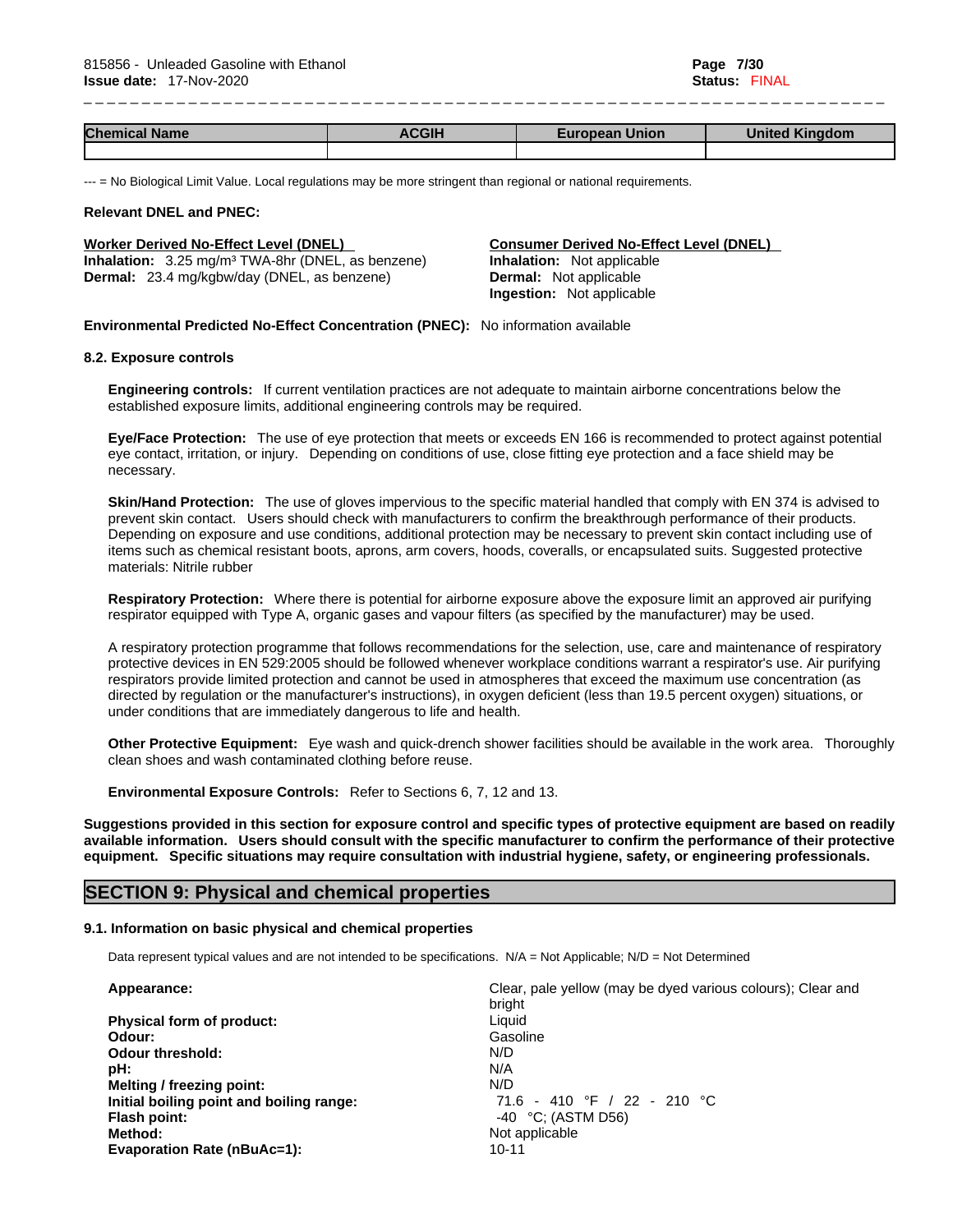| Flammability (solid, gas):                        | N/A                                    |  |
|---------------------------------------------------|----------------------------------------|--|
| Upper Explosive Limits (vol % in air):            | 7.6                                    |  |
| Lower Explosive Limits (vol % in air):            | 1.3                                    |  |
| Vapour pressure:                                  | 45-100 kPa @20°C                       |  |
| <b>Vapour density:</b>                            | >1                                     |  |
| <b>Relative density:</b>                          | 720.0-775.0 kg/m <sup>3</sup> @15°C    |  |
| Solubility(ies):                                  | Soluble in water: 0.01g/L              |  |
| Partition coefficient n-octanol /water (log KOW): | N/D                                    |  |
| <b>Autoignition temperature:</b>                  | °C<br>450                              |  |
| <b>Decomposition temperature:</b>                 | N/D                                    |  |
| <b>Viscosity:</b>                                 | $0.5 - 1.5$ mm <sup>2</sup> /s @ 20 °C |  |
| <b>Explosive properties:</b>                      | N/D                                    |  |
| <b>Oxidising properties:</b>                      | N/D                                    |  |
| 9.2. Other information                            |                                        |  |
| <b>Other information</b>                          |                                        |  |
| Pour point:                                       | N/D                                    |  |
| <b>Bulk Density::</b>                             | N/D                                    |  |

| <b>SECTION 10: Stability and reactivity</b> |                                                                                      |
|---------------------------------------------|--------------------------------------------------------------------------------------|
| 10.1. Reactivity                            | Not chemically reactive.                                                             |
| 10.2. Chemical stability                    | Stable under normal ambient and anticipated conditions of use.                       |
| 10.3. Possibility of hazardous reactions    | Hazardous reactions not anticipated.                                                 |
| 10.4. Conditions to avoid                   | Avoid high temperatures and all sources of ignition. Prevent<br>vapour accumulation. |
| 10.5. Incompatible materials                | Avoid contact with strong oxidizing agents and strong reducing<br>agents.            |
| 10.6. Hazardous decomposition products      | Not anticipated under normal conditions of use.                                      |

# **SECTION 11: Toxicological information**

#### **11.1. Information on toxicologicaleffects**

| <b>Substance / Mixture</b> |                                                            |                               |                               |
|----------------------------|------------------------------------------------------------|-------------------------------|-------------------------------|
| <b>Acute Toxicity</b>      | <b>Hazard</b>                                              | <b>Additional Information</b> | LC50/LD50 Data                |
|                            |                                                            |                               |                               |
| <b>Inhalation</b>          | Expected to have a low degree<br>of toxicity by inhalation |                               | >5.2 mg/L (vapour, estimated) |
|                            |                                                            |                               |                               |
| <b>Dermal</b>              | Unlikely to be harmful                                     |                               | > 2 g/kg (estimated)          |
| Oral                       | May be harmful if swallowed                                |                               | 3.3 g/kg (Estimated)          |
|                            |                                                            |                               |                               |

**Likely Routes of Exposure:** Inhalation, eye contact, skin contact

**Aspiration Hazard:** May be fatal if swallowed and enters airways.

**Skin Corrosion/Irritation:** Causes skin irritation. Repeated exposure may cause skin dryness or cracking.

**Serious Eye Damage/Irritation:** Causes mild eye irritation.

**Skin Sensitisation:** Not expected to be a skin sensitizer.

**Respiratory Sensitisation:** No information available on the mixture, however none of the components have been classified for respiratory sensitisation (or are below the concentration threshold for classification).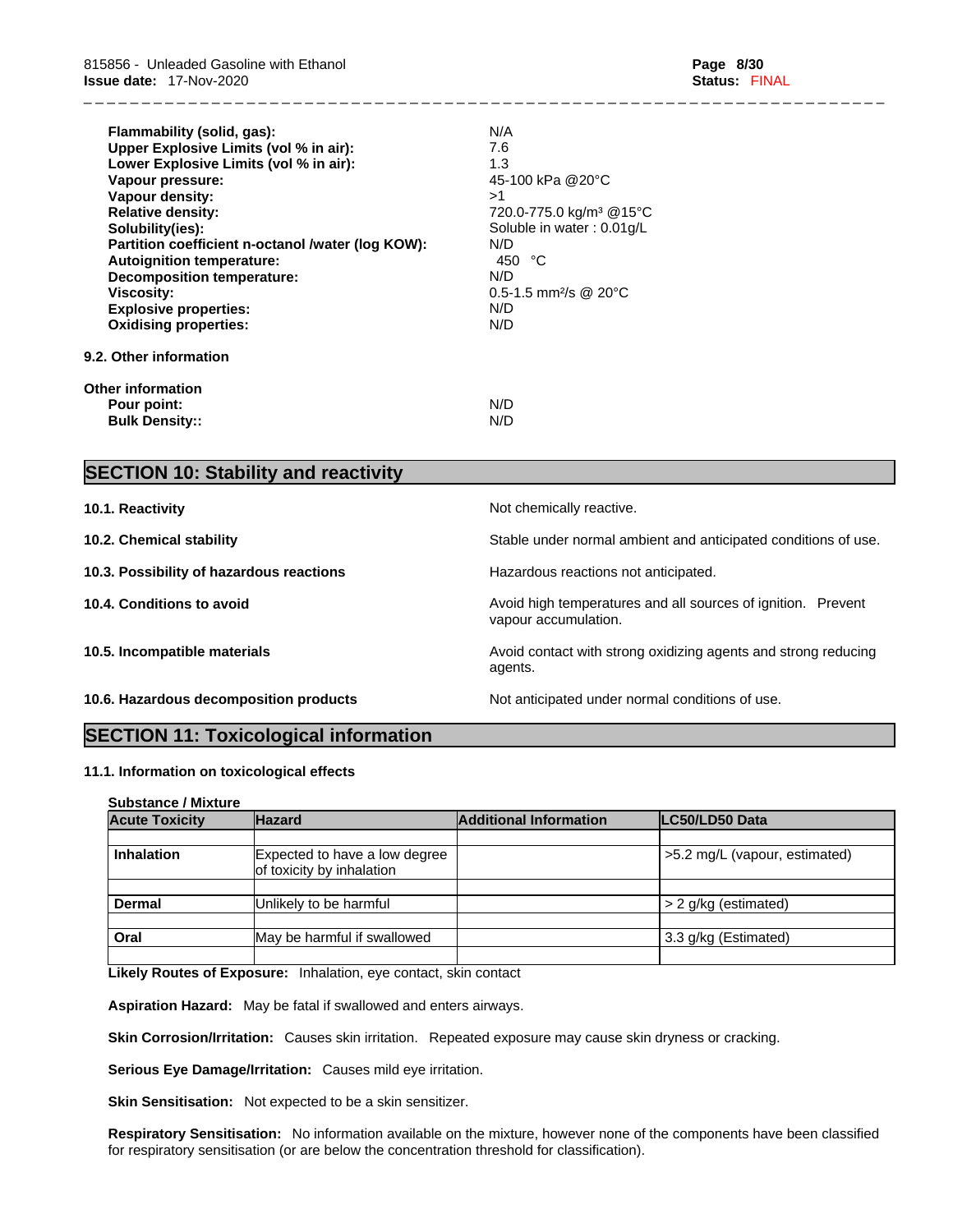**Specific Target Organ Toxicity (Single Exposure):** May cause damage to organs May cause drowsiness and dizziness. Based on component information

\_ \_ \_ \_ \_ \_ \_ \_ \_ \_ \_ \_ \_ \_ \_ \_ \_ \_ \_ \_ \_ \_ \_ \_ \_ \_ \_ \_ \_ \_ \_ \_ \_ \_ \_ \_ \_ \_ \_ \_ \_ \_ \_ \_ \_ \_ \_ \_ \_ \_ \_ \_ \_ \_ \_ \_ \_ \_ \_ \_ \_ \_ \_ \_ \_ \_ \_ \_ \_

**Specific Target Organ Toxicity (Repeated Exposure):** Not expected to cause organ effects from repeated exposure. **Carcinogenicity:** May cause cancer. Based on component information.

**Germ Cell Mutagenicity:** May cause genetic defects. Based on component information.

**Reproductive Toxicity:** Suspected of damaging the unborn child. Suspected of damaging fertility. Based on component information.

#### **11.2 Information on Hazardous Components**

### **Gasoline**

*Carcinogenicity:* Two year inhalation studies of vaporized unleaded gasoline produced an increased incidence of kidney tumours in male rats and liver tumours in female mice. Repeated skin application of various petroleum naphthas in mice for two years resulted in an increased incidence of skin tumours but only in the presence of severe skin irritation. Follow-up mechanistic studies suggest that the occurrence of these tumours may be the consequence of promotional processes and not relevant to human risk assessment. Epidemiology data collected from a study of more than 18,000 petroleum marketing and distribution workers showed no increased risk of leukaemia, multiple myeloma, or kidney cancer from gasoline exposure. Unleaded gasoline has been identified as a possible carcinogen by the International Agency for Research on Cancer. *Target Organ(s):* Two year inhalation studies of wholly vaporized unleaded gasoline, and 90 days studies of various petroleum naphthas, did not produce significant target organ toxicity in laboratory animals. Nephropathy in male rats, characterized by the accumulation of alpha-2-u- globulin in epithelial cells of the proximal tubules was observed, however follow-up studies suggest that these changes are unique to the male rat.

*Target organs, tissues and biological systems:* Central Nervous System (CNS)

*Reproductive Toxicity:* No evidence of developmental toxicity was found in pregnantlaboratory animals (rats and mice) exposed to high vapour concentrations of unleaded gasoline and petroleum naphthas via inhalation. A two-generation reproductive toxicity study of vapour recovery gasoline did not adversely affect reproductive function or offspring survival and development.

*Additional Information (Mutagenicity)* Based on component information. Gasoline was negative in microbial mutagenicity and unscheduled DNA tests in rat hepatocytes. Gasoline did not induce chromosome aberrations in vivo in rat bone marrow cells and was negative in a mouse dominant lethal assay.

#### **Petroleum naphtha fraction, co-processed (catalytic cracking) with renewable hydrocarbons of plant and/or animal origin**

*Carcinogenicity:* Two year inhalation studies of vaporized unleaded gasoline produced an increased incidence of kidney tumours in male rats and liver tumours in female mice. Repeated skin application of various petroleum naphthas in mice for two years resulted in an increased incidence of skin tumours but only in the presence of severe skin irritation. Follow-up mechanistic studies suggest that the occurrence of these tumours may be the consequence of promotional processes and not relevant to human risk assessment. Epidemiology data collected from a study of more than 18,000 petroleum marketing and distribution workers showed no increased risk of leukaemia, multiple myeloma, or kidney cancer from gasoline exposure. Unleaded gasoline has been identified as a possible carcinogen by the International Agency for Research on Cancer. *Target Organ(s):* Two year inhalation studies of wholly vaporized unleaded gasoline, and 90 days studies of various petroleum naphthas, did not produce significant target organ toxicity in laboratory animals. Nephropathy in male rats, characterized by the accumulation of alpha-2-u- globulin in epithelial cells of the proximal tubules was observed, however follow-up studies suggest that these changes are unique to the male rat.

*Target organs, tissues and biological systems:* Central Nervous System (CNS)

*Reproductive Toxicity:* No evidence of developmental toxicity was found in pregnantlaboratory animals (rats and mice) exposed to high vapour concentrations of unleaded gasoline and petroleum naphthas via inhalation. A two-generation reproductive toxicity study of vapour recovery gasoline did not adversely affect reproductive function or offspring survival and development.

#### **Toluene**

*Carcinogenicity:* Exposure of rats and mice to toluene at concentrations ranging from 120-1200 ppm for two years did not demonstrate evidence of carcinogenicity. Toluene has not been listed as a carcinogen by IARC.

*Target Organ(s):* Epidemiology studies suggest that chronic occupational overexposure to toluene may damage colour vision. Subchronic and chronic inhalation studies with toluene produced kidney and liver damage, hearing loss and central nervous system (brain) damage in laboratory animals. Intentional misuse by deliberate inhalation of high concentrations of toluene has been shown to cause liver, kidney, and central nervous system damage, including hearing loss and visual disturbances.

*Target organs, tissues and biological systems:* Nervous System

*Reproductive Toxicity:* Exposure to toluene during pregnancy has demonstrated limited evidence of developmental toxicity in laboratory animals. Decreased fetal body weight and increased skeletal variations in both inhalation and oral studies, but only at doses that were maternally toxic. No fetal toxicity was seen at doses that were not maternally toxic. Decreased sperm counts have been observed in male rats in the absence of a reduction in fertility. Toluene has been reported to cause mental or growth retardation in the children of solvent abusers who directly inhale toluene during pregnancy.**Ethyl alcohol**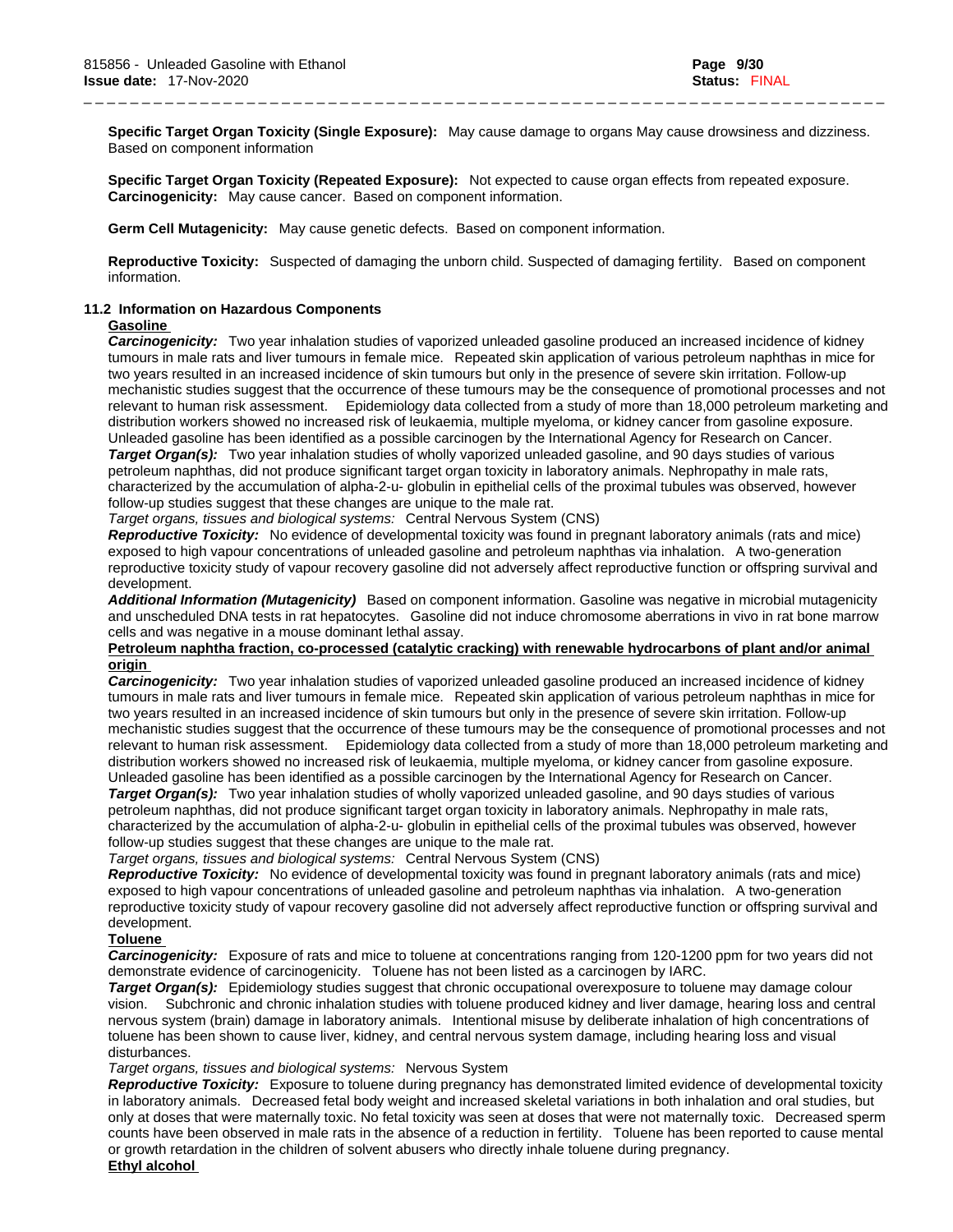*Carcinogenicity:* Ingestion of alcoholic beverages has been classified by IARC as "carcinogenic to humans" (Group 1). Occupational exposures to ethanol and exposures other than by ingestion (i.e., dermal and inhalation) have not been associated with cancer in humans.

*Target Organ(s):* Chronic alcoholism has been associated with damage to the liver in humans (e.g., cirrhosis of the liver). Excessive consumption of alcoholic beverages has also been associated with adverse effects on the central nervous system, digestive system and cardiovascular system.

\_ \_ \_ \_ \_ \_ \_ \_ \_ \_ \_ \_ \_ \_ \_ \_ \_ \_ \_ \_ \_ \_ \_ \_ \_ \_ \_ \_ \_ \_ \_ \_ \_ \_ \_ \_ \_ \_ \_ \_ \_ \_ \_ \_ \_ \_ \_ \_ \_ \_ \_ \_ \_ \_ \_ \_ \_ \_ \_ \_ \_ \_ \_ \_ \_ \_ \_ \_ \_

*Reproductive Toxicity:* Adverse reproductive effects are not anticipated from workplace inhalation exposure. Excessive consumption of alcoholic beverages during pregnancy has been associated with effects on the developing foetus referred to collectively as the fetal alcohol syndrome. The effects most frequently manifested include psychomotor dysfunction, growth retardation and a characteristic cluster of facial anomalies. It also affects the reproductive system including reduced sperm count and motility and loss of libido in men, abnormal menstrual function, and decreased plasma estradiol and progesterone levels in women.

#### **Methyl alcohol**

*Target Organ(s):* Ingestion of methanol can produce visual disturbances characterized by dilated, unreactive pupils, dim vision, and ocular lesions which may result in blindness. Pancreatitis, as defined by elevated serum amylase, occurs commonly and hemorrhagic pancreatitis has also been reported. Effects on the liver, kidney and heart have been reported but are not commonly associated with overexposure to methanol.

*Target organs, tissues and biological systems:* optic nerve

#### **Hexane**

*Target Organ(s):* Excessive exposure to n-hexane can result in peripheral neuropathies. The initial symptoms are symmetrical sensory numbness and paresthesias of distal portions of the extremities. Motor weakness is typically observed in muscles of the toes and fingers but may also involve muscles of the arms, thighs and forearms. The onset of these symptoms may be delayed for several months to a year after the beginning of exposure. The neurotoxic properties of n-hexane are potentiated by exposure to methyl ethyl ketone and methyl isobutyl ketone.

*Target organs, tissues and biological systems:* Nervous System

*Reproductive Toxicity:* Prolonged exposure to high concentrations of n-hexane (>1,000 ppm) resulted in decreased sperm count and degenerative changes in the testes of rats but not those of mice.

#### **Benzene**

*Carcinogenicity:* Benzene is an animal carcinogen and is known to produce acute myelogenous leukaemia (a form of cancer) in humans. Benzene has been identified as a human carcinogen by IARC, the US National Toxicology Programme and the US-Occupational Safety and Health Administration.

*Target Organ(s):* Prolonged or repeated exposures to benzene vapours can cause damage to the blood and blood forming organs, including disorders like leukopenia, thrombocytopenia, and aplastic anaemia.

#### *Target organs, tissues and biological systems:* blood forming system

*Reproductive Toxicity:* Some studies in occupationally exposed women have suggested benzene exposure increased risk of miscarriage and stillbirth and decreased birth weight and gestational age. The size of the effects detected in these studies was small, and ascertainment of exposure and outcome in some cases relied on self-reports, which may limit the reliability of these results.

*Additional Information (Mutagenicity)* Benzene exposure has resulted in chromosomal aberrations in human lymphocytes and animal bone marrow cells. Exposure has also been associated with chromosomal aberrations in sperm cells in human and animal studies.

### **SECTION 12: Ecological information**

#### **12.1. Toxicity**

Acute aquatic toxicity studies on samples of gasoline and naphtha streams show acute toxicity values greater than 1 mg/L and mostly in the range 1-100 mg/L. These tests were carried out on water accommodated fractions, in closed systems to prevent evaporative loss. Results are consistent with the predicted aquatic toxicity of these substances based on their hydrocarbon composition. These substances should be regarded as toxic to aquatic organisms, with the potential to cause long term adverse effects in the aquatic environment.

#### **12.2. Persistence and degradability**

The hydrocarbons in this material are not readily biodegradable but are regarded as inherently biodegradable since their hydrocarbon components can be degraded by microorganisms.

#### **Persistence per IOPC Fund definition:** Non-Persistent

#### **12.3. Bioaccumulative potential**

Log Kow values measured for the hydrocarbon components of this material range from 3 to greater than 6 and therefore are regarded as having the potential to bioaccumulate. In practise, metabolic processes or physical properties may prevent this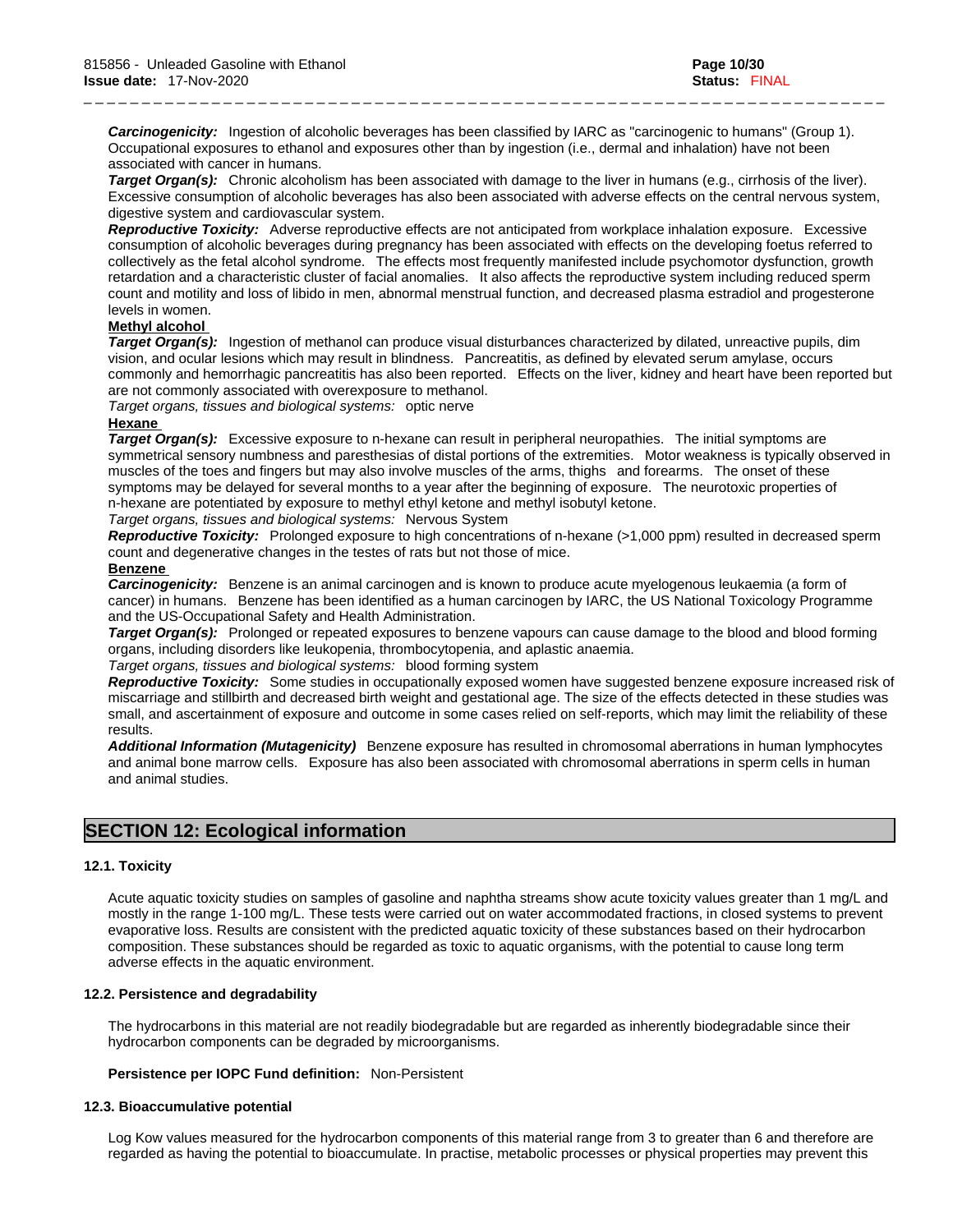effect or limit bioavailability.

### **12.4. Mobility in soil**

On release to water, hydrocarbons will float on the surface and since they are sparingly soluble, the only significant loss is volatilisation to air. In air, these hydrocarbons are photodegraded by reaction with hydroxyl radicals with half lives varying from 6.5 days for benzene to 0.5 days for n-dodecane.

\_ \_ \_ \_ \_ \_ \_ \_ \_ \_ \_ \_ \_ \_ \_ \_ \_ \_ \_ \_ \_ \_ \_ \_ \_ \_ \_ \_ \_ \_ \_ \_ \_ \_ \_ \_ \_ \_ \_ \_ \_ \_ \_ \_ \_ \_ \_ \_ \_ \_ \_ \_ \_ \_ \_ \_ \_ \_ \_ \_ \_ \_ \_ \_ \_ \_ \_ \_ \_

### **12.5. Results of PBT and vPvB assessment**

Not a PBT or vPvB substance.

**12.6. Other adverse effects**

None anticipated.

**German Water Hazard Information:** hazard class 2 - hazard to waters

# **SECTION 13: Disposal considerations**

### **13.1. Waste treatment methods**

**European Waste Code:** 13 07 02\* petrol

This material, if discarded as produced, would be considered as hazardous waste pursuant to Directive 2008/98/EC on hazardous waste, and subject to the provisions of that Directive unless Article 1(5) of that Directive applies.

This code has been assigned based upon the most common uses for this material and may not reflect contaminants resulting from actual use. Waste generators/producers are responsible for assessing the actual process used when generating the waste and it's contaminants in order to assign the proper waste disposal code.

Disposal must be in accordance with Directive 2008/98/EC and other applicable national or regional provisions, and based upon material characteristics at time of disposal. For incineration of waste, follow Directive 2000/76/EC. For landfill of waste, follow Directive 1999/31/EC. Product is suitable for burning in an enclosed controlled burner for fuel value if >5000 BTU, or disposal by supervised incineration at very high temperatures to prevent formation of undesirable combustion products. Follow Directive 2000/76/EC.

**Empty Containers:** Container contents should be completely used and containers emptied prior to discard. Empty drums should be properly sealed and promptly returned to a drum reconditioner. All containers should be disposed of in an environmentally safe manner and in accordance with applicable regulations.

# **SECTION 14: Transport information**

#### **14.1. UN number**  UN1203

- 
- **14.2. UN proper shipping name**  Gasoline
- **14.3. Transport hazard class(es)**  3
	-
- **14.4. Packing group**

II and a strong strong

**14.5. Environmental hazards**  Marine pollutant - Environmentally Hazardous

#### **14.6. Special precautions for user**

 *If transported in bulk by marine vessel in international waters, product is being carried under the scope of MARPOL Annex I.*

**14.7. Transport in bulk according to Annex II of MARPOL 73/78 and the IBC Code** Not applicable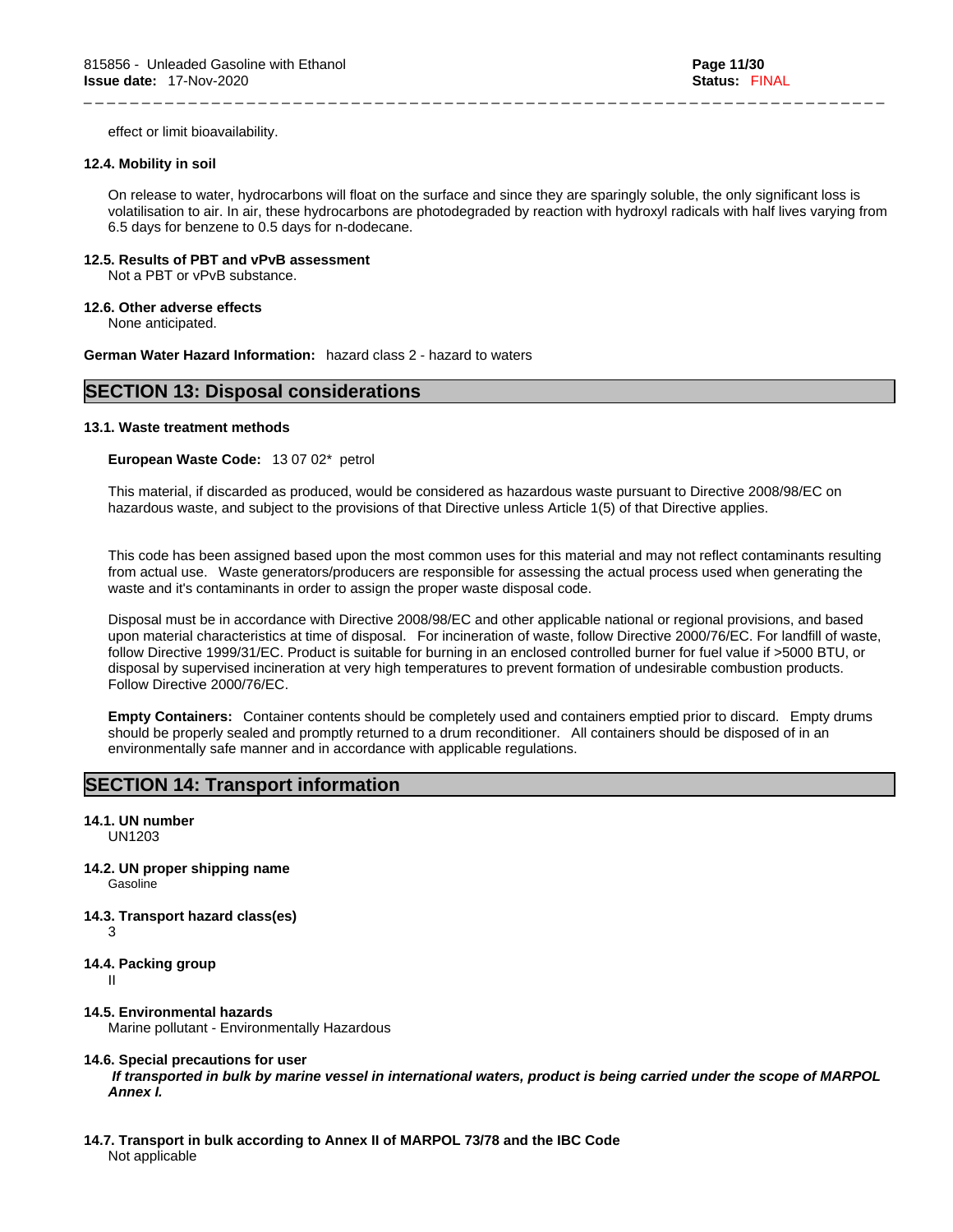# **SECTION 15: Regulatory information**

#### **15.1. Safety, health and environmental regulations/legislation specific for the substance or mixture**

\_ \_ \_ \_ \_ \_ \_ \_ \_ \_ \_ \_ \_ \_ \_ \_ \_ \_ \_ \_ \_ \_ \_ \_ \_ \_ \_ \_ \_ \_ \_ \_ \_ \_ \_ \_ \_ \_ \_ \_ \_ \_ \_ \_ \_ \_ \_ \_ \_ \_ \_ \_ \_ \_ \_ \_ \_ \_ \_ \_ \_ \_ \_ \_ \_ \_ \_ \_ \_

EC 1272/2008 - Classification, labelling and packaging of substances and mixtures EN166:2002 Eye Protection EN 529:2005 Respiratory Protective devices BS EN 374-1:2003 Protective gloves against chemicals and micro-organisms Workplace Exposure Limits, EH40/2005, Control of Substances Hazardous to Health Directive 2008/98/EC (Waste Framework Directive) Directive 2000/76/EC on incineration of waste Directive 1999/31/EC on landfill of waste

**Export Rating:** NLR (No Licence Required)

#### **15.2. Chemical safety assessment**

A chemical safety assessment has been carried out for the substance/mixture.

**Previous Issue Date:**<br> **Revised Sections or Basis for Revision:** 17-Aug-2017<br>
Unique Formula Identifier (UFI)

**Issue date** 17-Nov-2020<br> **Issue date** 17-Nov-2020<br> **ISSUE 2020 Status:** The contract of the contract of the contract of the contract of the contract of the contract of the contract of the contract of the contract of the contract of the contract of the contract of the contract of the

# **SECTION 16: Other information**

**Revised Sections or Basis for Revision:** 

| <b>Safety Data Sheet Number:</b><br>Language:                                              | Identified Hazards (Section 2)<br>Composition (Section 3)<br>815856<br><b>BE</b> |
|--------------------------------------------------------------------------------------------|----------------------------------------------------------------------------------|
| <b>List of Relevant Hazard Statements:</b>                                                 |                                                                                  |
| H224 - Extremely flammable liquid and vapour                                               |                                                                                  |
| H225 - Highly flammable liquid and vapour                                                  |                                                                                  |
| H301 - Toxic if swallowed                                                                  |                                                                                  |
| H304 - May be fatal if swallowed and enters airways                                        |                                                                                  |
| H311 - Toxic in contact with skin                                                          |                                                                                  |
| H315 - Causes skin irritation                                                              |                                                                                  |
| H319 - Causes serious eye irritation                                                       |                                                                                  |
| H331 - Toxic if inhaled                                                                    |                                                                                  |
| H336 - May cause drowsiness or dizziness                                                   |                                                                                  |
| H340 - May cause genetic defects<br>H350 - May cause cancer                                |                                                                                  |
| H361d - Suspected of damaging the unborn child                                             |                                                                                  |
| H361f - Suspected of damaging fertility                                                    |                                                                                  |
| H370 - Causes damage to organs                                                             |                                                                                  |
| H372 - Causes damage to organs through prolonged or repeated exposure                      |                                                                                  |
| H373 - May cause damage to organs through prolonged or repeated exposure                   |                                                                                  |
| H411 - Toxic to aquatic life with long lasting effects                                     |                                                                                  |
|                                                                                            |                                                                                  |
| <b>Regulatory Basis of Classification</b>                                                  |                                                                                  |
| CLP Classification (EC No 1272/2008)                                                       | <b>Regulatory Basis</b>                                                          |
| H224 -- Flammable liquids -- Category 1                                                    | Based on component information.                                                  |
| H304 -- Aspiration Hazard -- Category 1<br>H315 -- Skin corrosion/irritation -- Category 2 | Based on component information.<br>Based on component information.               |
| H336 -- Specific target organ toxicity (single exposure) -- Category 3 (Central            | Based on component information.                                                  |
| Nervous System (CNS))                                                                      |                                                                                  |
| H340 -- Germ cell mutagenicity -- Category 1B                                              | Based on component information.                                                  |
| H350 -- Carcinogenicity -- Category 1B                                                     | Based on component information.                                                  |
| H361d -- Reproductive toxicity -- Category 2                                               | Based on component information.                                                  |
| H361f -- Reproductive toxicity -- Category 2                                               | Based on component information.                                                  |
| H371 -- Specific target organ toxicity (single exposure) -- Category 2 (optic              | Based on component information.                                                  |
| nerve)<br>H411 -- Hazardous to the aquatic environment, chronic toxicity -- Category 2     | Based on component information.                                                  |
|                                                                                            |                                                                                  |
|                                                                                            |                                                                                  |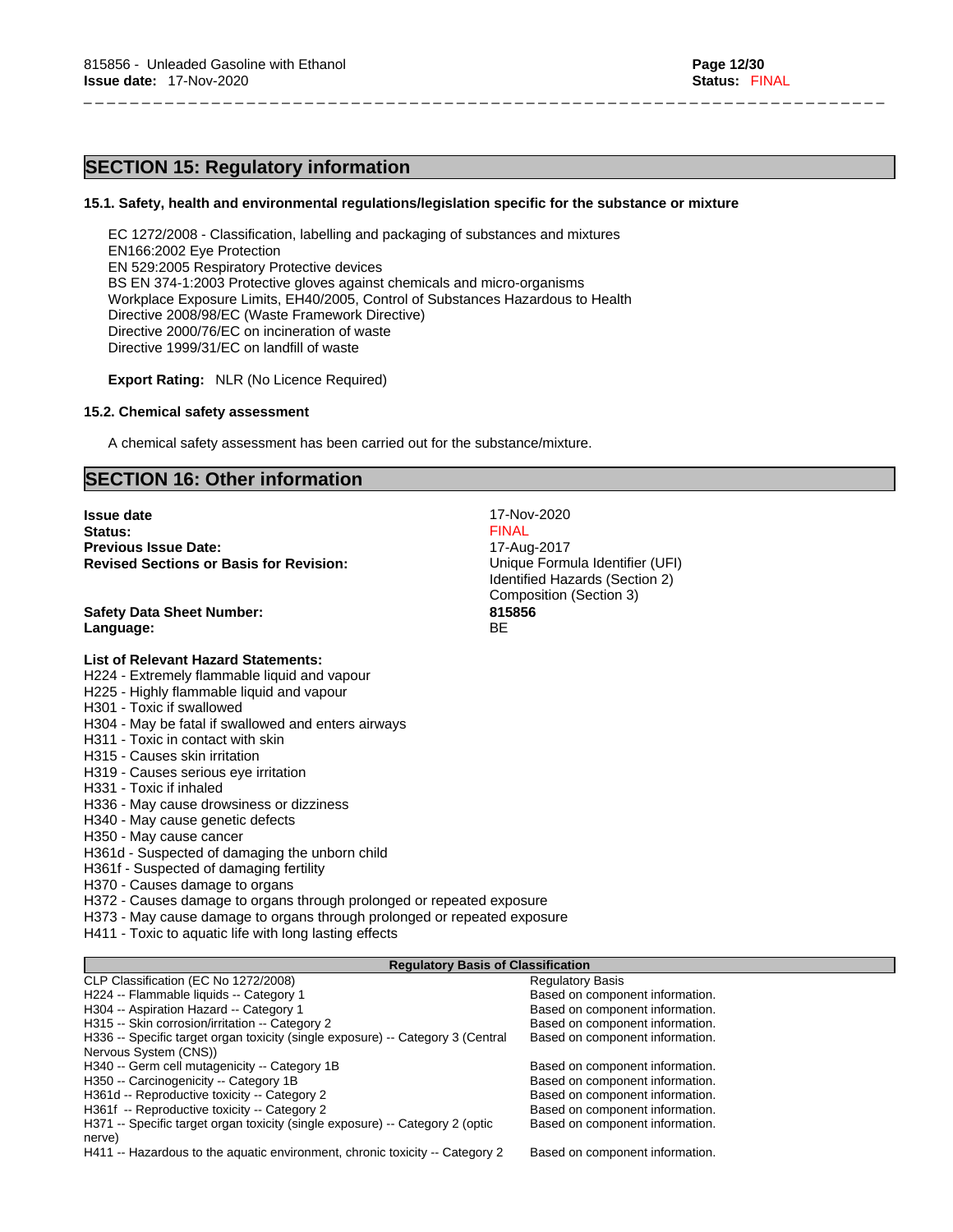#### **Guide to Abbreviations:**

ACGIH = American Conference of Governmental Industrial Hygienists; ADR = Agreement on Dangerous Goods by Road; BMGV = Biological Monitoring Guidance Value; CASRN = Chemical Abstracts Service Registry Number; CEILING = Ceiling Limit; EINECS - European Inventory of Existing Commercial Chemical Substances; EPA = [US] Environmental Protection Agency; Germany-TRGS = Technical Rules for Dangerous Substances; IARC = International Agency for Research on Cancer; ICAO/IATA = International Civil Aviation Organisation / International Air Transport Association; INSHT = National Institute for Health and Safety at Work; IMDG = International Maritime Dangerous Goods; Irland-HSA = Ireland's National Health and Safety Authority; LEL = Lower Explosive Limit; MARPOL = Marine Pollution; N/A = Not Applicable; N/D = Not Determined; NTP = [US] National Toxicology Programme; PBT = Persistent, Bioaccumulative and Toxic; RID = Regulations Concerning the International Transport of Dangerous Goods by Rail; STEL = Short Term Exposure Limit; TLV = Threshold Limit Value; TRGS 903 = Technical rules for hazardous substances; TWA = Time Weighted Average; UEL = Upper Explosive Limit; UK-EH40 = United Kingdom EH40/2005 OEL; vPvB = very Persistent, very Bioaccumulative

\_ \_ \_ \_ \_ \_ \_ \_ \_ \_ \_ \_ \_ \_ \_ \_ \_ \_ \_ \_ \_ \_ \_ \_ \_ \_ \_ \_ \_ \_ \_ \_ \_ \_ \_ \_ \_ \_ \_ \_ \_ \_ \_ \_ \_ \_ \_ \_ \_ \_ \_ \_ \_ \_ \_ \_ \_ \_ \_ \_ \_ \_ \_ \_ \_ \_ \_ \_ \_

#### **Disclaimer of Expressed and implied Warranties:**

The information presented in this Safety Data Sheet is based on data believed to be accurate as of the date this Safety Data Sheet was prepared. HOWEVER, NO WARRANTY OF MERCHANTABILITY, FITNESS FOR ANY PARTICULAR PURPOSE, OR ANY OTHER WARRANTY IS EXPRESSED OR IS TO BE IMPLIED REGARDING THE ACCURACY OR COMPLETENESS OF THE INFORMATION PROVIDED ABOVE, THE RESULTS TO BE OBTAINED FROM THE USE OF THIS INFORMATION OR THE PRODUCT, THE SAFETY OF THIS PRODUCT, OR THE HAZARDS RELATED TO ITS USE. No responsibility is assumed for any damage or injury resulting from abnormal use or from any failure to adhere to recommended practices. The information provided above, and the product, are furnished on the condition that the person receiving them shall make their own determination as to the suitability of the product for their particular purpose and on the condition that they assume the risk of their use. In addition, no authorisation is given nor implied to practice any patented invention without a licence.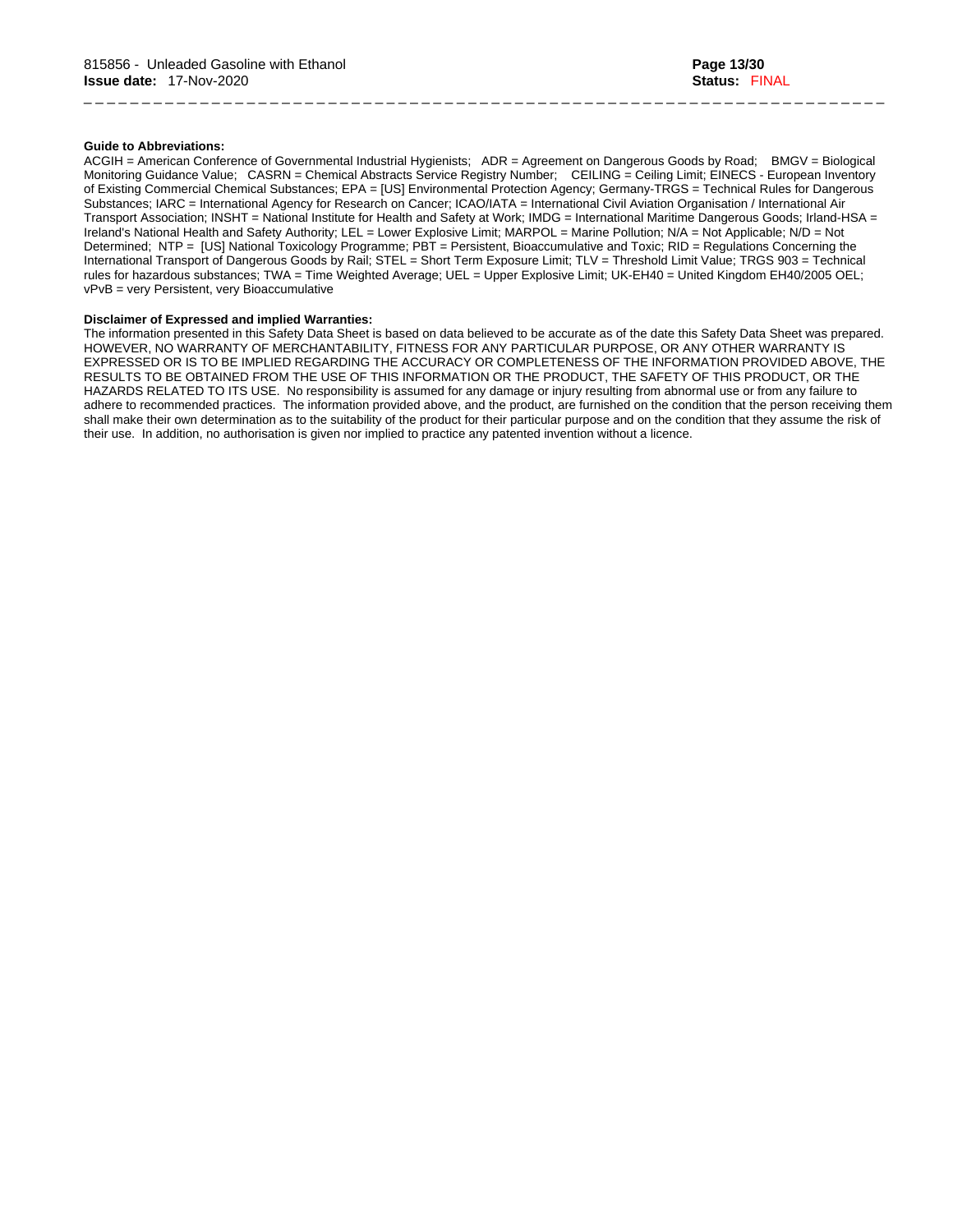

# **1. Manufacture of substance - Industrial**

| <b>Section 1 Exposure Scenario</b><br>Low Boiling Point Naphthas Gasoline      |                                                                                                                                      |
|--------------------------------------------------------------------------------|--------------------------------------------------------------------------------------------------------------------------------------|
| Title                                                                          | Manufacture of substance                                                                                                             |
| <b>Use Descriptor</b>                                                          |                                                                                                                                      |
| Sector(s) of use                                                               | 3, 8, 9                                                                                                                              |
| Process category(ies)                                                          | 1, 2, 3, 8a, 8b, 15                                                                                                                  |
| Environmental release category(ies)                                            | 1.4                                                                                                                                  |
| Specific Environmental Release Category                                        | ESVOC SpERC 1.1.v1                                                                                                                   |
| Processes, tasks, activities covered                                           |                                                                                                                                      |
|                                                                                | Manufacture of the substance or use as a process chemical or extraction agent within closed or contained systems. Includes           |
|                                                                                | incidental exposures during recycling/recovery, material transfers, storage, sampling, associated laboratory activities, maintenance |
| and loading (including marine vessel/barge, road/rail car and bulk container). |                                                                                                                                      |
| Section 2 Operational conditions and risk management measures                  |                                                                                                                                      |
| 2.1 Control of worker exposure                                                 |                                                                                                                                      |
| <b>Product characteristics</b>                                                 |                                                                                                                                      |
| Physical form of product                                                       | Liquid, vapour pressure > 10 kPa at STP                                                                                              |
|                                                                                |                                                                                                                                      |
| Concentration of substance in product                                          | Covers percentage substance in the product up to 100 % (unless<br>stated differently).                                               |
| Frequency and duration of use                                                  | Covers daily exposures up to 8 hours (unless stated differently)                                                                     |
| Other operational conditions affecting exposure                                | Operation is carried out at elevated temperature (>20°C above                                                                        |
|                                                                                | ambient temperature). Assumes a good basic standard of                                                                               |
|                                                                                | occupational hygiene is implemented.                                                                                                 |
|                                                                                |                                                                                                                                      |
| <b>Contributing Scenarios / Product Category</b>                               | <b>Specific Risk Management Measures &amp; Operating</b><br><b>Conditions</b>                                                        |
| General measures (skin irritants)                                              | Avoid direct skin contact with product. Identify potential                                                                           |
|                                                                                | areas for indirect skin contact. Wear gloves (tested to                                                                              |
|                                                                                | EN374) if hand contact with substance likely. Clean up                                                                               |
|                                                                                | contamination/spills as soon as they occur. Wash off any                                                                             |
|                                                                                | skin contamination immediately. Provide basic employee                                                                               |
|                                                                                | training to prevent / minimise exposures and to report any                                                                           |
|                                                                                | skin problems that may develop.                                                                                                      |
| General measures (carcinogens)                                                 | Consider technical advances and process upgrades                                                                                     |
|                                                                                | (including automation) for the elimination of releases.                                                                              |
|                                                                                | Minimise exposure using measures such as closed                                                                                      |
|                                                                                | systems, dedicated facilities and suitable general/local                                                                             |
|                                                                                | exhaust ventilation. Drain down systems and clear transfer                                                                           |
|                                                                                | lines prior to breaking containment. Clean/flush                                                                                     |
|                                                                                | equipment, where possible, prior to maintenance.                                                                                     |
|                                                                                | Where there is potential for exposure: restrict access to                                                                            |
|                                                                                | authorised persons; provide specific activity training to<br>operators to minimise exposures; wear suitable gloves                   |
|                                                                                | and coveralls to prevent skin contamination; wear                                                                                    |
|                                                                                | respiratory protection when its use is identified for certain                                                                        |
|                                                                                | contributing scenarios; clear up spills immediately and                                                                              |
|                                                                                | dispose of wastes safely. Ensure safe systems of work or                                                                             |
|                                                                                | equivalent arrangements are in place to manage risks.                                                                                |
|                                                                                | Regularly inspect, test and maintain all control measures.                                                                           |
|                                                                                | Consider the need for risk based health surveillance.                                                                                |
| General exposures (closed systems) with sample collection                      | Handle substance within a closed system Sample via a                                                                                 |
|                                                                                | closed loop or other system to avoid exposure Wear                                                                                   |
|                                                                                | suitable gloves tested to EN374.                                                                                                     |
| General exposures (closed systems)                                             | Provide extract ventilation to points where emissions occur                                                                          |
|                                                                                |                                                                                                                                      |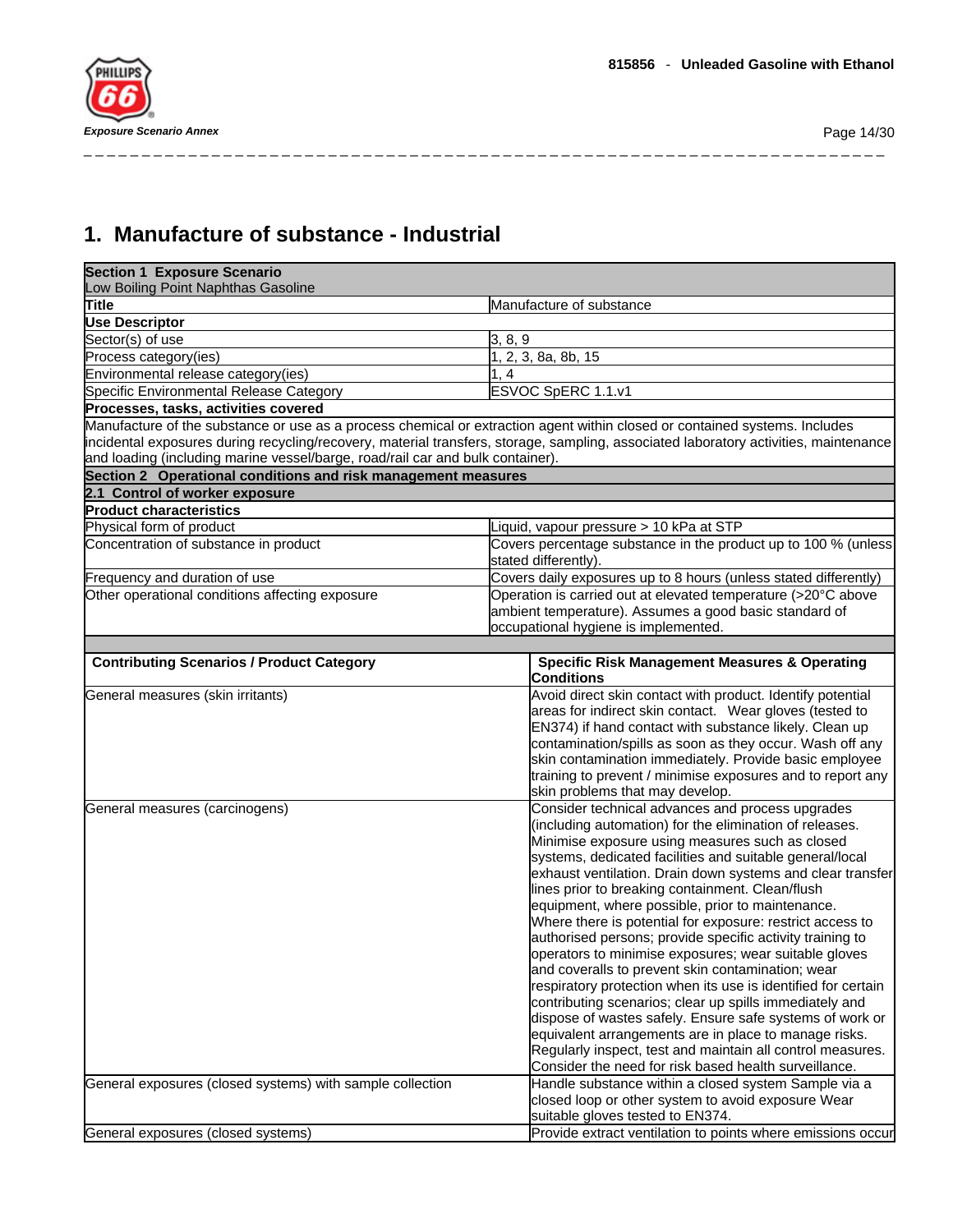|                                    | Handle substance within a closed system Wear suitable<br>gloves tested to EN374.                                                                                                                                                                                                                                                                                                                                                     |
|------------------------------------|--------------------------------------------------------------------------------------------------------------------------------------------------------------------------------------------------------------------------------------------------------------------------------------------------------------------------------------------------------------------------------------------------------------------------------------|
| Laboratory activities              | Handle within a fume cupboard or implement suitable<br>equivalent methods to minimise exposure.                                                                                                                                                                                                                                                                                                                                      |
| <b>Bulk transfers</b>              | Ensure material transfers are under containment or extract<br>ventilation Wear chemically resistant gloves (tested to<br>EN374) in combination with specific activity training.                                                                                                                                                                                                                                                      |
| Equipment cleaning and maintenance | Drain down and flush system prior to equipment break-in<br>or maintenance Retain drain downs in sealed storage<br>pending disposal or for subsequent recycle Clear spills<br>immediately Wear chemically resistant gloves (tested to<br>EN374) in combination with intensive management<br>supervision controls. Avoid carrying out activities involving<br>exposure for more than 1 hour Ensure operation is<br>undertaken outdoors |
| Storage                            | Wear suitable gloves tested to EN374. Store substance<br>within a closed system                                                                                                                                                                                                                                                                                                                                                      |

Low Boiling Point Naphthas / Gasoline exhibits acute inhalation toxicity and is classified R20 (Harmful by inhalation) accordingly. The available data for this adverse effect do not provide quantitative dose-response information, but there exists toxicity data appropriate to allow a qualitative risk characterisation; please see section 2 of the SDS for the necessary / additional RMMs. Low Boiling Point Naphthas / Gasoline exhibits irritation to the skin and is classified R38 (Irritating to skin) accordingly. The available data for this adverse effect do not provide quantitative dose-response information, but there exists toxicity data appropriate to allow a qualitative risk characterisation; please see section 2 of the SDS for the necessary RMMs. Low Boiling Point Naphthas / Gasoline exhibits carcinogenic effects and is classified R45 (May cause cancer) accordingly. The available data for this adverse effect do not provide quantitative dose-response information for a D(M)NEL to be derived. Instead, the toxicity data triggers a qualitative risk characterisation and the RMMs in section 2 of the SDS aims to define the appropriate RMMs necessary to protect from these adverse effects consistent with Directive 2004/37/E. Low Boiling Point Naphthas / Gasoline is classified R65 (Harmful: may cause lung damage if swallowed). The available data for this adverse effect do not provide quantitative dose-response information for a D(M)NEL to be derived. Instead, the toxicity data triggers a qualitative risk characterisation and the RMMs in section 2 of the SDS aims to define the appropriate RMMs necessary to protect from this adverse effect.

| 2.2 Control of environmental exposure                                                                                          |        |
|--------------------------------------------------------------------------------------------------------------------------------|--------|
| <b>Product characteristics</b>                                                                                                 |        |
| Substance is complex UVCB. Predominantly hydrophobic.                                                                          |        |
| Amounts used                                                                                                                   |        |
| Fraction of EU tonnage used in region                                                                                          | 0.1    |
| Regional use tonnage (tonnes/year)                                                                                             | 1.87e7 |
| Fraction of regional tonnage used locally                                                                                      | 0.03   |
| <b>Frequency and duration of use</b>                                                                                           |        |
| Continuous release.                                                                                                            |        |
| Emission days (days/year)                                                                                                      | 300    |
| Environmental factors not influenced by risk management                                                                        |        |
| Local freshwater dilution factor                                                                                               | 10     |
| Local marine water dilution factor                                                                                             | 100    |
| Other operational conditions of use affecting environmental exposure                                                           |        |
| Release fraction to air from process (initial release prior to RMM)                                                            | 0.05   |
| Release fraction to wastewater from process (initial release prior to RMM)                                                     | 0.003  |
| Release fraction to soil from process (initial release prior to RMM)                                                           | 0.0001 |
| Technical conditions and measures at process level (source) to prevent release                                                 |        |
| Common practices vary across sites thus conservative process release estimates used.                                           |        |
| Technical onsite conditions and measures to reduce or limit discharges, air emissions and releases to soil                     |        |
| Prevent discharge of undissolved substance to or recover from onsite wastewater. Risk from environmental exposure is driven by |        |
| humans via indirect exposure (primarily inhalation). Onsite wastewater treatment required.                                     |        |
| Treat air emission to provide a typical removal efficiency of (%):                                                             | 99.0   |
| Treat onsite wastewater (prior to receiving water discharge) to provide the required removal [95.2]<br>efficiency $>=$ (%):    |        |
| If discharging to domestic sewage treatment plant, provide the required onsite wastewater<br>removal efficiency of $=$ (%):    | 80.4   |
| Organisation measures to prevent/limit release from site                                                                       |        |
| Do not apply industrial sludge to natural soils. Sludge should be incinerated, contained or reclaimed.                         |        |
| Conditions and measures related to municipal sewage treatment plant                                                            |        |
| Estimated substance removal from wastewater via domestic sewage treatment (%):                                                 | 95.5   |
| Total efficiency of removal from wastewater after onsite and offsite (domestic treatment                                       | 99.1   |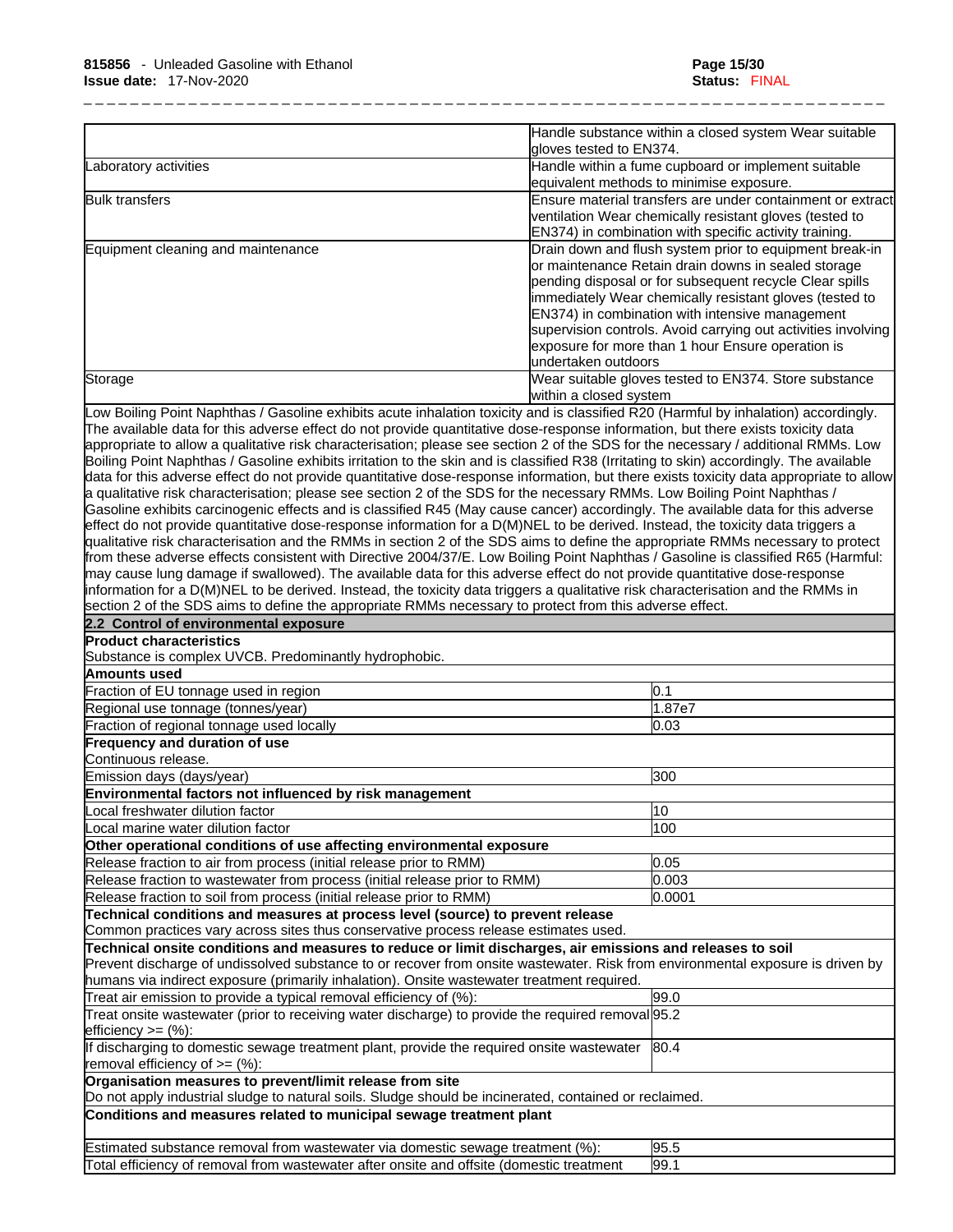| plant) RMMs (%):                                                                                                                    |       |
|-------------------------------------------------------------------------------------------------------------------------------------|-------|
| Maximum allowable site tonnage (Msafe) based on release following total wastewater                                                  | 2.0e6 |
| treatment removal (kg/d):                                                                                                           |       |
| Assumed domestic sewage treatment plant flow (m <sup>3</sup> /d):                                                                   | 10000 |
| Conditions and measures related to external treatment of waste for disposal                                                         |       |
| During manufacturing no waste of the substance is generated.                                                                        |       |
| Conditions and measures related to external recovery of waste                                                                       |       |
| During manufacturing no waste of the substance is generated.                                                                        |       |
| <b>Section 3 Exposure Estimation</b>                                                                                                |       |
| 3.1 Health                                                                                                                          |       |
| The ECETOC TRA tool has been used to estimate workplace exposures unless otherwise indicated.                                       |       |
| 3.2 Environment                                                                                                                     |       |
| The Hydrocarbon Block Method has been used to calculate environmental exposure with the Petrorisk model.                            |       |
| Section 4 Guidance to check compliance with the Exposure Scenario                                                                   |       |
| 4.1 Health                                                                                                                          |       |
| Predicted exposures are not expected to exceed the DN(M)EL when the risk management measures/operational conditions                 |       |
| outlined in section 2 are implemented. Where other risk management measures/operational conditions are adopted, then users          |       |
| should ensure that risks are managed to at least equivalent levels. Available hazard data does not enable the derivation of a DNEL  |       |
| for dermal irritant effects. Available hazard data does not support the need for a DNEL to be established for other health effects. |       |
| Risk management measures are based on qualitative risk characterization.                                                            |       |
| 4.2 Environment                                                                                                                     |       |
| Guidance is based on assumed operating conditions which may not be applicable to all sites; thus, scaling may be necessary to       |       |
| define appropriate site-specific risk management measures. Required removal efficiency for wastewater can be achieved using         |       |
| onsite/offsite technologies, either alone or in combination. Required removal efficiency for air can be achieved using on-site      |       |
| technologies, either alone or in combination. Further details on scaling and control technologies are provided in SpERC factsheet   |       |
| (https://cefic.org/app/uploads/2019/01/SPERCs-Specific-Envirnonmental-Release-Classes-REACHImpl-ES-CSA-CSR.pdf). Scaled             |       |
| local assessments for EU refineries have been performed using site-specific data and are attached in PETRORISK file -               |       |
| "Site-Specific Production" worksheet. If scaling reveals a condition of unsafe use (i.e., RCRs > 1), additional RMMs or a           |       |
| site-specific chemical safety assessment is required.                                                                               |       |

# **2. Use of substance as an intermediate - Industrial**

| <b>Section 1 Exposure Scenario</b>                            |                                                                                                                                                                                                                                             |  |
|---------------------------------------------------------------|---------------------------------------------------------------------------------------------------------------------------------------------------------------------------------------------------------------------------------------------|--|
| Low Boiling Point Naphthas Gasoline                           |                                                                                                                                                                                                                                             |  |
| Title                                                         | Use as an intermediate                                                                                                                                                                                                                      |  |
| <b>Use Descriptor</b>                                         |                                                                                                                                                                                                                                             |  |
| Sector(s) of use                                              | 3, 8, 9                                                                                                                                                                                                                                     |  |
| Process category(ies)                                         | 2, 3, 8a, 8b, 15                                                                                                                                                                                                                            |  |
| Environmental release category(ies)                           | 6a                                                                                                                                                                                                                                          |  |
| Specific Environmental Release Category                       | ESVOC SpERC 6.1a.v1                                                                                                                                                                                                                         |  |
| Processes, tasks, activities covered                          |                                                                                                                                                                                                                                             |  |
|                                                               | Use of substance as an intermediate (not related to Strictly Controlled Conditions). Includes recycling/recovery, material transfers,                                                                                                       |  |
|                                                               | storage, sampling, associated laboratory activities, maintenance and loading (including marine vessel/barge, road/rail car and bulk                                                                                                         |  |
| container).                                                   |                                                                                                                                                                                                                                             |  |
| Section 2 Operational conditions and risk management measures |                                                                                                                                                                                                                                             |  |
| 2.1 Control of worker exposure                                |                                                                                                                                                                                                                                             |  |
| <b>Product characteristics</b>                                |                                                                                                                                                                                                                                             |  |
| Physical form of product                                      | Liquid, vapour pressure > 10 kPa at STP                                                                                                                                                                                                     |  |
| Concentration of substance in product                         | Covers percentage substance in the product up to 100 % (unless)<br>stated differently).                                                                                                                                                     |  |
| Frequency and duration of use                                 | Covers daily exposures up to 8 hours (unless stated differently)                                                                                                                                                                            |  |
| Other operational conditions affecting exposure               | Operation is carried out at elevated temperature (>20°C above<br>ambient temperature). Assumes a good basic standard of<br>occupational hygiene is implemented.                                                                             |  |
|                                                               |                                                                                                                                                                                                                                             |  |
| <b>Contributing Scenarios / Product Category</b>              | <b>Specific Risk Management Measures &amp; Operating</b><br><b>Conditions</b>                                                                                                                                                               |  |
| Re-manufacture of reject articles                             | Avoid direct skin contact with product. Identify potential<br>areas for indirect skin contact. Wear gloves (tested to<br>EN374) if hand contact with substance likely. Clean up<br>contamination/spills as soon as they occur. Wash off any |  |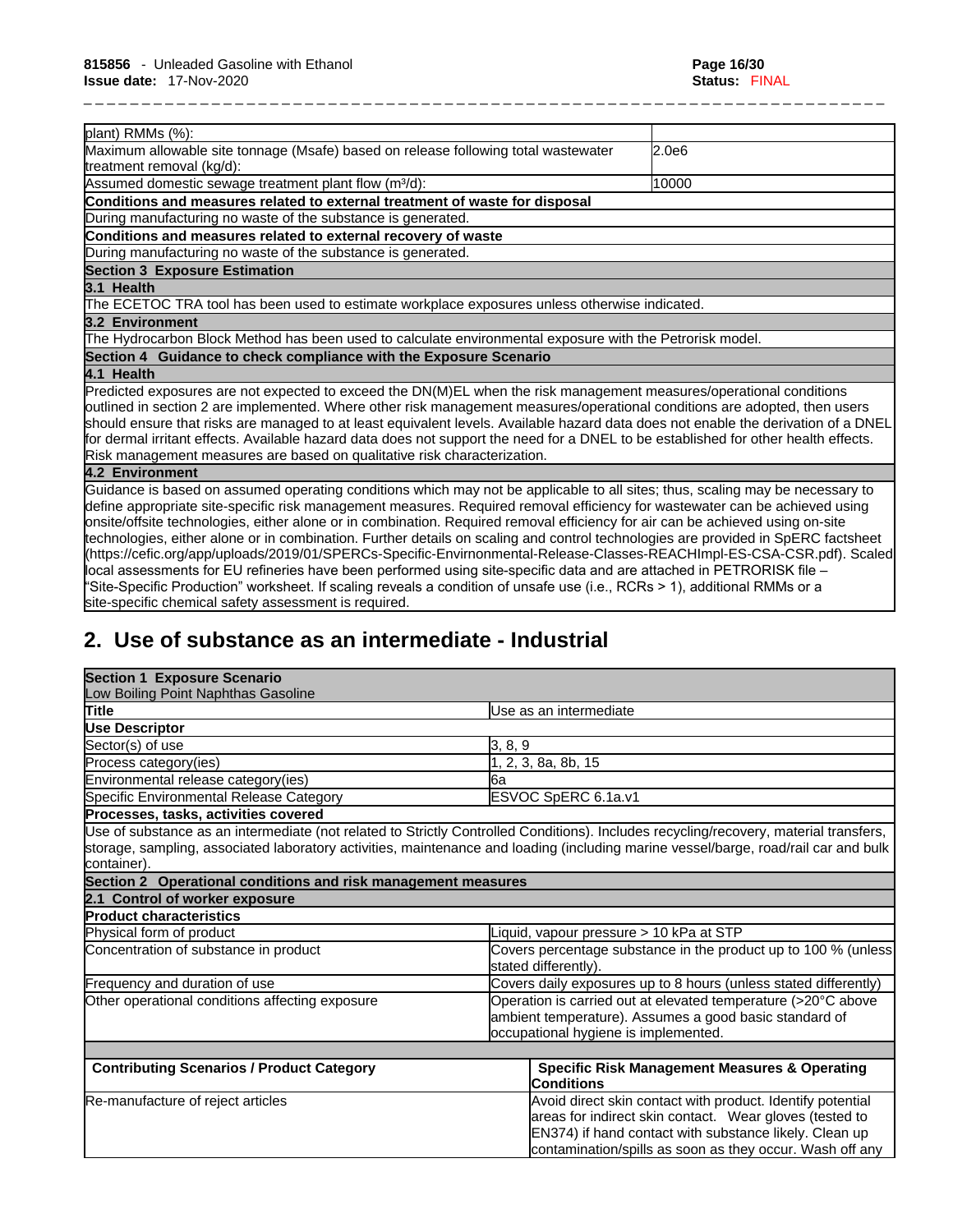|                                                           | skin contamination immediately. Provide basic employee                                                      |
|-----------------------------------------------------------|-------------------------------------------------------------------------------------------------------------|
|                                                           | training to prevent / minimise exposures and to report any                                                  |
|                                                           | skin problems that may develop.                                                                             |
| General measures (carcinogens)                            | Consider technical advances and process upgrades<br>(including automation) for the elimination of releases. |
|                                                           | Minimise exposure using measures such as closed                                                             |
|                                                           | systems, dedicated facilities and suitable general/local                                                    |
|                                                           | exhaust ventilation. Drain down systems and clear transfer                                                  |
|                                                           | lines prior to breaking containment. Clean/flush                                                            |
|                                                           | equipment, where possible, prior to maintenance.                                                            |
|                                                           | Where there is potential for exposure: restrict access to                                                   |
|                                                           | authorised persons; provide specific activity training to                                                   |
|                                                           | operators to minimise exposures; wear suitable gloves                                                       |
|                                                           | and coveralls to prevent skin contamination; wear                                                           |
|                                                           | respiratory protection when its use is identified for certain                                               |
|                                                           | contributing scenarios; clear up spills immediately and                                                     |
|                                                           | dispose of wastes safely. Ensure safe systems of work or                                                    |
|                                                           | equivalent arrangements are in place to manage risks.                                                       |
|                                                           | Regularly inspect, test and maintain all control measures.                                                  |
|                                                           | Consider the need for risk based health surveillance.                                                       |
| General exposures (closed systems) with sample collection | Handle substance within a closed system Sample via a                                                        |
|                                                           | closed loop or other system to avoid exposure Wear                                                          |
|                                                           | suitable gloves tested to EN374.                                                                            |
| General exposures (closed systems)                        | Provide extract ventilation to points where emissions occur                                                 |
|                                                           | Handle substance within a closed system Wear suitable                                                       |
|                                                           | gloves tested to EN374.                                                                                     |
| Laboratory activities                                     | Handle within a fume cupboard or implement suitable                                                         |
|                                                           | equivalent methods to minimise exposure.                                                                    |
| <b>Bulk transfers</b>                                     | lEnsure material transfers are under containment or extract                                                 |
|                                                           | ventilation Wear chemically resistant gloves (tested to                                                     |
|                                                           | EN374) in combination with specific activity training.                                                      |
| Equipment cleaning and maintenance                        | Drain down and flush system prior to equipment break-in                                                     |
|                                                           | or maintenance Retain drain downs in sealed storage                                                         |
|                                                           | pending disposal or for subsequent recycle Clear spills                                                     |
|                                                           | immediately Wear chemically resistant gloves (tested to                                                     |
|                                                           | EN374) in combination with intensive management                                                             |
|                                                           | supervision controls. Avoid carrying out activities involving                                               |
|                                                           | exposure for more than 1 hour Ensure operation is                                                           |
|                                                           | undertaken outdoors                                                                                         |
| Storage                                                   | Wear suitable gloves tested to EN374. Store substance                                                       |
|                                                           | within a closed system                                                                                      |

appropriate to allow a qualitative risk characterisation; please see section 2 of the SDS for the necessary / additional RMMs. Low Boiling Point Naphthas / Gasoline exhibits irritation to the skin and is classified R38 (Irritating to skin) accordingly. The available data for this adverse effect do not provide quantitative dose-response information, but there exists toxicity data appropriate to allow a qualitative risk characterisation; please see section 2 of the SDS for the necessary RMMs. Low Boiling Point Naphthas / Gasoline exhibits carcinogenic effects and is classified R45 (May cause cancer) accordingly. The available data for this adverse effect do not provide quantitative dose-response information for a D(M)NEL to be derived. Instead, the toxicity data triggers a qualitative risk characterisation and the RMMs in section 2 of the SDS aims to define the appropriate RMMs necessary to protect from these adverse effects consistent with Directive 2004/37/E. Low Boiling Point Naphthas / Gasoline is classified R65 (Harmful: may cause lung damage if swallowed). The available data for this adverse effect do not provide quantitative dose-response information for a D(M)NEL to be derived. Instead, the toxicity data triggers a qualitative risk characterisation and the RMMs in section 2 of the SDS aims to define the appropriate RMMs necessary to protect from this adverse effect.

| 2.2 Control of environmental exposure                 |        |
|-------------------------------------------------------|--------|
| <b>Product characteristics</b>                        |        |
| Substance is complex UVCB. Predominantly hydrophobic. |        |
| Amounts used                                          |        |
| Fraction of EU tonnage used in region                 |        |
| Regional use tonnage (tonnes/year)                    | 2.21e6 |
| Fraction of regional tonnage used locally             | 0.0068 |
| Frequency and duration of use                         |        |
| Continuous release.                                   |        |
| Emission days (days/year)                             | 300    |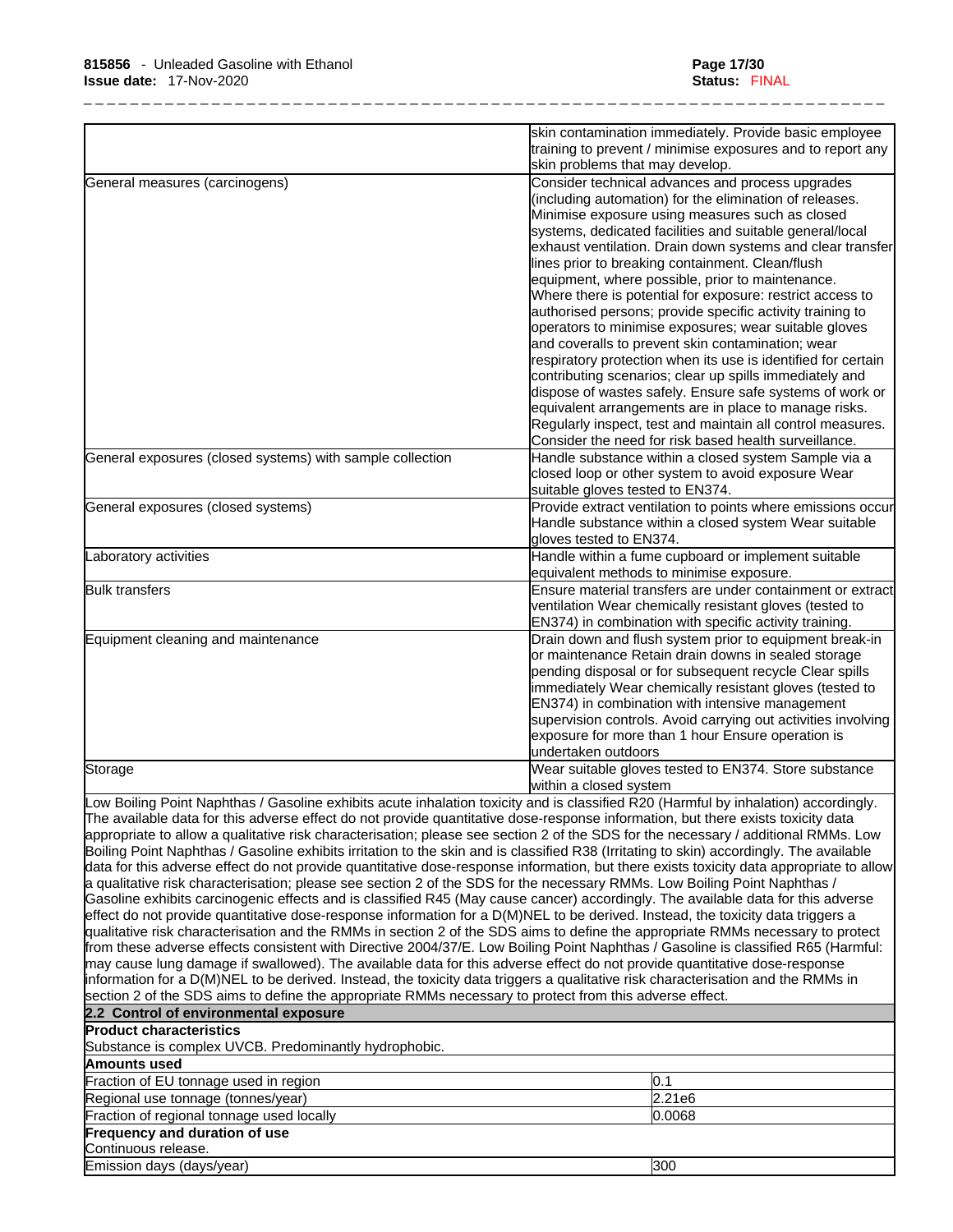| Environmental factors not influenced by risk management                                                                             |       |
|-------------------------------------------------------------------------------------------------------------------------------------|-------|
| ocal freshwater dilution factor                                                                                                     | 10    |
| Local marine water dilution factor                                                                                                  | 100   |
| Other operational conditions of use affecting environmental exposure                                                                |       |
| Release fraction to air from process (initial release prior to RMM)                                                                 | 0.025 |
| Release fraction to wastewater from process (initial release prior to RMM)                                                          | 0.003 |
| Release fraction to soil from process (initial release prior to RMM)                                                                | 0.001 |
| Technical conditions and measures at process level (source) to prevent release                                                      |       |
| Common practices vary across sites thus conservative process release estimates used.                                                |       |
| Technical onsite conditions and measures to reduce or limit discharges, air emissions and releases to soil                          |       |
| Prevent discharge of undissolved substance to or recover from onsite wastewater. Risk from environmental exposure is driven by      |       |
| freshwater sediment. If discharging to domestic sewage treatment plant, no onsite wastewater treatment required.                    |       |
| Treat air emission to provide a typical removal efficiency of (%):                                                                  | 80    |
| Treat onsite wastewater (prior to receiving water discharge) to provide the required removal 92.9                                   |       |
| efficiency $>=$ $(\%)$ :                                                                                                            |       |
| If discharging to domestic sewage treatment plant, provide the required onsite wastewater                                           | 10    |
| removal efficiency of $=$ (%):                                                                                                      |       |
| Organisation measures to prevent/limit release from site                                                                            |       |
| Sludge should be incinerated, contained or reclaimed.                                                                               |       |
| Conditions and measures related to municipal sewage treatment plant                                                                 |       |
| Estimated substance removal from wastewater via domestic sewage treatment (%):                                                      | 95.5  |
| Total efficiency of removal from wastewater after onsite and offsite (domestic treatment<br>plant) RMMs (%):                        | 95.5  |
| Maximum allowable site tonnage (Msafe) based on release following total wastewater                                                  | 7.8e4 |
| treatment removal (kg/d):                                                                                                           |       |
| Assumed domestic sewage treatment plant flow (m <sup>3</sup> /d):                                                                   | 2000  |
| Conditions and measures related to external treatment of waste for disposal                                                         |       |
| This substance is consumed during use and no waste of the substance is generated.                                                   |       |
| Conditions and measures related to external recovery of waste                                                                       |       |
| This substance is consumed during use and no waste of the substance is generated.                                                   |       |
| <b>Section 3 Exposure Estimation</b>                                                                                                |       |
| 3.1 Health                                                                                                                          |       |
| The ECETOC TRA tool has been used to estimate workplace exposures unless otherwise indicated.                                       |       |
| 3.2 Environment                                                                                                                     |       |
| The Hydrocarbon Block Method has been used to calculate environmental exposure with the Petrorisk model.                            |       |
| Section 4 Guidance to check compliance with the Exposure Scenario                                                                   |       |
| 4.1 Health                                                                                                                          |       |
| Predicted exposures are not expected to exceed the DN(M)EL when the risk management measures/operational conditions                 |       |
| outlined in section 2 are implemented. Where other risk management measures/operational conditions are adopted, then users          |       |
| should ensure that risks are managed to at least equivalent levels. Available hazard data does not enable the derivation of a DNEL  |       |
| for dermal irritant effects. Available hazard data does not support the need for a DNEL to be established for other health effects. |       |
| Risk management measures are based on qualitative risk characterization.                                                            |       |
| 4.2 Environment                                                                                                                     |       |
| Guidance is based on assumed operating conditions which may not be applicable to all sites; thus, scaling may be necessary to       |       |
| define appropriate site-specific risk management measures. Required removal efficiency for wastewater can be achieved using         |       |
| onsite/offsite technologies, either alone or in combination. Required removal efficiency for air can be achieved using on-site      |       |
| technologies, either alone or in combination. Further details on scaling and control technologies are provided in SpERC factsheet   |       |

# **3. Distribution of substance - Industrial**

### **Section 1 Exposure Scenario** Low Boiling Point Naphthas Gasoline **Title Distribution of substance Use Descriptor**   $Sector(s)$  of use  $3$ Process category(ies) 1, 2, 3, 8a, 8b, 15 Environmental release category(ies) [1, 2, 3, 4, 5, 6a, 6b, 6c, 6d, 7 Specific Environmental Release Category **ESVOC SpERC 1.1b.v1 Processes, tasks, activities covered**

(https://cefic.org/app/uploads/2019/01/SPERCs-Specific-Envirnonmental-Release-Classes-REACHImpl-ES-CSA-CSR.pdf).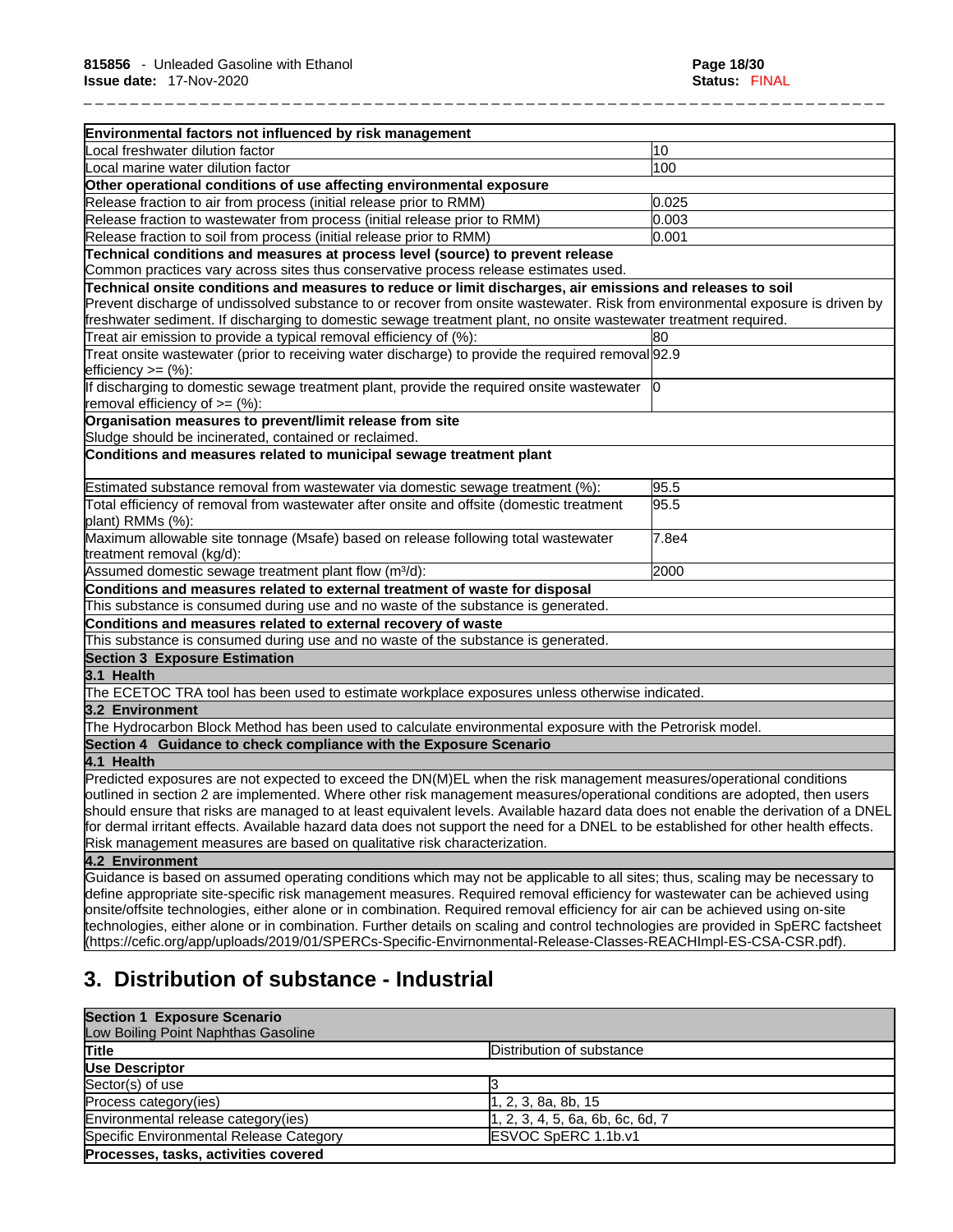Bulk loading (including marine vessel/barge, rail/road car and IBC loading) of substance within closed or contained systems, including incidental exposures during its sampling, storage, unloading, maintenance and associated laboratory activities. **Section 2 Operational conditions and risk management measures 2.1 Control of worker exposure Product characteristics**  Physical form of product Liquid, vapour pressure > 10 kPa at STP Concentration of substance in product Covers percentage substance in the product up to 100 % (unless stated differently). Frequency and duration of use Covers daily exposures up to 8 hours (unless stated differently) Other operational conditions affecting exposure Assumes use at not more than 20°C above ambient temperature, unless stated differently. Assumes a good basic standard of occupational hygiene is implemented. **Contributing Scenarios / Product Category Specific Risk Management Measures & Operating Conditions**  General measures (skin irritants) Avoid direct skin contact with product. Identify potential areas for indirect skin contact. Wear gloves (tested to EN374) if hand contact with substance likely. Clean up contamination/spills as soon as they occur. Wash off any skin contamination immediately. Provide basic employee training to prevent / minimise exposures and to report any skin problems that may develop. General measures (carcinogens) Consider technical advances and process upgrades (including automation) for the elimination of releases. Minimise exposure using measures such as closed systems, dedicated facilities and suitable general/local exhaust ventilation. Drain down systems and clear transfer lines prior to breaking containment. Clean/flush equipment, where possible, prior to maintenance. Where there is potential for exposure: restrict access to authorised persons; provide specific activity training to operators to minimise exposures; wear suitable gloves and coveralls to prevent skin contamination; wear respiratory protection when its use is identified for certain contributing scenarios; clear up spills immediately and dispose of wastes safely. Ensure safe systems of work or equivalent arrangements are in place to manage risks. Regularly inspect, test and maintain all control measures. Consider the need for risk based health surveillance. General exposures (closed systems) with sample collection Handle substance within a closed system Sample via a closed loop or other system to avoid exposure Wear suitable gloves tested to EN374. General exposures (closed systems) extract ventilation to points where emissions occur Handle substance within a closed system Wear suitable gloves tested to EN374. Process sampling Sample via a closed loop or other system to avoid exposure Wear suitable gloves tested to EN374. Laboratory activities Handle within a fume cupboard or implement suitable equivalent methods to minimise exposure. bulk closed loading Ensure material transfers are under containment or extract ventilation Wear chemically resistant gloves (tested to EN374) in combination with specific activity training. bulk closed loading and unloading Ensure material transfers are under containment or extract ventilation Wear chemically resistant gloves (tested to EN374) in combination with specific activity training. Equipment cleaning and maintenance Drain down and flush system prior to equipment break-in or maintenance Retain drain downs in sealed storage pending disposal or for subsequent recycle Clear spills immediately Wear chemically resistant gloves (tested to EN374) in combination with intensive management supervision controls. Avoid carrying out activities involving exposure for more than 1 hour Ensure operation is undertaken outdoors

\_ \_ \_ \_ \_ \_ \_ \_ \_ \_ \_ \_ \_ \_ \_ \_ \_ \_ \_ \_ \_ \_ \_ \_ \_ \_ \_ \_ \_ \_ \_ \_ \_ \_ \_ \_ \_ \_ \_ \_ \_ \_ \_ \_ \_ \_ \_ \_ \_ \_ \_ \_ \_ \_ \_ \_ \_ \_ \_ \_ \_ \_ \_ \_ \_ \_ \_ \_ \_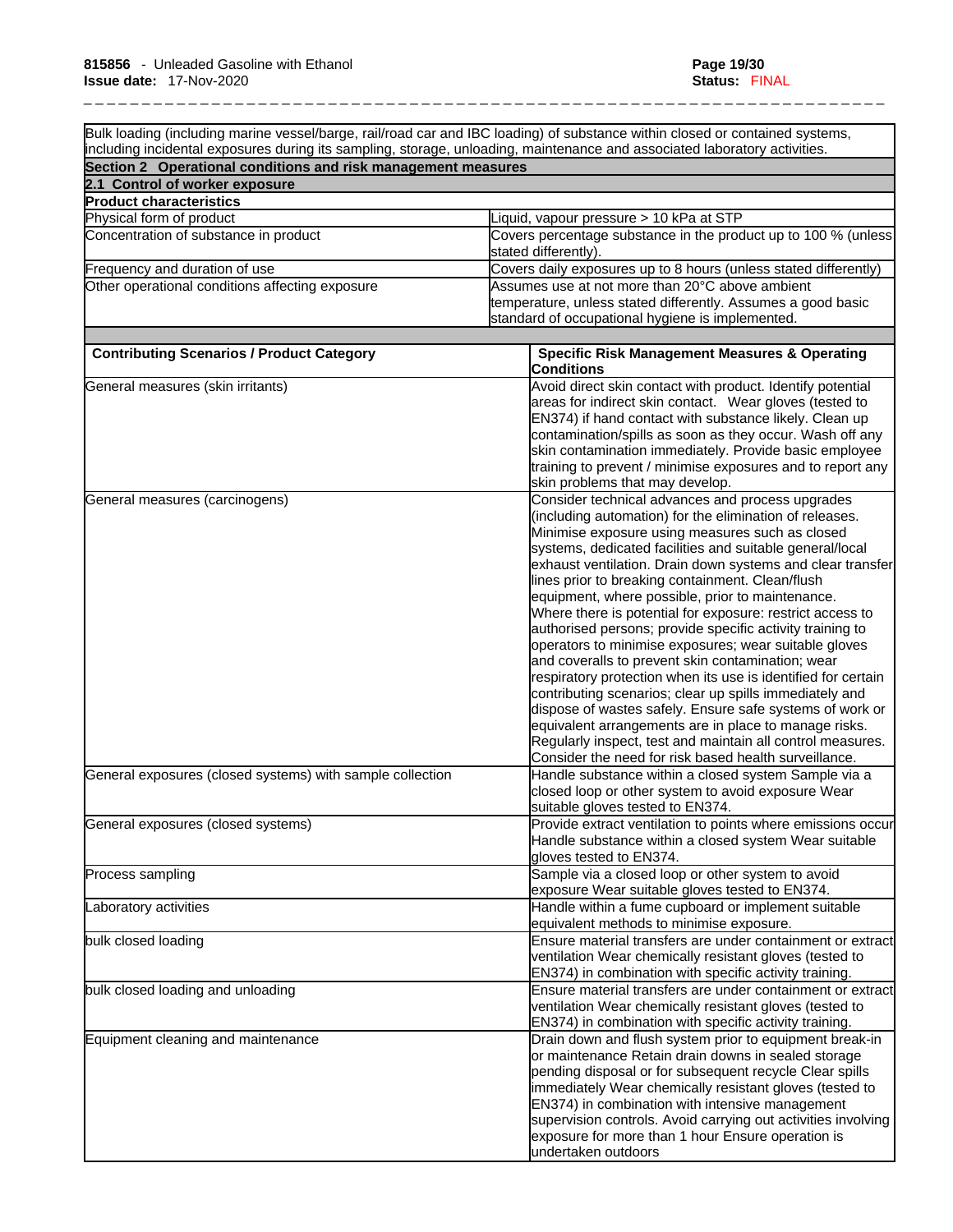Storage Wear suitable gloves tested to EN374. Store substance within a closed system Low Boiling Point Naphthas / Gasoline exhibits acute inhalation toxicity and is classified R20 (Harmful by inhalation) accordingly.

\_ \_ \_ \_ \_ \_ \_ \_ \_ \_ \_ \_ \_ \_ \_ \_ \_ \_ \_ \_ \_ \_ \_ \_ \_ \_ \_ \_ \_ \_ \_ \_ \_ \_ \_ \_ \_ \_ \_ \_ \_ \_ \_ \_ \_ \_ \_ \_ \_ \_ \_ \_ \_ \_ \_ \_ \_ \_ \_ \_ \_ \_ \_ \_ \_ \_ \_ \_ \_

The available data for this adverse effect do not provide quantitative dose-response information, but there exists toxicity data appropriate to allow a qualitative risk characterisation; please see section 2 of the SDS for the necessary / additional RMMs. Low Boiling Point Naphthas / Gasoline exhibits irritation to the skin and is classified R38 (Irritating to skin) accordingly. The available data for this adverse effect do not provide quantitative dose-response information, but there exists toxicity data appropriate to allow a qualitative risk characterisation; please see section 2 of the SDS for the necessary RMMs. Low Boiling Point Naphthas / Gasoline exhibits carcinogenic effects and is classified R45 (May cause cancer) accordingly. The available data for this adverse effect do not provide quantitative dose-response information for a D(M)NEL to be derived. Instead, the toxicity data triggers a qualitative risk characterisation and the RMMs in section 2 of the SDS aims to define the appropriate RMMs necessary to protect from these adverse effects consistent with Directive 2004/37/E. Low Boiling Point Naphthas / Gasoline is classified R65 (Harmful: may cause lung damage if swallowed). The available data for this adverse effect do not provide quantitative dose-response information for a D(M)NEL to be derived. Instead, the toxicity data triggers a qualitative risk characterisation and the RMMs in section 2 of the SDS aims to define the appropriate RMMs necessary to protect from this adverse effect.

| $\frac{1}{2}$ of the ODO almost country the appropriate runnel heceasary to protect hom this adverse enco                                                                                                                                                                                                                                                                  |         |
|----------------------------------------------------------------------------------------------------------------------------------------------------------------------------------------------------------------------------------------------------------------------------------------------------------------------------------------------------------------------------|---------|
| 2.2 Control of environmental exposure                                                                                                                                                                                                                                                                                                                                      |         |
| <b>Product characteristics</b>                                                                                                                                                                                                                                                                                                                                             |         |
| Substance is complex UVCB. Predominantly hydrophobic.                                                                                                                                                                                                                                                                                                                      |         |
| <b>Amounts used</b>                                                                                                                                                                                                                                                                                                                                                        |         |
| Fraction of EU tonnage used in region                                                                                                                                                                                                                                                                                                                                      | 0.1     |
| Regional use tonnage (tonnes/year)                                                                                                                                                                                                                                                                                                                                         | 1.87e7  |
| Fraction of regional tonnage used locally                                                                                                                                                                                                                                                                                                                                  | 0.002   |
| <b>Frequency and duration of use</b>                                                                                                                                                                                                                                                                                                                                       |         |
| Continuous release.                                                                                                                                                                                                                                                                                                                                                        |         |
| Emission days (days/year)                                                                                                                                                                                                                                                                                                                                                  | 300     |
| Environmental factors not influenced by risk management                                                                                                                                                                                                                                                                                                                    |         |
| Local freshwater dilution factor                                                                                                                                                                                                                                                                                                                                           | 10      |
| Local marine water dilution factor                                                                                                                                                                                                                                                                                                                                         | 100     |
| Other operational conditions of use affecting environmental exposure                                                                                                                                                                                                                                                                                                       |         |
| Release fraction to air from process (initial release prior to RMM)                                                                                                                                                                                                                                                                                                        | 0.001   |
| Release fraction to wastewater from process (initial release prior to RMM)                                                                                                                                                                                                                                                                                                 | 0.00001 |
| Release fraction to soil from process (initial release prior to RMM)                                                                                                                                                                                                                                                                                                       | 0.00001 |
| Technical conditions and measures at process level (source) to prevent release                                                                                                                                                                                                                                                                                             |         |
| Common practices vary across sites thus conservative process release estimates used.                                                                                                                                                                                                                                                                                       |         |
| Risk from environmental exposure is driven by humans via indirect exposure (primarily inhalation). If discharging to domestic<br>sewage treatment plant, no onsite wastewater treatment required.<br>Treat air emission to provide a typical removal efficiency of (%):<br>Treat onsite wastewater (prior to receiving water discharge) to provide the required removal 12 | 90      |
| efficiency $>=$ (%):                                                                                                                                                                                                                                                                                                                                                       |         |
| If discharging to domestic sewage treatment plant, provide the required onsite wastewater<br>removal efficiency of $=$ (%):                                                                                                                                                                                                                                                | Ю       |
| Organisation measures to prevent/limit release from site<br>Do not apply industrial sludge to natural soils. Sludge should be incinerated, contained or reclaimed.                                                                                                                                                                                                         |         |
| Conditions and measures related to municipal sewage treatment plant                                                                                                                                                                                                                                                                                                        |         |
| Estimated substance removal from wastewater via domestic sewage treatment (%):                                                                                                                                                                                                                                                                                             | 95.5    |
| Total efficiency of removal from wastewater after onsite and offsite (domestic treatment<br>plant) RMMs (%):                                                                                                                                                                                                                                                               | 95.5    |
| Maximum allowable site tonnage (Msafe) based on release following total wastewater<br>treatment removal (kg/d):                                                                                                                                                                                                                                                            | 1.1e6   |
| Assumed domestic sewage treatment plant flow (m <sup>3</sup> /d):                                                                                                                                                                                                                                                                                                          | 2000    |
| Conditions and measures related to external treatment of waste for disposal                                                                                                                                                                                                                                                                                                |         |
| External treatment and disposal of waste should comply with applicable local and/or national regulations.                                                                                                                                                                                                                                                                  |         |
| Conditions and measures related to external recovery of waste                                                                                                                                                                                                                                                                                                              |         |
| External recovery and recycling of waste should comply with applicable local and/or national regulations.                                                                                                                                                                                                                                                                  |         |
| <b>Section 3 Exposure Estimation</b>                                                                                                                                                                                                                                                                                                                                       |         |
| 3.1 Health                                                                                                                                                                                                                                                                                                                                                                 |         |
| The ECETOC TRA tool has been used to estimate workplace exposures unless otherwise indicated.                                                                                                                                                                                                                                                                              |         |
| 3.2 Environment                                                                                                                                                                                                                                                                                                                                                            |         |
| The Hydrocarbon Block Method has been used to calculate environmental exposure with the Petrorisk model.                                                                                                                                                                                                                                                                   |         |
| Section 4 Guidance to check compliance with the Exposure Scenario                                                                                                                                                                                                                                                                                                          |         |
|                                                                                                                                                                                                                                                                                                                                                                            |         |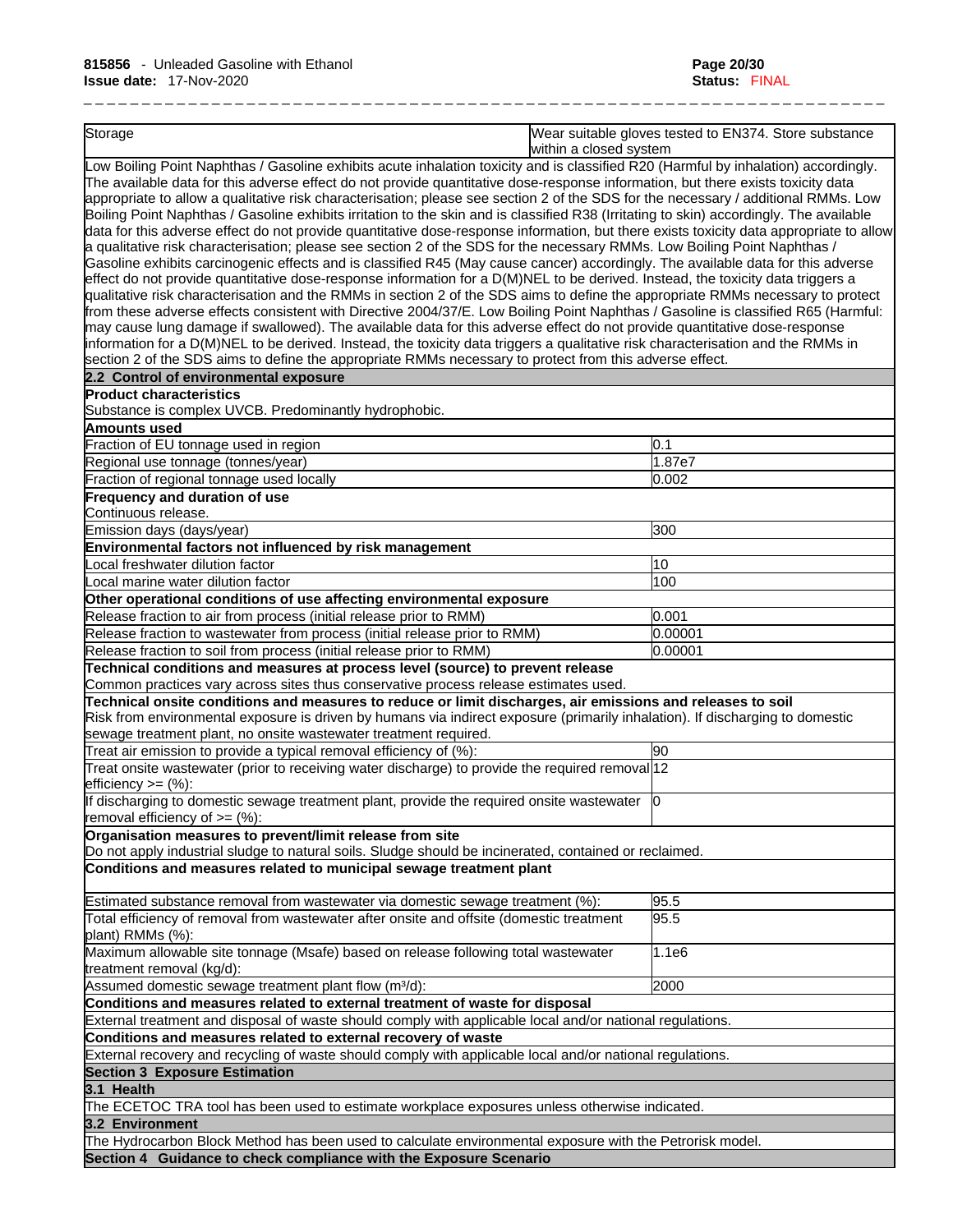#### **4.1 Health**

Predicted exposures are not expected to exceed the DN(M)EL when the risk management measures/operational conditions outlined in section 2 are implemented. Where other risk management measures/operational conditions are adopted, then users should ensure that risks are managed to at least equivalent levels. Available hazard data does not enable the derivation of a DNEL for dermal irritant effects. Available hazard data does not support the need for a DNEL to be established for other health effects. Risk management measures are based on qualitative risk characterization.

\_ \_ \_ \_ \_ \_ \_ \_ \_ \_ \_ \_ \_ \_ \_ \_ \_ \_ \_ \_ \_ \_ \_ \_ \_ \_ \_ \_ \_ \_ \_ \_ \_ \_ \_ \_ \_ \_ \_ \_ \_ \_ \_ \_ \_ \_ \_ \_ \_ \_ \_ \_ \_ \_ \_ \_ \_ \_ \_ \_ \_ \_ \_ \_ \_ \_ \_ \_ \_

#### **4.2 Environment**

Guidance is based on assumed operating conditions which may not be applicable to all sites; thus, scaling may be necessary to define appropriate site-specific risk management measures. Required removal efficiency for wastewater can be achieved using onsite/offsite technologies, either alone or in combination. Required removal efficiency for air can be achieved using on-site technologies, either alone or in combination. Further details on scaling and control technologies are provided in SpERC factsheet (https://cefic.org/app/uploads/2019/01/SPERCs-Specific-Envirnonmental-Release-Classes-REACHImpl-ES-CSA-CSR.pdf).

# **4. Formulation & (Re)packing of substance - Industrial**

| <b>Section 1 Exposure Scenario</b><br>Low Boiling Point Naphthas Gasoline |                                                                                                                               |  |
|---------------------------------------------------------------------------|-------------------------------------------------------------------------------------------------------------------------------|--|
| Title                                                                     | Formulation & (re)packing of substances and mixtures                                                                          |  |
| <b>Use Descriptor</b>                                                     |                                                                                                                               |  |
| Sector(s) of use                                                          | 3, 10                                                                                                                         |  |
| Process category(ies)                                                     | 1, 2, 3, 8a, 8b, 15                                                                                                           |  |
| Environmental release category(ies)                                       |                                                                                                                               |  |
| Specific Environmental Release Category                                   | ESVOC SpERC 2.2.v1                                                                                                            |  |
| Processes, tasks, activities covered                                      |                                                                                                                               |  |
|                                                                           | Formulation of the substance and its mixtures in batch or continuous operations within closed or contained systems, including |  |
|                                                                           | incidental exposures during storage, materials transfers, mixing, maintenance, sampling and associated laboratory activities. |  |
| Section 2 Operational conditions and risk management measures             |                                                                                                                               |  |
| 2.1 Control of worker exposure                                            |                                                                                                                               |  |
| <b>Product characteristics</b>                                            |                                                                                                                               |  |
| Physical form of product                                                  | Liquid, vapour pressure > 10 kPa at STP                                                                                       |  |
| Concentration of substance in product                                     | Covers percentage substance in the product up to 100 % (unless<br>stated differently).                                        |  |
| Frequency and duration of use                                             | Covers daily exposures up to 8 hours (unless stated differently)                                                              |  |
| Other operational conditions affecting exposure                           | Assumes use at not more than 20°C above ambient                                                                               |  |
|                                                                           | temperature, unless stated differently. Assumes a good basic                                                                  |  |
|                                                                           | standard of occupational hygiene is implemented.                                                                              |  |
|                                                                           |                                                                                                                               |  |
| <b>Contributing Scenarios / Product Category</b>                          | <b>Specific Risk Management Measures &amp; Operating</b><br><b>Conditions</b>                                                 |  |
| General measures (skin irritants)                                         | Avoid direct skin contact with product. Identify potential                                                                    |  |
|                                                                           | areas for indirect skin contact. Wear gloves (tested to                                                                       |  |
|                                                                           | EN374) if hand contact with substance likely. Clean up                                                                        |  |
|                                                                           | contamination/spills as soon as they occur. Wash off any                                                                      |  |
|                                                                           | skin contamination immediately. Provide basic employee                                                                        |  |
|                                                                           | training to prevent / minimise exposures and to report any                                                                    |  |
|                                                                           | skin problems that may develop.                                                                                               |  |
| General measures (carcinogens)                                            | Consider technical advances and process upgrades                                                                              |  |
|                                                                           | (including automation) for the elimination of releases.<br>Minimise exposure using measures such as closed                    |  |
|                                                                           | systems, dedicated facilities and suitable general/local                                                                      |  |
|                                                                           | exhaust ventilation. Drain down systems and clear transfer                                                                    |  |
|                                                                           | lines prior to breaking containment. Clean/flush                                                                              |  |
|                                                                           | equipment, where possible, prior to maintenance.                                                                              |  |
|                                                                           | Where there is potential for exposure: restrict access to                                                                     |  |
|                                                                           | authorised persons; provide specific activity training to                                                                     |  |
|                                                                           | operators to minimise exposures; wear suitable gloves                                                                         |  |
|                                                                           | and coveralls to prevent skin contamination; wear                                                                             |  |
|                                                                           | respiratory protection when its use is identified for certain                                                                 |  |
|                                                                           | contributing scenarios; clear up spills immediately and                                                                       |  |
|                                                                           | dispose of wastes safely. Ensure safe systems of work or                                                                      |  |
|                                                                           | equivalent arrangements are in place to manage risks.                                                                         |  |
|                                                                           | Regularly inspect, test and maintain all control measures.                                                                    |  |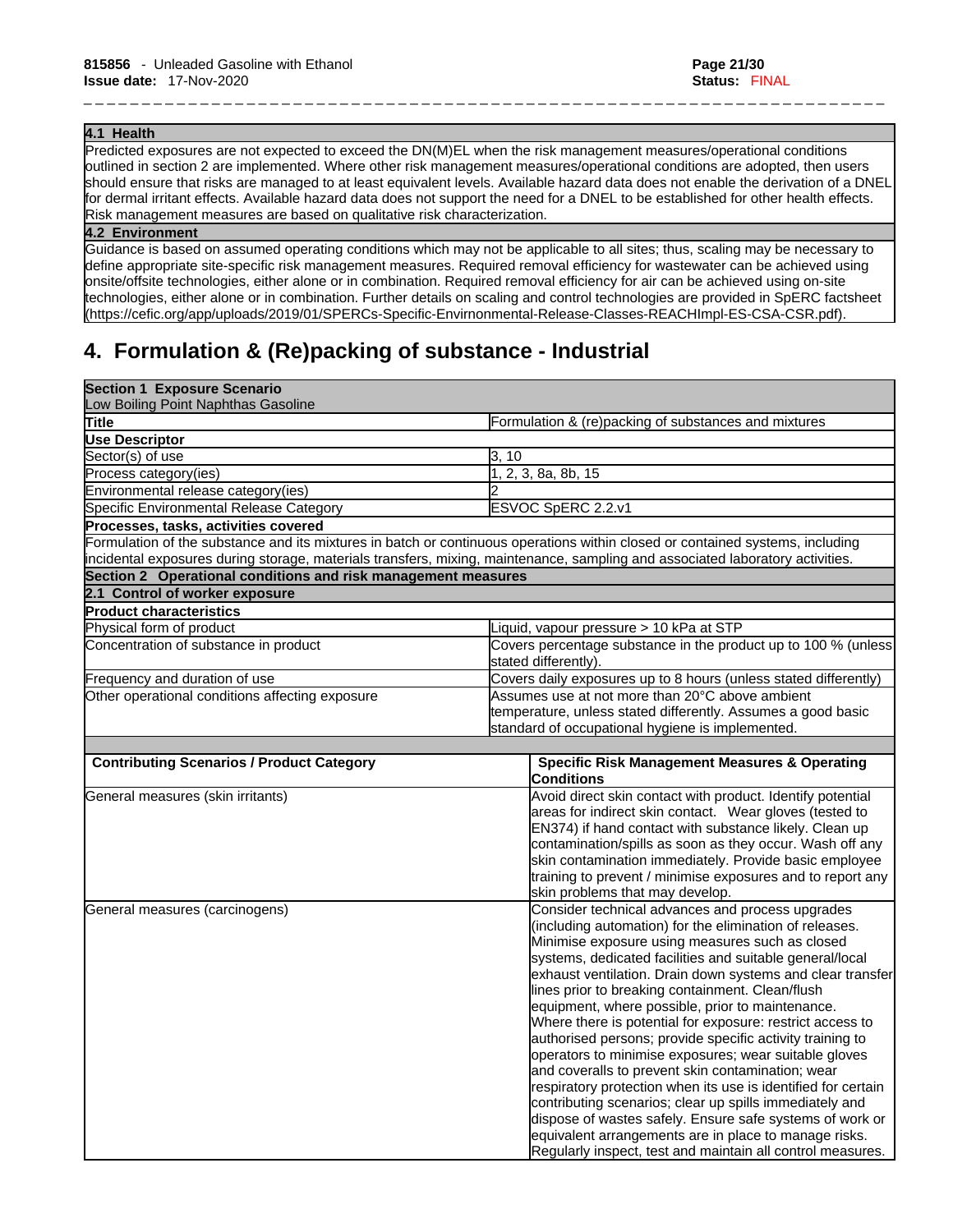|                                                                                                                                                                                                                                                                                                                                                                                                                                                                                                                                                                                                                                                                                                                                                                                                                                                                                                                                                                                                                                                                                                                                                                                                                                                                                                                                                                                                                                                                                                                                                                                                                      | Consider the need for risk based health surveillance.                                                                                                                                                                                                                                                                                                                                                                                |
|----------------------------------------------------------------------------------------------------------------------------------------------------------------------------------------------------------------------------------------------------------------------------------------------------------------------------------------------------------------------------------------------------------------------------------------------------------------------------------------------------------------------------------------------------------------------------------------------------------------------------------------------------------------------------------------------------------------------------------------------------------------------------------------------------------------------------------------------------------------------------------------------------------------------------------------------------------------------------------------------------------------------------------------------------------------------------------------------------------------------------------------------------------------------------------------------------------------------------------------------------------------------------------------------------------------------------------------------------------------------------------------------------------------------------------------------------------------------------------------------------------------------------------------------------------------------------------------------------------------------|--------------------------------------------------------------------------------------------------------------------------------------------------------------------------------------------------------------------------------------------------------------------------------------------------------------------------------------------------------------------------------------------------------------------------------------|
| General exposures (closed systems) with sample collection                                                                                                                                                                                                                                                                                                                                                                                                                                                                                                                                                                                                                                                                                                                                                                                                                                                                                                                                                                                                                                                                                                                                                                                                                                                                                                                                                                                                                                                                                                                                                            | Handle substance within a closed system Sample via a<br>closed loop or other system to avoid exposure Wear<br>suitable gloves tested to EN374.                                                                                                                                                                                                                                                                                       |
| General exposures (closed systems)                                                                                                                                                                                                                                                                                                                                                                                                                                                                                                                                                                                                                                                                                                                                                                                                                                                                                                                                                                                                                                                                                                                                                                                                                                                                                                                                                                                                                                                                                                                                                                                   | Provide extract ventilation to points where emissions occur<br>Handle substance within a closed system Wear suitable                                                                                                                                                                                                                                                                                                                 |
|                                                                                                                                                                                                                                                                                                                                                                                                                                                                                                                                                                                                                                                                                                                                                                                                                                                                                                                                                                                                                                                                                                                                                                                                                                                                                                                                                                                                                                                                                                                                                                                                                      | gloves tested to EN374.                                                                                                                                                                                                                                                                                                                                                                                                              |
| Storage                                                                                                                                                                                                                                                                                                                                                                                                                                                                                                                                                                                                                                                                                                                                                                                                                                                                                                                                                                                                                                                                                                                                                                                                                                                                                                                                                                                                                                                                                                                                                                                                              | Wear suitable gloves tested to EN374. Store substance<br>within a closed system                                                                                                                                                                                                                                                                                                                                                      |
| Process sampling                                                                                                                                                                                                                                                                                                                                                                                                                                                                                                                                                                                                                                                                                                                                                                                                                                                                                                                                                                                                                                                                                                                                                                                                                                                                                                                                                                                                                                                                                                                                                                                                     | Handle substance within a closed system Sample via a<br>closed loop or other system to avoid exposure Wear<br>suitable gloves tested to EN374.                                                                                                                                                                                                                                                                                       |
| Laboratory activities                                                                                                                                                                                                                                                                                                                                                                                                                                                                                                                                                                                                                                                                                                                                                                                                                                                                                                                                                                                                                                                                                                                                                                                                                                                                                                                                                                                                                                                                                                                                                                                                | Handle within a fume cupboard or implement suitable<br>equivalent methods to minimise exposure.                                                                                                                                                                                                                                                                                                                                      |
| <b>Bulk transfers</b>                                                                                                                                                                                                                                                                                                                                                                                                                                                                                                                                                                                                                                                                                                                                                                                                                                                                                                                                                                                                                                                                                                                                                                                                                                                                                                                                                                                                                                                                                                                                                                                                | Ensure material transfers are under containment or extract<br>ventilation Wear suitable gloves tested to EN374.                                                                                                                                                                                                                                                                                                                      |
| Drum/batch transfers                                                                                                                                                                                                                                                                                                                                                                                                                                                                                                                                                                                                                                                                                                                                                                                                                                                                                                                                                                                                                                                                                                                                                                                                                                                                                                                                                                                                                                                                                                                                                                                                 | Ensure material transfers are under containment or extract<br>ventilation Wear suitable gloves tested to EN374.                                                                                                                                                                                                                                                                                                                      |
| Equipment cleaning and maintenance                                                                                                                                                                                                                                                                                                                                                                                                                                                                                                                                                                                                                                                                                                                                                                                                                                                                                                                                                                                                                                                                                                                                                                                                                                                                                                                                                                                                                                                                                                                                                                                   | Drain down and flush system prior to equipment break-in<br>or maintenance Retain drain downs in sealed storage<br>pending disposal or for subsequent recycle Clear spills<br>immediately Wear chemically resistant gloves (tested to<br>EN374) in combination with intensive management<br>supervision controls. Avoid carrying out activities involving<br>exposure for more than 1 hour Ensure operation is<br>undertaken outdoors |
| The available data for this adverse effect do not provide quantitative dose-response information, but there exists toxicity data<br>appropriate to allow a qualitative risk characterisation; please see section 2 of the SDS for the necessary / additional RMMs. Low<br>Boiling Point Naphthas / Gasoline exhibits irritation to the skin and is classified R38 (Irritating to skin) accordingly. The available<br>data for this adverse effect do not provide quantitative dose-response information, but there exists toxicity data appropriate to allow<br>a qualitative risk characterisation; please see section 2 of the SDS for the necessary RMMs. Low Boiling Point Naphthas /<br>Gasoline exhibits carcinogenic effects and is classified R45 (May cause cancer) accordingly. The available data for this adverse<br>effect do not provide quantitative dose-response information for a D(M)NEL to be derived. Instead, the toxicity data triggers a<br>qualitative risk characterisation and the RMMs in section 2 of the SDS aims to define the appropriate RMMs necessary to protect<br>from these adverse effects consistent with Directive 2004/37/E. Low Boiling Point Naphthas / Gasoline is classified R65 (Harmful:<br>may cause lung damage if swallowed). The available data for this adverse effect do not provide quantitative dose-response<br>information for a D(M)NEL to be derived. Instead, the toxicity data triggers a qualitative risk characterisation and the RMMs in<br>section 2 of the SDS aims to define the appropriate RMMs necessary to protect from this adverse effect. |                                                                                                                                                                                                                                                                                                                                                                                                                                      |
| 2.2 Control of environmental exposure                                                                                                                                                                                                                                                                                                                                                                                                                                                                                                                                                                                                                                                                                                                                                                                                                                                                                                                                                                                                                                                                                                                                                                                                                                                                                                                                                                                                                                                                                                                                                                                |                                                                                                                                                                                                                                                                                                                                                                                                                                      |
| <b>Product characteristics</b>                                                                                                                                                                                                                                                                                                                                                                                                                                                                                                                                                                                                                                                                                                                                                                                                                                                                                                                                                                                                                                                                                                                                                                                                                                                                                                                                                                                                                                                                                                                                                                                       |                                                                                                                                                                                                                                                                                                                                                                                                                                      |
| Substance is complex UVCB. Predominantly hydrophobic.                                                                                                                                                                                                                                                                                                                                                                                                                                                                                                                                                                                                                                                                                                                                                                                                                                                                                                                                                                                                                                                                                                                                                                                                                                                                                                                                                                                                                                                                                                                                                                |                                                                                                                                                                                                                                                                                                                                                                                                                                      |
| Amounts used                                                                                                                                                                                                                                                                                                                                                                                                                                                                                                                                                                                                                                                                                                                                                                                                                                                                                                                                                                                                                                                                                                                                                                                                                                                                                                                                                                                                                                                                                                                                                                                                         |                                                                                                                                                                                                                                                                                                                                                                                                                                      |
| Fraction of EU tonnage used in region                                                                                                                                                                                                                                                                                                                                                                                                                                                                                                                                                                                                                                                                                                                                                                                                                                                                                                                                                                                                                                                                                                                                                                                                                                                                                                                                                                                                                                                                                                                                                                                | 0.1                                                                                                                                                                                                                                                                                                                                                                                                                                  |
| Regional use tonnage (tonnes/year)                                                                                                                                                                                                                                                                                                                                                                                                                                                                                                                                                                                                                                                                                                                                                                                                                                                                                                                                                                                                                                                                                                                                                                                                                                                                                                                                                                                                                                                                                                                                                                                   | 1.65e7                                                                                                                                                                                                                                                                                                                                                                                                                               |
| Fraction of regional tonnage used locally                                                                                                                                                                                                                                                                                                                                                                                                                                                                                                                                                                                                                                                                                                                                                                                                                                                                                                                                                                                                                                                                                                                                                                                                                                                                                                                                                                                                                                                                                                                                                                            | 0.0018                                                                                                                                                                                                                                                                                                                                                                                                                               |
| Frequency and duration of use<br>Continuous release.                                                                                                                                                                                                                                                                                                                                                                                                                                                                                                                                                                                                                                                                                                                                                                                                                                                                                                                                                                                                                                                                                                                                                                                                                                                                                                                                                                                                                                                                                                                                                                 |                                                                                                                                                                                                                                                                                                                                                                                                                                      |
| Emission days (days/year)                                                                                                                                                                                                                                                                                                                                                                                                                                                                                                                                                                                                                                                                                                                                                                                                                                                                                                                                                                                                                                                                                                                                                                                                                                                                                                                                                                                                                                                                                                                                                                                            | 300                                                                                                                                                                                                                                                                                                                                                                                                                                  |
|                                                                                                                                                                                                                                                                                                                                                                                                                                                                                                                                                                                                                                                                                                                                                                                                                                                                                                                                                                                                                                                                                                                                                                                                                                                                                                                                                                                                                                                                                                                                                                                                                      |                                                                                                                                                                                                                                                                                                                                                                                                                                      |
| Environmental factors not influenced by risk management<br>Local freshwater dilution factor                                                                                                                                                                                                                                                                                                                                                                                                                                                                                                                                                                                                                                                                                                                                                                                                                                                                                                                                                                                                                                                                                                                                                                                                                                                                                                                                                                                                                                                                                                                          | 10                                                                                                                                                                                                                                                                                                                                                                                                                                   |
| Local marine water dilution factor                                                                                                                                                                                                                                                                                                                                                                                                                                                                                                                                                                                                                                                                                                                                                                                                                                                                                                                                                                                                                                                                                                                                                                                                                                                                                                                                                                                                                                                                                                                                                                                   | 100                                                                                                                                                                                                                                                                                                                                                                                                                                  |
|                                                                                                                                                                                                                                                                                                                                                                                                                                                                                                                                                                                                                                                                                                                                                                                                                                                                                                                                                                                                                                                                                                                                                                                                                                                                                                                                                                                                                                                                                                                                                                                                                      |                                                                                                                                                                                                                                                                                                                                                                                                                                      |
| Other operational conditions of use affecting environmental exposure                                                                                                                                                                                                                                                                                                                                                                                                                                                                                                                                                                                                                                                                                                                                                                                                                                                                                                                                                                                                                                                                                                                                                                                                                                                                                                                                                                                                                                                                                                                                                 |                                                                                                                                                                                                                                                                                                                                                                                                                                      |
| Release fraction to air from process (initial release prior to RMM)                                                                                                                                                                                                                                                                                                                                                                                                                                                                                                                                                                                                                                                                                                                                                                                                                                                                                                                                                                                                                                                                                                                                                                                                                                                                                                                                                                                                                                                                                                                                                  | 0.025                                                                                                                                                                                                                                                                                                                                                                                                                                |
| Release fraction to wastewater from process (initial release prior to RMM)                                                                                                                                                                                                                                                                                                                                                                                                                                                                                                                                                                                                                                                                                                                                                                                                                                                                                                                                                                                                                                                                                                                                                                                                                                                                                                                                                                                                                                                                                                                                           | 0.002                                                                                                                                                                                                                                                                                                                                                                                                                                |

Release fraction to soil from process (initial release prior to RMM)  $0.0001$ 

**Technical conditions and measures at process level (source) to prevent release**

Common practices vary across sites thus conservative process release estimates used.

**Technical onsite conditions and measures to reduce or limit discharges, air emissions and releases to soil**

Prevent discharge of undissolved substance to or recover from onsite wastewater. Risk from environmental exposure is driven by humans via indirect exposure (primarily inhalation). If discharging to domestic sewage treatment plant, no onsite wastewater treatment required.

Treat air emission to provide a typical removal efficiency of (%): 56.5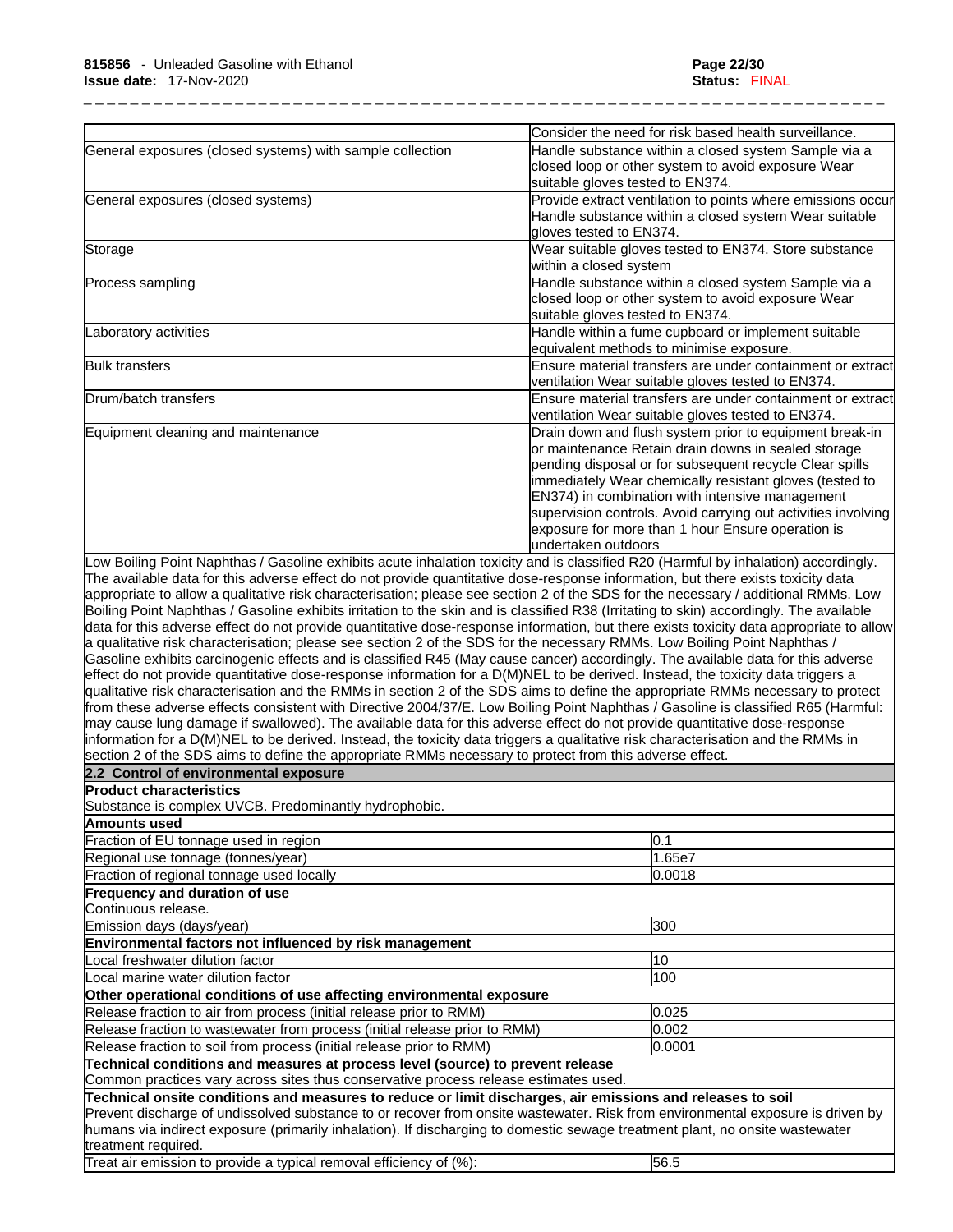| Treat onsite wastewater (prior to receiving water discharge) to provide the required removal 94.7<br> efficiency >= (%):             |       |
|--------------------------------------------------------------------------------------------------------------------------------------|-------|
| If discharging to domestic sewage treatment plant, provide the required onsite wastewater   0<br>removal efficiency of $\geq=(\%)$ : |       |
| Organisation measures to prevent/limit release from site                                                                             |       |
| Do not apply industrial sludge to natural soils. Sludge should be incinerated, contained or reclaimed.                               |       |
| Conditions and measures related to municipal sewage treatment plant                                                                  |       |
| Estimated substance removal from wastewater via domestic sewage treatment (%):                                                       | 95.5  |
| Total efficiency of removal from wastewater after onsite and offsite (domestic treatment<br>plant) RMMs (%):                         | 95.5  |
| Maximum allowable site tonnage (Msafe) based on release following total wastewater<br>treatment removal (kg/d):                      | 1.0e5 |
| Assumed domestic sewage treatment plant flow (m <sup>3</sup> /d):                                                                    | 2000  |
| Conditions and measures related to external treatment of waste for disposal                                                          |       |
| External treatment and disposal of waste should comply with applicable local and/or national regulations.                            |       |
| Conditions and measures related to external recovery of waste                                                                        |       |
| External recovery and recycling of waste should comply with applicable local and/or national regulations.                            |       |
| <b>Section 3 Exposure Estimation</b>                                                                                                 |       |
| 3.1 Health                                                                                                                           |       |
| The ECETOC TRA tool has been used to estimate workplace exposures unless otherwise indicated.                                        |       |
| 3.2 Environment                                                                                                                      |       |
| The Hydrocarbon Block Method has been used to calculate environmental exposure with the Petrorisk model.                             |       |
| Section 4 Guidance to check compliance with the Exposure Scenario                                                                    |       |
| 4.1 Health                                                                                                                           |       |
| Predicted exposures are not expected to exceed the DN(M)EL when the risk management measures/operational conditions                  |       |
| outlined in section 2 are implemented. Where other risk management measures/operational conditions are adopted, then users           |       |
| should ensure that risks are managed to at least equivalent levels. Available hazard data does not enable the derivation of a DNEL   |       |
| for dermal irritant effects. Available hazard data does not support the need for a DNEL to be established for other health effects.  |       |
| Risk management measures are based on qualitative risk characterization.                                                             |       |
| 4.2 Environment                                                                                                                      |       |
| Guidance is based on assumed operating conditions which may not be applicable to all sites; thus, scaling may be necessary to        |       |
| define appropriate site-specific risk management measures. Required removal efficiency for wastewater can be achieved using          |       |
| onsite/offsite technologies, either alone or in combination. Required removal efficiency for air can be achieved using on-site       |       |

onsite/offsite technologies, either alone or in combination. Required removal efficiency for air can be achieved using on-site technologies, either alone or in combination. Further details on scaling and control technologies are provided in SpERC factsheet (https://cefic.org/app/uploads/2019/01/SPERCs-Specific-Envirnonmental-Release-Classes-REACHImpl-ES-CSA-CSR.pdf).

# **5. Use of substance as a Fuel - Industrial**

| <b>Section 1 Exposure Scenario</b>                                                                          |                                                                                                                                                                     |
|-------------------------------------------------------------------------------------------------------------|---------------------------------------------------------------------------------------------------------------------------------------------------------------------|
| Low Boiling Point Naphthas Gasoline                                                                         |                                                                                                                                                                     |
| Title                                                                                                       | Use as a fuel                                                                                                                                                       |
| <b>Use Descriptor</b>                                                                                       |                                                                                                                                                                     |
| Sector(s) of use                                                                                            |                                                                                                                                                                     |
| Process category(ies)                                                                                       | , 2, 3, 8a, 8b, 16                                                                                                                                                  |
| Environmental release category(ies)                                                                         |                                                                                                                                                                     |
| Specific Environmental Release Category                                                                     | ESVOC SpERC 7.12a.v1                                                                                                                                                |
| Processes, tasks, activities covered                                                                        |                                                                                                                                                                     |
| exposures during activities associated with its transfer, use, equipment maintenance and handling of waste. | Covers the use as a fuel (or fuel additives and additive components) within closed or contained systems, including incidental                                       |
| Section 2 Operational conditions and risk management measures                                               |                                                                                                                                                                     |
| 2.1 Control of worker exposure                                                                              |                                                                                                                                                                     |
| <b>Product characteristics</b>                                                                              |                                                                                                                                                                     |
| Physical form of product                                                                                    | Liquid, vapour pressure > 10 kPa at STP                                                                                                                             |
| Concentration of substance in product                                                                       | Covers percentage substance in the product up to 100 % (unless<br>stated differently).                                                                              |
| Frequency and duration of use                                                                               | Covers daily exposures up to 8 hours (unless stated differently)                                                                                                    |
| Other operational conditions affecting exposure                                                             | Assumes use at not more than 20°C above ambient<br>temperature, unless stated differently. Assumes a good basic<br>standard of occupational hygiene is implemented. |
|                                                                                                             |                                                                                                                                                                     |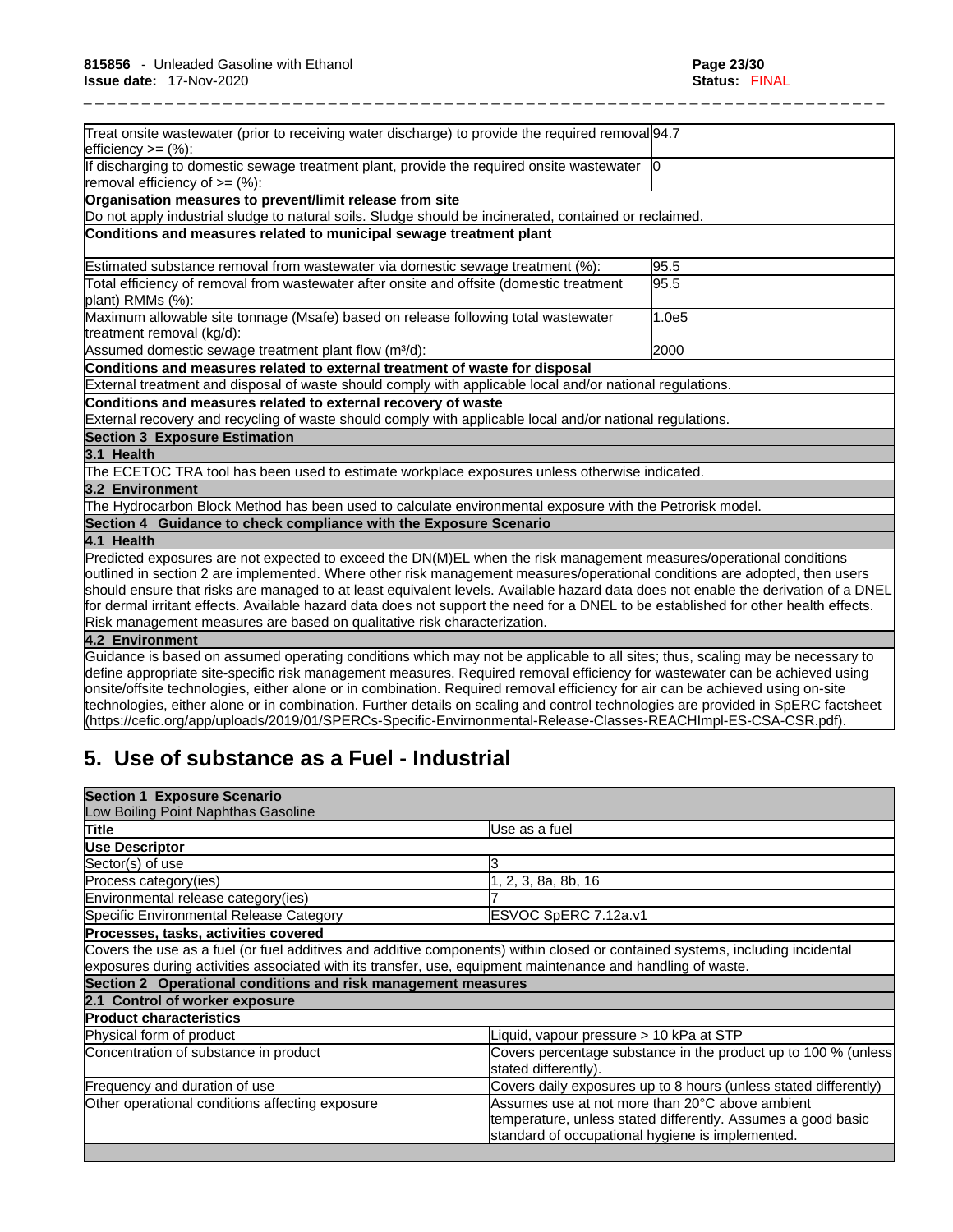| <b>Contributing Scenarios / Product Category</b> | <b>Specific Risk Management Measures &amp; Operating</b><br><b>Conditions</b>                                                                                                                                                                                                                                                                                                                                                                                                                                                                                                                                                                                    |
|--------------------------------------------------|------------------------------------------------------------------------------------------------------------------------------------------------------------------------------------------------------------------------------------------------------------------------------------------------------------------------------------------------------------------------------------------------------------------------------------------------------------------------------------------------------------------------------------------------------------------------------------------------------------------------------------------------------------------|
| General measures (skin irritants)                | Avoid direct skin contact with product. Identify potential<br>areas for indirect skin contact. Wear gloves (tested to<br>EN374) if hand contact with substance likely. Clean up<br>contamination/spills as soon as they occur. Wash off any<br>skin contamination immediately. Provide basic employee                                                                                                                                                                                                                                                                                                                                                            |
|                                                  | training to prevent / minimise exposures and to report any<br>skin problems that may develop.                                                                                                                                                                                                                                                                                                                                                                                                                                                                                                                                                                    |
| General measures (carcinogens)                   | Consider technical advances and process upgrades<br>(including automation) for the elimination of releases.<br>Minimise exposure using measures such as closed<br>systems, dedicated facilities and suitable general/local<br>exhaust ventilation. Drain down systems and clear transfer<br>lines prior to breaking containment. Clean/flush                                                                                                                                                                                                                                                                                                                     |
|                                                  | equipment, where possible, prior to maintenance.<br>Where there is potential for exposure: restrict access to<br>authorised persons; provide specific activity training to<br>operators to minimise exposures; wear suitable gloves<br>and coveralls to prevent skin contamination; wear<br>respiratory protection when its use is identified for certain<br>contributing scenarios; clear up spills immediately and<br>dispose of wastes safely. Ensure safe systems of work or<br>equivalent arrangements are in place to manage risks.<br>Regularly inspect, test and maintain all control measures.<br>Consider the need for risk based health surveillance. |
| bulk closed unloading                            | Ensure material transfers are under containment or extract<br>ventilation                                                                                                                                                                                                                                                                                                                                                                                                                                                                                                                                                                                        |
| Drum/batch transfers                             | Ensure material transfers are under containment or extract<br>ventilation                                                                                                                                                                                                                                                                                                                                                                                                                                                                                                                                                                                        |
| Refuelling                                       | Ensure material transfers are under containment or extract<br>ventilation                                                                                                                                                                                                                                                                                                                                                                                                                                                                                                                                                                                        |
| Refuelling aircraft                              | Ensure material transfers are under containment or extract<br>ventilation                                                                                                                                                                                                                                                                                                                                                                                                                                                                                                                                                                                        |
| General exposures (closed systems)               | Handle substance within a closed system Provide a good<br>standard of general ventilation. Natural ventilation is from<br>doors, windows etc. Controlled ventilation means air is<br>supplied or removed by a powered fan                                                                                                                                                                                                                                                                                                                                                                                                                                        |
| Use as a fuel (closed systems)                   | Handle substance within a closed system                                                                                                                                                                                                                                                                                                                                                                                                                                                                                                                                                                                                                          |
| Equipment cleaning and maintenance               | Drain down system prior to equipment break-in or<br>maintenance Retain drain downs in sealed storage<br>pending disposal or for subsequent recycle Clear spills<br>immediately Provide a good standard of general<br>ventilation. Natural ventilation is from doors, windows etc.<br>Controlled ventilation means air is supplied or removed by<br>a powered fan Wear chemically resistant gloves (tested to<br>EN374) in combination with 'basic' employee training.                                                                                                                                                                                            |
| Storage                                          | Store substance within a closed system Provide a good<br>standard of general ventilation. Natural ventilation is from<br>doors, windows etc. Controlled ventilation means air is<br>supplied or removed by a powered fan                                                                                                                                                                                                                                                                                                                                                                                                                                         |

Low Boiling Point Naphthas / Gasoline exhibits acute inhalation toxicity and is classified R20 (Harmful by inhalation) accordingly. The available data for this adverse effect do not provide quantitative dose-response information, but there exists toxicity data appropriate to allow a qualitative risk characterisation; please see section 2 of the SDS for the necessary / additional RMMs. Low Boiling Point Naphthas / Gasoline exhibits irritation to the skin and is classified R38 (Irritating to skin) accordingly. The available data for this adverse effect do not provide quantitative dose-response information, but there exists toxicity data appropriate to allow a qualitative risk characterisation; please see section 2 of the SDS for the necessary RMMs. Low Boiling Point Naphthas / Gasoline exhibits carcinogenic effects and is classified R45 (May cause cancer) accordingly. The available data for this adverse effect do not provide quantitative dose-response information for a D(M)NEL to be derived. Instead, the toxicity data triggers a qualitative risk characterisation and the RMMs in section 2 of the SDS aims to define the appropriate RMMs necessary to protect from these adverse effects consistent with Directive 2004/37/E. Low Boiling Point Naphthas / Gasoline is classified R65 (Harmful: may cause lung damage if swallowed). The available data for this adverse effect do not provide quantitative dose-response information for a D(M)NEL to be derived. Instead, the toxicity data triggers a qualitative risk characterisation and the RMMs in section 2 of the SDS aims to define the appropriate RMMs necessary to protect from this adverse effect.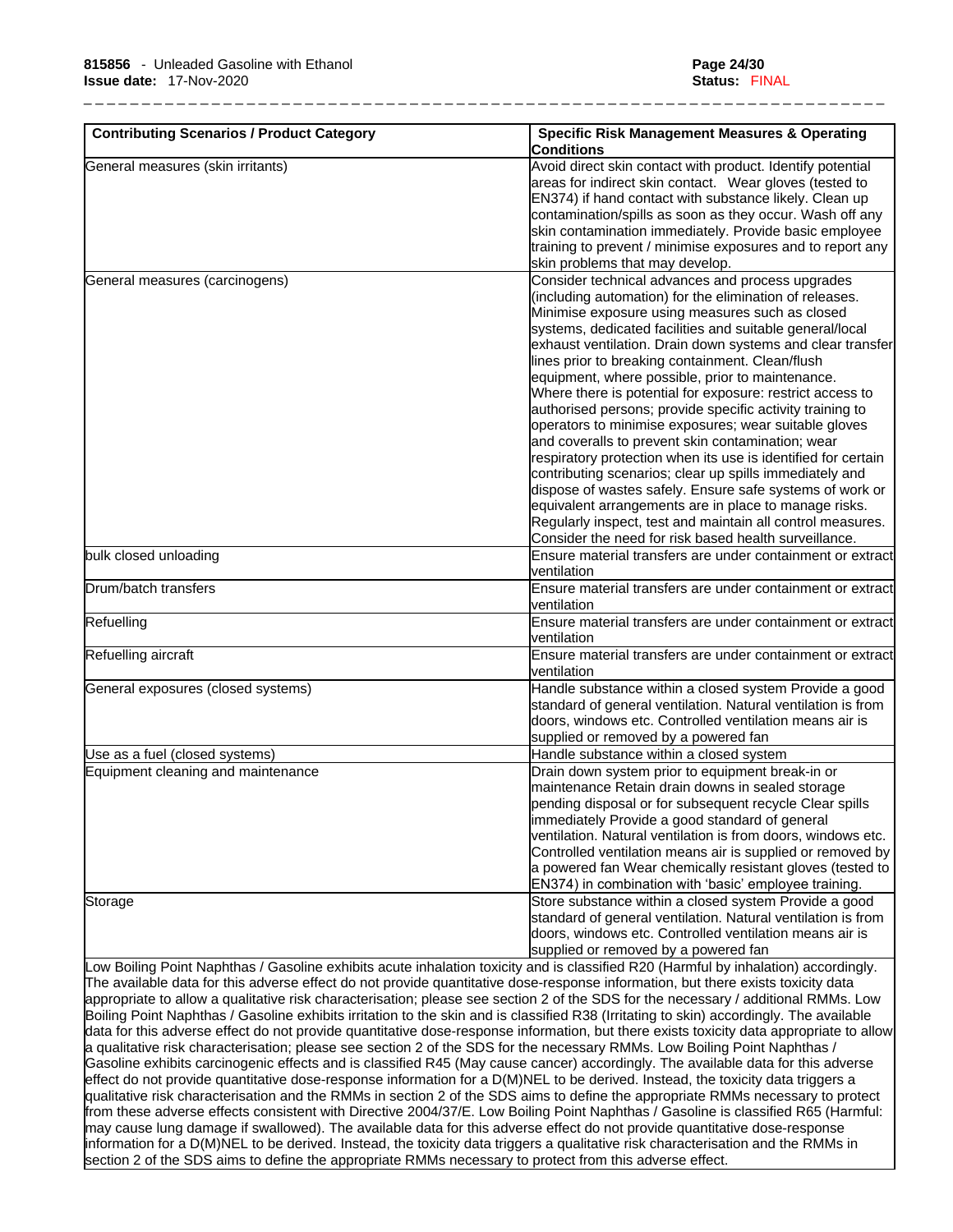| 2.2 Control of environmental exposure                                                                                                                                                                                                                         |         |
|---------------------------------------------------------------------------------------------------------------------------------------------------------------------------------------------------------------------------------------------------------------|---------|
| <b>Product characteristics</b>                                                                                                                                                                                                                                |         |
| Substance is complex UVCB. Predominantly hydrophobic.                                                                                                                                                                                                         |         |
| Amounts used                                                                                                                                                                                                                                                  |         |
| Fraction of EU tonnage used in region                                                                                                                                                                                                                         | 0.1     |
| Regional use tonnage (tonnes/year)                                                                                                                                                                                                                            | 1.4e6   |
| Fraction of regional tonnage used locally                                                                                                                                                                                                                     |         |
| Frequency and duration of use                                                                                                                                                                                                                                 |         |
| Continuous release.                                                                                                                                                                                                                                           |         |
| Emission days (days/year)                                                                                                                                                                                                                                     | 300     |
| Environmental factors not influenced by risk management                                                                                                                                                                                                       |         |
| Local freshwater dilution factor                                                                                                                                                                                                                              | 10      |
| Local marine water dilution factor                                                                                                                                                                                                                            | 100     |
| Other operational conditions of use affecting environmental exposure                                                                                                                                                                                          |         |
| Release fraction to air from process (initial release prior to RMM)                                                                                                                                                                                           | 0.0025  |
| Release fraction to wastewater from process (initial release prior to RMM)                                                                                                                                                                                    | 0.00001 |
| Release fraction to soil from process (initial release prior to RMM)                                                                                                                                                                                          | 0       |
|                                                                                                                                                                                                                                                               |         |
| Technical conditions and measures at process level (source) to prevent release<br>Common practices vary across sites thus conservative process release estimates used.                                                                                        |         |
| Technical onsite conditions and measures to reduce or limit discharges, air emissions and releases to soil                                                                                                                                                    |         |
| Risk from environmental exposure is driven by humans via indirect exposure (primarily inhalation). If discharging to domestic                                                                                                                                 |         |
| sewage treatment plant, no onsite wastewater treatment required.                                                                                                                                                                                              |         |
| Treat air emission to provide a typical removal efficiency of (%):                                                                                                                                                                                            | 99.4    |
| Treat onsite wastewater (prior to receiving water discharge) to provide the required removal 76.9                                                                                                                                                             |         |
| efficiency $>=$ $(\%)$ :                                                                                                                                                                                                                                      |         |
| If discharging to domestic sewage treatment plant, provide the required onsite wastewater [0]                                                                                                                                                                 |         |
| removal efficiency of $\geq=(\%)$ :                                                                                                                                                                                                                           |         |
| Organisation measures to prevent/limit release from site                                                                                                                                                                                                      |         |
| Do not apply industrial sludge to natural soils. Sludge should be incinerated, contained or reclaimed.                                                                                                                                                        |         |
| Conditions and measures related to municipal sewage treatment plant                                                                                                                                                                                           |         |
|                                                                                                                                                                                                                                                               |         |
| Estimated substance removal from wastewater via domestic sewage treatment (%):                                                                                                                                                                                | 95.5    |
| Total efficiency of removal from wastewater after onsite and offsite (domestic treatment<br>plant) RMMs (%):                                                                                                                                                  | 95.5    |
| Maximum allowable site tonnage (Msafe) based on release following total wastewater                                                                                                                                                                            | 4.6e6   |
| treatment removal (kg/d):                                                                                                                                                                                                                                     |         |
| Assumed domestic sewage treatment plant flow (m <sup>3</sup> /d):                                                                                                                                                                                             | 2000    |
| Conditions and measures related to external treatment of waste for disposal                                                                                                                                                                                   |         |
| Combustion emissions limited by required exhaust emission controls. Combustion emissions considered in regional exposure                                                                                                                                      |         |
| lassessment.                                                                                                                                                                                                                                                  |         |
| Conditions and measures related to external recovery of waste                                                                                                                                                                                                 |         |
| This substance is consumed during use and no waste of the substance is generated.                                                                                                                                                                             |         |
| <b>Section 3 Exposure Estimation</b>                                                                                                                                                                                                                          |         |
| 3.1 Health                                                                                                                                                                                                                                                    |         |
| The ECETOC TRA tool has been used to estimate workplace exposures unless otherwise indicated.                                                                                                                                                                 |         |
| 3.2 Environment                                                                                                                                                                                                                                               |         |
| The Hydrocarbon Block Method has been used to calculate environmental exposure with the Petrorisk model.                                                                                                                                                      |         |
| Section 4 Guidance to check compliance with the Exposure Scenario                                                                                                                                                                                             |         |
| 4.1 Health                                                                                                                                                                                                                                                    |         |
| Predicted exposures are not expected to exceed the DN(M)EL when the risk management measures/operational conditions                                                                                                                                           |         |
| outlined in section 2 are implemented. Where other risk management measures/operational conditions are adopted, then users                                                                                                                                    |         |
| should ensure that risks are managed to at least equivalent levels. Available hazard data does not enable the derivation of a DNEL                                                                                                                            |         |
| for dermal irritant effects. Available hazard data does not support the need for a DNEL to be established for other health effects.                                                                                                                           |         |
| Risk management measures are based on qualitative risk characterization.                                                                                                                                                                                      |         |
| 4.2 Environment                                                                                                                                                                                                                                               |         |
| Guidance is based on assumed operating conditions which may not be applicable to all sites; thus, scaling may be necessary to                                                                                                                                 |         |
| define appropriate site-specific risk management measures. Required removal efficiency for wastewater can be achieved using<br>onsite/offsite technologies, either alone or in combination. Required removal efficiency for air can be achieved using on-site |         |
| technologies, either alone or in combination. Further details on scaling and control technologies are provided in SpERC factsheet                                                                                                                             |         |

technologies, either alone or in combination. Further details on scaling and control technologies are provided in SpERC factsheet (https://cefic.org/app/uploads/2019/01/SPERCs-Specific-Envirnonmental-Release-Classes-REACHImpl-ES-CSA-CSR.pdf).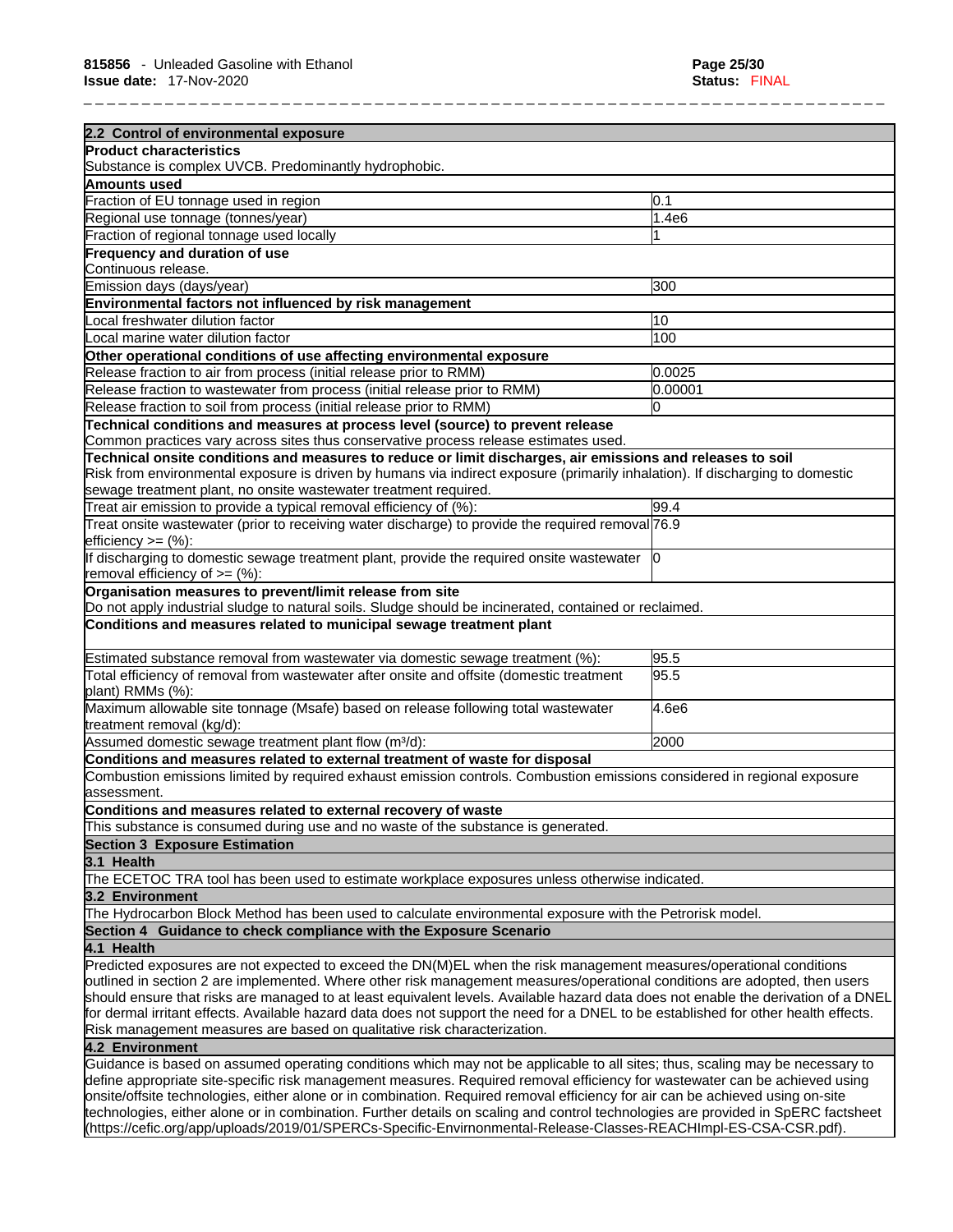# **6. Use of substance as a Fuel - Professional**

| <b>Section 1 Exposure Scenario</b><br>Low Boiling Point Naphthas Gasoline                                   |                                                                                                                               |
|-------------------------------------------------------------------------------------------------------------|-------------------------------------------------------------------------------------------------------------------------------|
| Title                                                                                                       | Use as a fuel                                                                                                                 |
| <b>Use Descriptor</b>                                                                                       |                                                                                                                               |
| Sector(s) of use                                                                                            | 22                                                                                                                            |
| Process category(ies)                                                                                       | 1, 2, 3, 8a, 8b, 16                                                                                                           |
| Environmental release category(ies)                                                                         | 9a, 9b                                                                                                                        |
| Specific Environmental Release Category                                                                     | ESVOC SpERC 9.12b.v1                                                                                                          |
| Processes, tasks, activities covered                                                                        |                                                                                                                               |
|                                                                                                             | Covers the use as a fuel (or fuel additives and additive components) within closed or contained systems, including incidental |
| exposures during activities associated with its transfer, use, equipment maintenance and handling of waste. |                                                                                                                               |
| Section 2 Operational conditions and risk management measures                                               |                                                                                                                               |
| 2.1 Control of worker exposure                                                                              |                                                                                                                               |
| <b>Product characteristics</b>                                                                              |                                                                                                                               |
| Physical form of product                                                                                    | Liquid, vapour pressure > 10 kPa at STP                                                                                       |
| Concentration of substance in product                                                                       | Covers percentage substance in the product up to 100 % (unless<br>stated differently).                                        |
| Frequency and duration of use                                                                               | Covers daily exposures up to 8 hours (unless stated differently)                                                              |
| Other operational conditions affecting exposure                                                             | Assumes use at not more than 20°C above ambient                                                                               |
|                                                                                                             | temperature, unless stated differently. Assumes a good basic                                                                  |
|                                                                                                             | standard of occupational hygiene is implemented.                                                                              |
|                                                                                                             |                                                                                                                               |
| <b>Contributing Scenarios / Product Category</b>                                                            | <b>Specific Risk Management Measures &amp; Operating</b><br><b>Conditions</b>                                                 |
| General measures (skin irritants)                                                                           | Avoid direct skin contact with product. Identify potential                                                                    |
|                                                                                                             | areas for indirect skin contact. Wear gloves (tested to                                                                       |
|                                                                                                             | EN374) if hand contact with substance likely. Clean up                                                                        |
|                                                                                                             | contamination/spills as soon as they occur. Wash off any                                                                      |
|                                                                                                             | skin contamination immediately. Provide basic employee                                                                        |
|                                                                                                             | training to prevent / minimise exposures and to report any                                                                    |
|                                                                                                             | skin problems that may develop.                                                                                               |
| General measures (carcinogens)                                                                              | Consider technical advances and process upgrades                                                                              |
|                                                                                                             | (including automation) for the elimination of releases.                                                                       |
|                                                                                                             | Minimise exposure using measures such as closed                                                                               |
|                                                                                                             | systems, dedicated facilities and suitable general/local                                                                      |
|                                                                                                             | exhaust ventilation. Drain down systems and clear transfer                                                                    |
|                                                                                                             | lines prior to breaking containment. Clean/flush                                                                              |
|                                                                                                             | equipment, where possible, prior to maintenance.                                                                              |
|                                                                                                             | Where there is potential for exposure: restrict access to                                                                     |
|                                                                                                             | authorised persons; provide specific activity training to                                                                     |
|                                                                                                             | operators to minimise exposures; wear suitable gloves                                                                         |
|                                                                                                             | land coveralls to prevent skin contamination; wear                                                                            |
|                                                                                                             | respiratory protection when its use is identified for certain                                                                 |
|                                                                                                             | contributing scenarios; clear up spills immediately and                                                                       |
|                                                                                                             | dispose of wastes safely. Ensure safe systems of work or                                                                      |
|                                                                                                             | equivalent arrangements are in place to manage risks.                                                                         |
|                                                                                                             | Regularly inspect, test and maintain all control measures.                                                                    |
|                                                                                                             | Consider the need for risk based health surveillance.                                                                         |
| General exposures (closed systems) Outdoor                                                                  | Handle substance within a closed system                                                                                       |
| bulk closed unloading                                                                                       | Ensure material transfers are under containment or extract<br>ventilation                                                     |
| Drum/batch transfers                                                                                        | Ensure material transfers are under containment or extract<br>ventilation                                                     |
| Refuelling                                                                                                  | Ensure material transfers are under containment or extract<br>ventilation                                                     |
| Use as a fuel (closed systems)                                                                              | Handle substance within a closed system                                                                                       |
| Equipment maintenance                                                                                       | Drain down system prior to equipment break-in or                                                                              |
|                                                                                                             | maintenance Retain drain downs in sealed storage                                                                              |
|                                                                                                             | pending disposal or for subsequent recycle Clear spills                                                                       |
|                                                                                                             | immediately Provide a good standard of general                                                                                |
|                                                                                                             |                                                                                                                               |

\_ \_ \_ \_ \_ \_ \_ \_ \_ \_ \_ \_ \_ \_ \_ \_ \_ \_ \_ \_ \_ \_ \_ \_ \_ \_ \_ \_ \_ \_ \_ \_ \_ \_ \_ \_ \_ \_ \_ \_ \_ \_ \_ \_ \_ \_ \_ \_ \_ \_ \_ \_ \_ \_ \_ \_ \_ \_ \_ \_ \_ \_ \_ \_ \_ \_ \_ \_ \_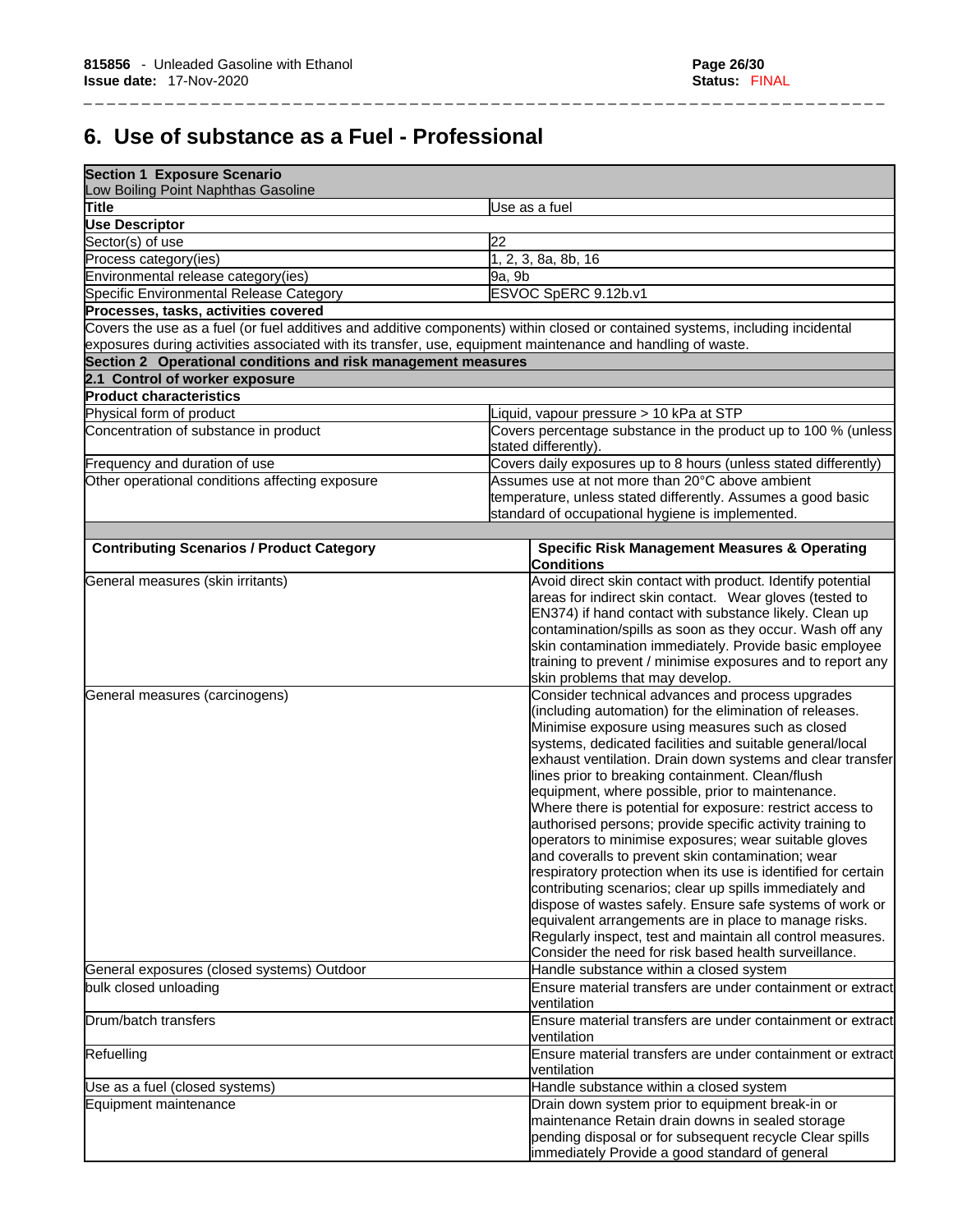|         | ventilation. Natural ventilation is from doors, windows etc.<br>Controlled ventilation means air is supplied or removed by<br>a powered fan Ensure operatives are trained to minimise |
|---------|---------------------------------------------------------------------------------------------------------------------------------------------------------------------------------------|
|         | lexposures.                                                                                                                                                                           |
| Storage | Store substance within a closed system Provide a good                                                                                                                                 |
|         | standard of general ventilation. Natural ventilation is from                                                                                                                          |
|         | doors, windows etc. Controlled ventilation means air is                                                                                                                               |
|         | supplied or removed by a powered fan                                                                                                                                                  |

Low Boiling Point Naphthas / Gasoline exhibits acute inhalation toxicity and is classified R20 (Harmful by inhalation) accordingly. The available data for this adverse effect do not provide quantitative dose-response information, but there exists toxicity data appropriate to allow a qualitative risk characterisation; please see section 2 of the SDS for the necessary / additional RMMs. Low Boiling Point Naphthas / Gasoline exhibits irritation to the skin and is classified R38 (Irritating to skin) accordingly. The available data for this adverse effect do not provide quantitative dose-response information, but there exists toxicity data appropriate to allow a qualitative risk characterisation; please see section 2 of the SDS for the necessary RMMs. Low Boiling Point Naphthas / Gasoline exhibits carcinogenic effects and is classified R45 (May cause cancer) accordingly. The available data for this adverse effect do not provide quantitative dose-response information for a D(M)NEL to be derived. Instead, the toxicity data triggers a qualitative risk characterisation and the RMMs in section 2 of the SDS aims to define the appropriate RMMs necessary to protect from these adverse effects consistent with Directive 2004/37/E. Low Boiling Point Naphthas / Gasoline is classified R65 (Harmful: may cause lung damage if swallowed). The available data for this adverse effect do not provide quantitative dose-response information for a D(M)NEL to be derived. Instead, the toxicity data triggers a qualitative risk characterisation and the RMMs in section 2 of the SDS aims to define the appropriate RMMs necessary to protect from this adverse effect.

**2.2 Control of environmental exposure** 

**Product characteristics**

Substance is complex UVCB. Predominantly hydrophobic.

| Amounts used                                                                                                                             |         |
|------------------------------------------------------------------------------------------------------------------------------------------|---------|
| Fraction of EU tonnage used in region                                                                                                    | 0.1     |
| Regional use tonnage (tonnes/year)                                                                                                       | 1.19e6  |
| Fraction of regional tonnage used locally                                                                                                | 0.0005  |
| <b>Frequency and duration of use</b>                                                                                                     |         |
| Continuous release.                                                                                                                      |         |
| Emission days (days/year)                                                                                                                | 365     |
| Environmental factors not influenced by risk management                                                                                  |         |
| ocal freshwater dilution factor                                                                                                          | 10      |
| Local marine water dilution factor                                                                                                       | 100     |
| Other operational conditions of use affecting environmental exposure                                                                     |         |
| Release fraction to air from process (initial release prior to RMM)                                                                      | 0.01    |
| Release fraction to wastewater from process (initial release prior to RMM)                                                               | 0.00001 |
| Release fraction to soil from process (initial release prior to RMM)                                                                     | 0.00001 |
| Technical conditions and measures at process level (source) to prevent release                                                           |         |
| Common practices vary across sites thus conservative process release estimates used.                                                     |         |
| Technical onsite conditions and measures to reduce or limit discharges, air emissions and releases to soil                               |         |
| Risk from environmental exposure is driven by humans via indirect exposure (primarily inhalation). If discharging to domestic            |         |
| sewage treatment plant, no onsite wastewater treatment required.                                                                         |         |
| Treat air emission to provide a typical removal efficiency of (%):                                                                       | N/A     |
| Treat onsite wastewater (prior to receiving water discharge) to provide the required removal 3.4                                         |         |
| $efficiency >= (%):$                                                                                                                     |         |
| If discharging to domestic sewage treatment plant, provide the required onsite wastewater 0<br>removal efficiency of $=$ (%):            |         |
| Organisation measures to prevent/limit release from site                                                                                 |         |
| Do not apply industrial sludge to natural soils. Sludge should be incinerated, contained or reclaimed.                                   |         |
| Conditions and measures related to municipal sewage treatment plant                                                                      |         |
| Estimated substance removal from wastewater via domestic sewage treatment (%):                                                           | 95.5    |
| Total efficiency of removal from wastewater after onsite and offsite (domestic treatment<br>plant) RMMs (%):                             | 95.5    |
| Maximum allowable site tonnage (Msafe) based on release following total wastewater<br>treatment removal (kg/d):                          | 1.5e4   |
| Assumed domestic sewage treatment plant flow (m <sup>3</sup> /d):                                                                        | 2000    |
| Conditions and measures related to external treatment of waste for disposal                                                              |         |
| Combustion emissions limited by required exhaust emission controls. Combustion emissions considered in regional exposure<br>lassessment. |         |
| Conditions and measures related to external recovery of waste                                                                            |         |
|                                                                                                                                          |         |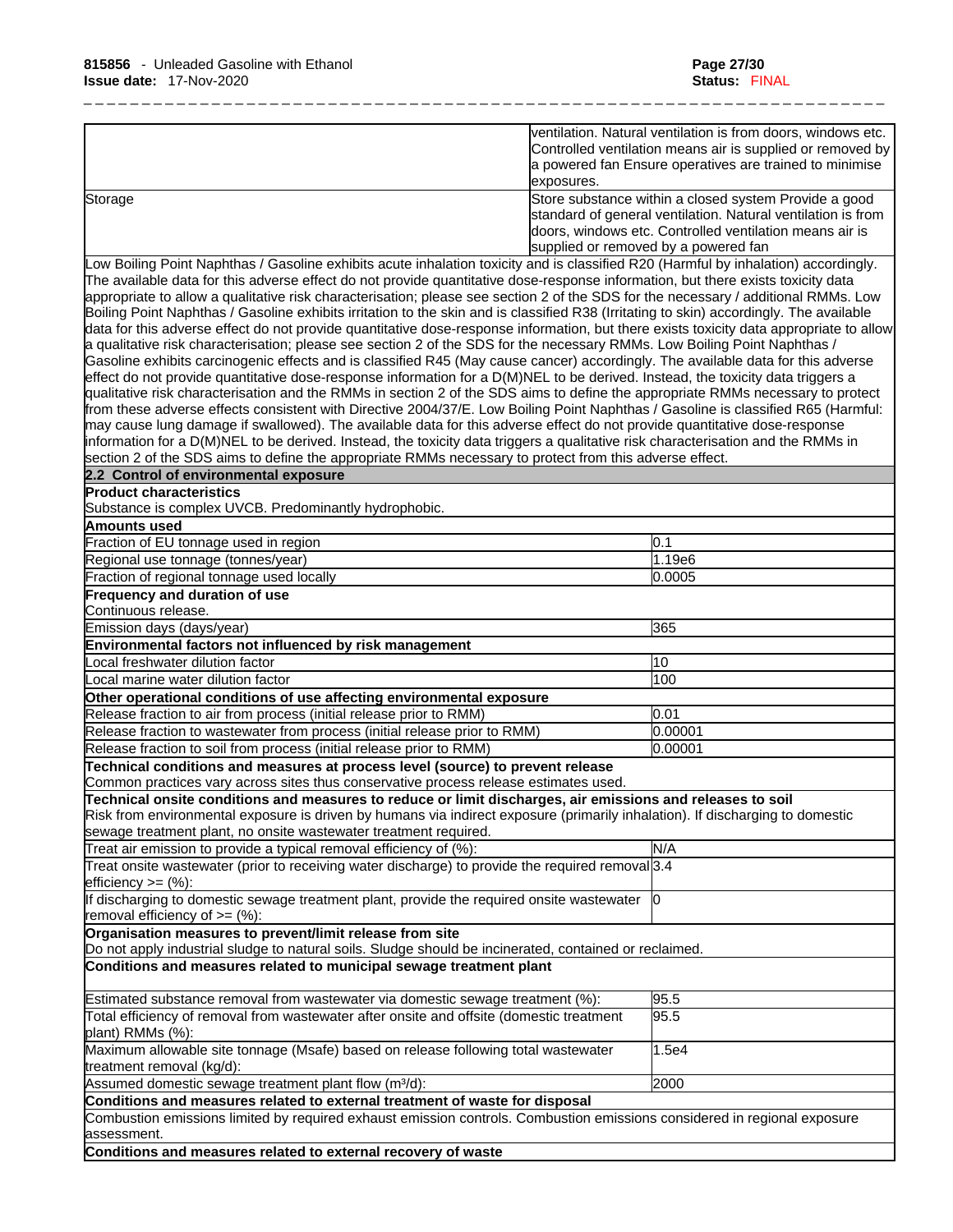This substance is consumed during use and no waste of the substance is generated.

#### **Section 3 Exposure Estimation**

**3.1 Health** 

The ECETOC TRA tool has been used to estimate workplace exposures unless otherwise indicated.

#### **3.2 Environment**

The Hydrocarbon Block Method has been used to calculate environmental exposure with the Petrorisk model.

**Section 4 Guidance to check compliance with the Exposure Scenario**

#### **4.1 Health**

Predicted exposures are not expected to exceed the DN(M)EL when the risk management measures/operational conditions outlined in section 2 are implemented. Where other risk management measures/operational conditions are adopted, then users should ensure that risks are managed to at least equivalent levels. Available hazard data does not enable the derivation of a DNEL for dermal irritant effects. Available hazard data does not support the need for a DNEL to be established for other health effects. Risk management measures are based on qualitative risk characterization.

\_ \_ \_ \_ \_ \_ \_ \_ \_ \_ \_ \_ \_ \_ \_ \_ \_ \_ \_ \_ \_ \_ \_ \_ \_ \_ \_ \_ \_ \_ \_ \_ \_ \_ \_ \_ \_ \_ \_ \_ \_ \_ \_ \_ \_ \_ \_ \_ \_ \_ \_ \_ \_ \_ \_ \_ \_ \_ \_ \_ \_ \_ \_ \_ \_ \_ \_ \_ \_

#### **4.2 Environment**

Guidance is based on assumed operating conditions which may not be applicable to all sites; thus, scaling may be necessary to define appropriate site-specific risk management measures. Required removal efficiency for wastewater can be achieved using onsite/offsite technologies, either alone or in combination. Required removal efficiency for air can be achieved using on-site technologies, either alone or in combination. Further details on scaling and control technologies are provided in SpERC factsheet (https://cefic.org/app/uploads/2019/01/SPERCs-Specific-Envirnonmental-Release-Classes-REACHImpl-ES-CSA-CSR.pdf).

# **7. Use of substance as a Fuel - Consumer**

| <b>Section 1 Exposure Scenario</b>                            |                                                                                                                                                                                                                                                                                                                                                                                                                                                                  |  |
|---------------------------------------------------------------|------------------------------------------------------------------------------------------------------------------------------------------------------------------------------------------------------------------------------------------------------------------------------------------------------------------------------------------------------------------------------------------------------------------------------------------------------------------|--|
| Low Boiling Point Naphthas Gasoline                           |                                                                                                                                                                                                                                                                                                                                                                                                                                                                  |  |
| Title                                                         | Use as a fuel                                                                                                                                                                                                                                                                                                                                                                                                                                                    |  |
| Use Descriptor                                                |                                                                                                                                                                                                                                                                                                                                                                                                                                                                  |  |
| Sector(s) of use                                              | 21                                                                                                                                                                                                                                                                                                                                                                                                                                                               |  |
| Product category(ies)                                         | $\overline{13}$                                                                                                                                                                                                                                                                                                                                                                                                                                                  |  |
| Environmental release category(ies)                           | 9a, 9b                                                                                                                                                                                                                                                                                                                                                                                                                                                           |  |
| Specific Environmental Release Category                       | ESVOC SpERC 9.12c.v1                                                                                                                                                                                                                                                                                                                                                                                                                                             |  |
| Processes, tasks, activities covered                          |                                                                                                                                                                                                                                                                                                                                                                                                                                                                  |  |
| Covers consumer uses of automotive fuels only.                |                                                                                                                                                                                                                                                                                                                                                                                                                                                                  |  |
| Section 2 Operational conditions and risk management measures |                                                                                                                                                                                                                                                                                                                                                                                                                                                                  |  |
| 2.1 Control of consumer exposure                              |                                                                                                                                                                                                                                                                                                                                                                                                                                                                  |  |
| <b>Product characteristics</b>                                |                                                                                                                                                                                                                                                                                                                                                                                                                                                                  |  |
| Physical form of product                                      | iquid, vapour pressure > 10 kPa at STP                                                                                                                                                                                                                                                                                                                                                                                                                           |  |
| Concentration of substance in product                         | Covers percentage substance in the product up to 100 % (unless<br>stated differently).                                                                                                                                                                                                                                                                                                                                                                           |  |
| Amounts used                                                  | For each use event, covers use amounts up to (g): 37500.<br>Covers skin contact area up to (cm2): 420.                                                                                                                                                                                                                                                                                                                                                           |  |
| Frequency and duration of use                                 | Covers use up to (times/day of use): 0.143 Covers exposure up<br>to (hours/event): 2                                                                                                                                                                                                                                                                                                                                                                             |  |
| <b>Contributing Scenarios / Product Category</b>              | <b>Specific Risk Management Measures &amp; Operating</b>                                                                                                                                                                                                                                                                                                                                                                                                         |  |
|                                                               | Conditions                                                                                                                                                                                                                                                                                                                                                                                                                                                       |  |
| Liquid: Automotive Refuelling                                 | Covers concentrations up to (%): 1%. Covers use up to<br>(days/year): 52. Covers use up to (times/day of use): 1.<br>Covers skin contact area up to (cm2): 210. For each use<br>event, covers use amounts up to (g): 37500. Covers<br>outdoor use Covers use in room size of (m <sup>3</sup> ): 100. Covers<br>exposure up to (hours/event): 0.05. No specific risk<br>management measure identified beyond those operational<br>conditions stated               |  |
| Liquid Scooter Refuelling                                     | Covers concentrations up to (%): 1%. Covers use up to<br>(days/year): 52. Covers use up to (times/day of use): 1.<br>Covers skin contact area up to (cm2): 210.00. For each<br>use event, covers use amounts up to $(g)$ : 37500. Covers<br>outdoor use Covers use in room size of (m <sup>3</sup> ): 100. Covers<br>exposure up to (hours/event): 0.03. No specific risk<br>management measure identified beyond those operational<br><b>c</b> onditions stated |  |
| Liquid Garden Equipment - Use                                 | Covers concentrations up to (%): 1%. Covers use up to                                                                                                                                                                                                                                                                                                                                                                                                            |  |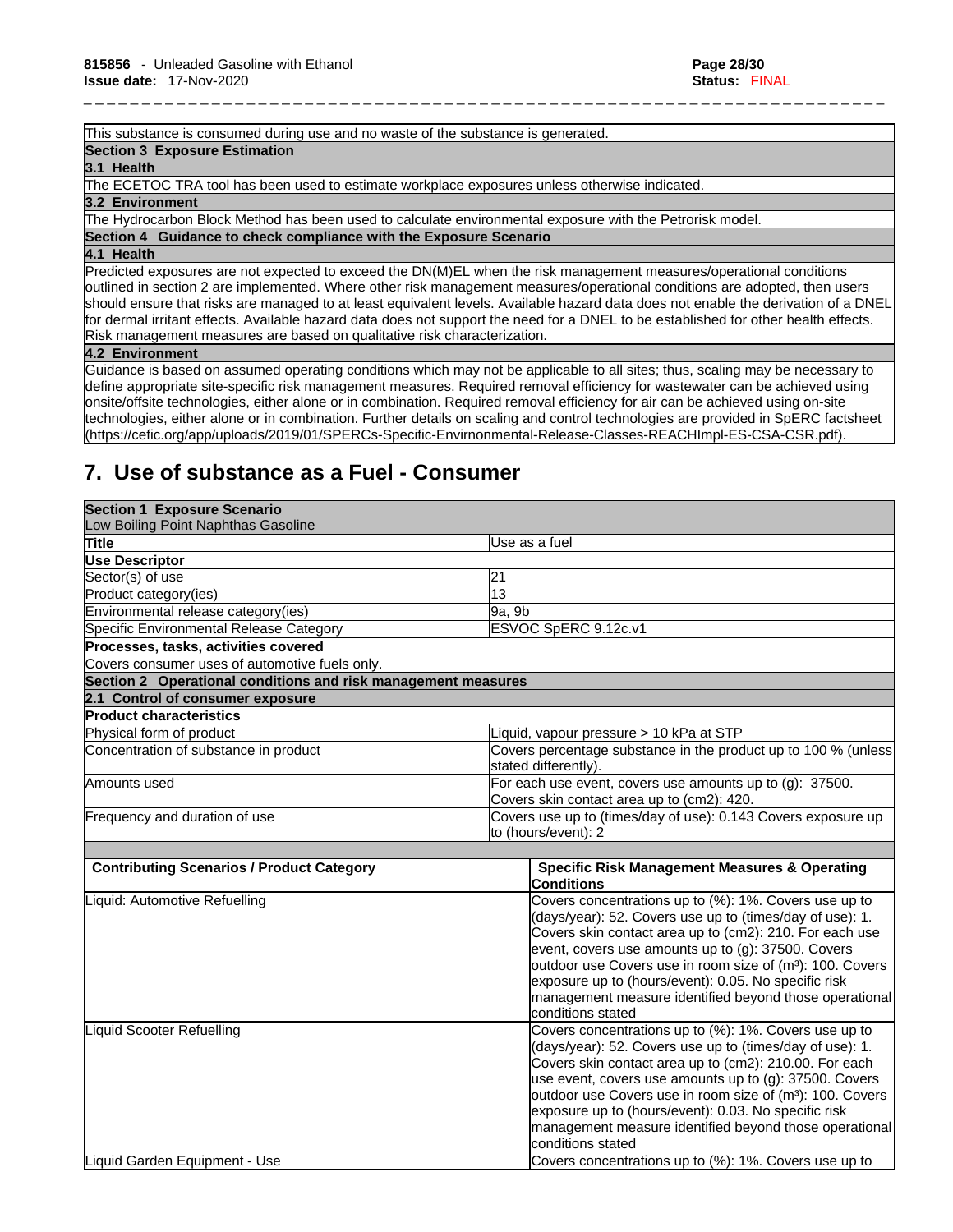|                                       | (days/year): 26. Covers use up to (times/day of use): 1.<br>For each use event, covers use amounts up to $(g)$ : 750.<br>Covers outdoor use Covers use in room size of (m <sup>3</sup> ): 100.<br>Covers exposure up to (hours/event): 2. No specific risk<br>management measure identified beyond those operational<br><b>Iconditions</b> stated                                                                                                                                                              |
|---------------------------------------|----------------------------------------------------------------------------------------------------------------------------------------------------------------------------------------------------------------------------------------------------------------------------------------------------------------------------------------------------------------------------------------------------------------------------------------------------------------------------------------------------------------|
| Liquid: garden equipment - refuelling | Covers concentrations up to (%): 1%. Covers use up to<br>$\sim$ (days/year): 26. Covers use up to (times/day of use): 1.<br>Covers skin contact area up to (cm2): 420. For each use<br>event, covers use amounts up to $(g)$ : 750. Covers use in a<br>one car garage (34 m <sup>3</sup> ) under typical ventilation. Covers<br>use in room size of $(m3)$ : 34. Covers exposure up to<br>(hours/event): 0.03. No specific risk management<br>measure identified beyond those operational conditions<br>stated |

Low Boiling Point Naphthas / Gasoline exhibits acute inhalation toxicity and is classified R20 (Harmful by inhalation) accordingly. The available data for this adverse effect do not provide quantitative dose-response information, but there exists toxicity data appropriate to allow a qualitative risk characterisation; please see section 2 of the SDS for the necessary / additional RMMs. Low Boiling Point Naphthas / Gasoline exhibits irritation to the skin and is classified R38 (Irritating to skin) accordingly. The available data for this adverse effect do not provide quantitative dose-response information, but there exists toxicity data appropriate to allow a qualitative risk characterisation; please see section 2 of the SDS for the necessary RMMs. Low Boiling Point Naphthas / Gasoline exhibits carcinogenic effects and is classified R45 (May cause cancer) accordingly. The available data for this adverse effect do not provide quantitative dose-response information for a D(M)NEL to be derived. Instead, the toxicity data triggers a qualitative risk characterisation and the RMMs in section 2 of the SDS aims to define the appropriate RMMs necessary to protect from these adverse effects consistent with Directive 2004/37/E. Low Boiling Point Naphthas / Gasoline is classified R65 (Harmful: may cause lung damage if swallowed). The available data for this adverse effect do not provide quantitative dose-response information for a D(M)NEL to be derived. Instead, the toxicity data triggers a qualitative risk characterisation and the RMMs in section 2 of the SDS aims to define the appropriate RMMs necessary to protect from this adverse effect.

| 2.2 Control of environmental exposure                                                                                                    |         |
|------------------------------------------------------------------------------------------------------------------------------------------|---------|
| <b>Product characteristics</b>                                                                                                           |         |
| Substance is complex UVCB. Predominantly hydrophobic.                                                                                    |         |
| Amounts used                                                                                                                             |         |
| Fraction of EU tonnage used in region                                                                                                    | 0.1     |
| Regional use tonnage (tonnes/year)                                                                                                       | 1.39e7  |
| Fraction of regional tonnage used locally                                                                                                | 0.0005  |
| Frequency and duration of use                                                                                                            |         |
| lContinuous release.                                                                                                                     |         |
| Emission days (days/year)                                                                                                                | 365     |
| Environmental factors not influenced by risk management                                                                                  |         |
| Local freshwater dilution factor                                                                                                         | 10      |
| Local marine water dilution factor                                                                                                       | 100     |
| Other operational conditions of use affecting environmental exposure                                                                     |         |
| Release fraction to air from process (initial release prior to RMM)                                                                      | 0.01    |
| Release fraction to wastewater from process (initial release prior to RMM)                                                               | 0.00001 |
| Release fraction to soil from process (initial release prior to RMM)                                                                     | 0.00001 |
| Conditions and measures related to municipal sewage treatment plant                                                                      |         |
| Estimated substance removal from wastewater via domestic sewage treatment (%):                                                           | 95.5    |
| Maximum allowable site tonnage (Msafe) based on release following total wastewater<br>treatment removal (kg/d):                          | 1.8e5   |
| Assumed domestic sewage treatment plant flow (m <sup>3</sup> /d):                                                                        | 2000    |
| Conditions and measures related to external treatment of waste for disposal                                                              |         |
| Combustion emissions limited by required exhaust emission controls. Combustion emissions considered in regional exposure<br>lassessment. |         |
| Conditions and measures related to external recovery of waste                                                                            |         |
| This substance is consumed during use and no waste of the substance is generated.                                                        |         |
| <b>Section 3 Exposure Estimation</b>                                                                                                     |         |
| 3.1 Health                                                                                                                               |         |
| The ECETOC TRA tool has been used to estimate consumer exposures, consistent with the content of ECETOC report #107 and                  |         |
| the Chapter R15 of the IR&CSA TGD. Where exposure determinants differ to these sources, then they are indicated.                         |         |
| 3.2 Environment                                                                                                                          |         |
| The Hydrocarbon Block Method has been used to calculate environmental exposure with the Petrorisk model.                                 |         |
| Section 4 Guidance to check compliance with the Exposure Scenario                                                                        |         |
|                                                                                                                                          |         |